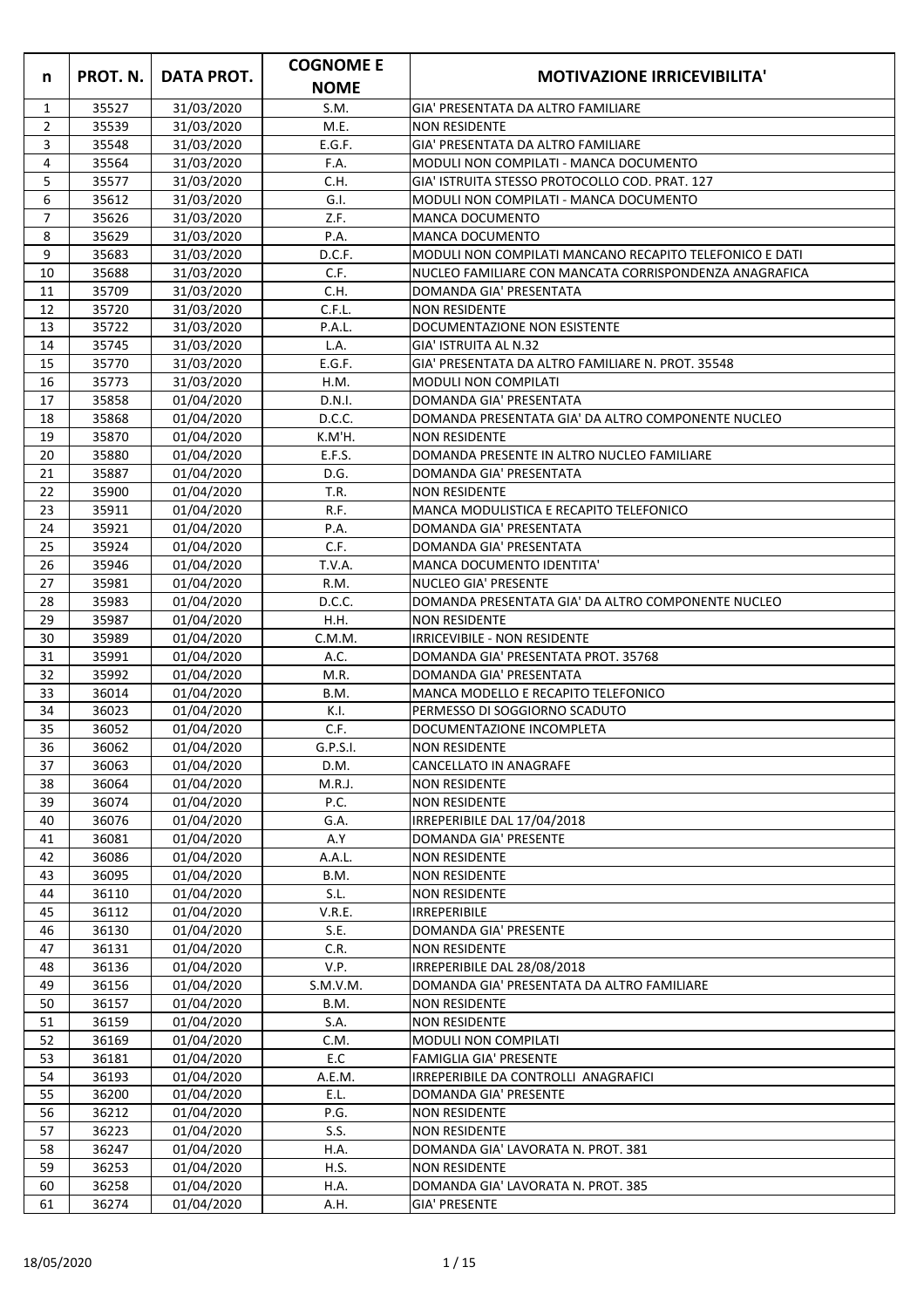| 62  | 36279 | 01/04/2020 | T.F.        | <b>NON RESIDENTE</b>                                             |
|-----|-------|------------|-------------|------------------------------------------------------------------|
| 63  | 36282 | 01/04/2020 | M.N.        | IRRIPEREBILE DA MAGGIO 2019                                      |
| 64  | 36290 | 01/04/2020 | L.G.        | <b>NON RESIDENTE</b>                                             |
| 65  | 36291 | 01/04/2020 | <b>B.J.</b> | <b>NON RESIDENTE</b>                                             |
| 66  | 36309 | 02/04/2020 | B.A.        | <b>GIA' PRESENTATA</b>                                           |
| 67  | 36328 | 02/04/2020 | P.A.        | DOMANDA GIA' PRESENTE AL N.38118 DEL 06/04/2020                  |
| 68  | 36356 | 02/04/2020 | Z.G.        | <b>DOCUMENTAZIONE ILLEGGIBILE</b>                                |
| 69  | 36376 | 02/04/2020 | H.H.        | <b>NON RESIDENTE</b>                                             |
| 70  | 36399 | 02/04/2020 | M.A.D.      | CANCELLATO DA ANAGRAFE                                           |
| 71  | 36404 | 02/04/2020 | C.G.        | IRREPERIBILE DAL 2017                                            |
| 72  | 36406 | 02/04/2020 | S.A.        | <b>NON RESIDENTE</b>                                             |
| 73  | 36415 | 02/04/2020 | M.A.M.      | <b>IRREPERIBILE</b>                                              |
| 74  | 36420 | 02/04/2020 | P.J.        | <b>NON RESIDENTE</b>                                             |
| 75  | 36425 | 02/04/2020 | C.A.M.      | <b>NON RESIDENTE</b>                                             |
| 76  | 36428 | 02/04/2020 | E.A.        | CANCELLATO IN ANAGRAFE                                           |
| 77  | 36430 | 02/04/2020 | P.A.L.      | NOMINATIVO GIA' INSERITO                                         |
| 78  | 36432 | 02/04/2020 | S.A.        | <b>GIA' PRESENTE</b>                                             |
| 79  | 36433 | 02/04/2020 | B.F.B.      | DOMANDA GIA' PRESENTATA                                          |
| 80  | 36453 | 02/04/2020 | G.G.G.Y     | <b>NON RESIDENTE</b>                                             |
| 81  | 36456 | 02/04/2020 | T.G.        | DOMANDA GIA' PRESENTATA                                          |
| 82  | 36458 | 02/04/2020 | G.R.M.      | <b>NON RESIDENTE</b>                                             |
| 83  | 36482 | 02/04/2020 | A.O.        | <b>NON RESIDENTE</b>                                             |
| 84  | 36482 | 02/04/2020 | A.O.        | DOMANDA GIA' ISTRUITA                                            |
| 85  | 36499 | 02/04/2020 | G.M.        | <b>IRREPERIBILE PER IL COLLOQUIO</b>                             |
| 86  | 36524 | 02/04/2020 | D.S.R.      | DOMANDA GIA' PRESENTE                                            |
| 87  | 36569 | 02/04/2020 | F.B.        | PRESENTE NEL NUCLEO PROT. 36575 DEL 02/04/2020                   |
| 88  | 36571 | 02/04/2020 | F.R.        | PRESENTE NEL NUCLEO PROT. 36575 DEL 02/04/2020                   |
| 89  | 36603 | 02/04/2020 | G.C.        | DOMANDA GIA' LAVORATA AL N. 452                                  |
| 90  | 36617 | 02/04/2020 | L.T.        | DOMANDA GIA' PRESENTATA                                          |
| 91  | 36640 | 02/04/2020 | P.D.        | DOMANDA GIA' PRESENTATA                                          |
| 92  | 36700 | 02/04/2020 | L.B.        | NON RISPONDE AL TELEFONO - NUCLEO NON CORRISPONDENTE             |
| 93  | 36702 | 02/04/2020 | S.E.        | DOMANDA GIA' PRESENTATA                                          |
| 94  | 36733 | 02/04/2020 | D.C.C.      | DOMANDA PRESENTATA GIA' DA ALTRO COMPONENTE NUCLEO               |
| 95  | 36736 | 02/04/2020 | P.A.        | IRREPERIBILE DAL 25/01/2016                                      |
| 96  | 36769 | 02/04/2020 | N.N.        | IRREPERIBILE DAL 23/09/2019                                      |
| 97  | 36774 | 02/04/2020 | M.O.        | <b>NON RESIDENTE</b>                                             |
| 98  | 36783 | 02/04/2020 | S.C.        | DOMANDA GIA' PRESENTE AL N. PROT. 36838 DEL 02/04/2020           |
| 99  | 36792 | 02/04/2020 | A.M.        | <b>NON RESIDENTE</b>                                             |
| 100 | 36821 | 02/04/2020 | S.A.        | <b>NON RESIDENTE</b>                                             |
| 101 | 36831 | 02/04/2020 | U.H.        | <b>NON RESIDENTE</b>                                             |
| 102 | 36835 | 02/04/2020 | G.A.S.      | <b>EMIGRATO</b>                                                  |
| 103 | 36847 | 02/04/2020 | M.A.        | <b>NON RESIDENTE</b>                                             |
| 104 | 36869 | 02/04/2020 | C.D.        | <b>NON RESIDENTE</b>                                             |
| 105 | 36876 | 02/04/2020 | C.A.M.      | MANCA MODELLO A                                                  |
| 106 | 36877 | 02/04/2020 | A.A.E.      | <b>NON RESIDENTE</b>                                             |
| 107 | 36880 | 02/04/2020 | R.L.        | DOMANDA GIA' PRESENTATA - IN ANAGRAFE RISULTA IN UN ALTRO NUCLEO |
| 108 | 36902 | 02/04/2020 | N.A.W.      | <b>NON RESIDENTE</b>                                             |
| 109 | 36908 | 02/04/2020 | O.B.        | <b>NON RESIDENTE</b>                                             |
| 110 | 36909 | 02/04/2020 | S.A.        | <b>NON RESIDENTE</b>                                             |
| 111 | 36911 | 02/04/2020 | C.C.        | <b>NON RESIDENTE</b>                                             |
| 112 | 36922 | 02/04/2020 | R.M.Q.      | DOMANDA GIA' PRESENTATA                                          |
| 113 | 36923 | 02/04/2020 | N.H.        | <b>NON RESIDENTE</b>                                             |
| 114 | 36924 | 02/04/2020 | D.J.        | <b>NON RESIDENTE</b>                                             |
| 115 | 36926 | 02/04/2020 | B.T.        | <b>NON RESIDENTE</b>                                             |
| 116 | 36929 | 02/04/2020 | M.R.        | <b>NON RESIDENTE</b>                                             |
| 117 | 36931 | 02/04/2020 | E.B.H.      | DOMANDA GIA' PRESENTATA                                          |
| 118 | 36935 | 02/04/2020 | R.B.        | <b>NON RESIDENTE</b>                                             |
| 119 | 36936 | 02/04/2020 | M.D.        | <b>NON RESIDENTE</b>                                             |
| 120 | 36937 | 02/04/2020 | A.S.        | CANCELLATO IN ANAGRAFE                                           |
| 121 | 36940 | 02/04/2020 | M.G.        | <b>NON RESIDENTE</b>                                             |
| 122 | 36940 | 02/04/2020 | O.G.        | NON RESIDENTE - MANCA DOCUMENTO                                  |
| 123 | 36944 | 02/04/2020 | M.A.        | <b>NON RESIDENTE</b>                                             |
| 124 | 36947 | 02/04/2020 | C.M.        | <b>NON RESIDENTE</b>                                             |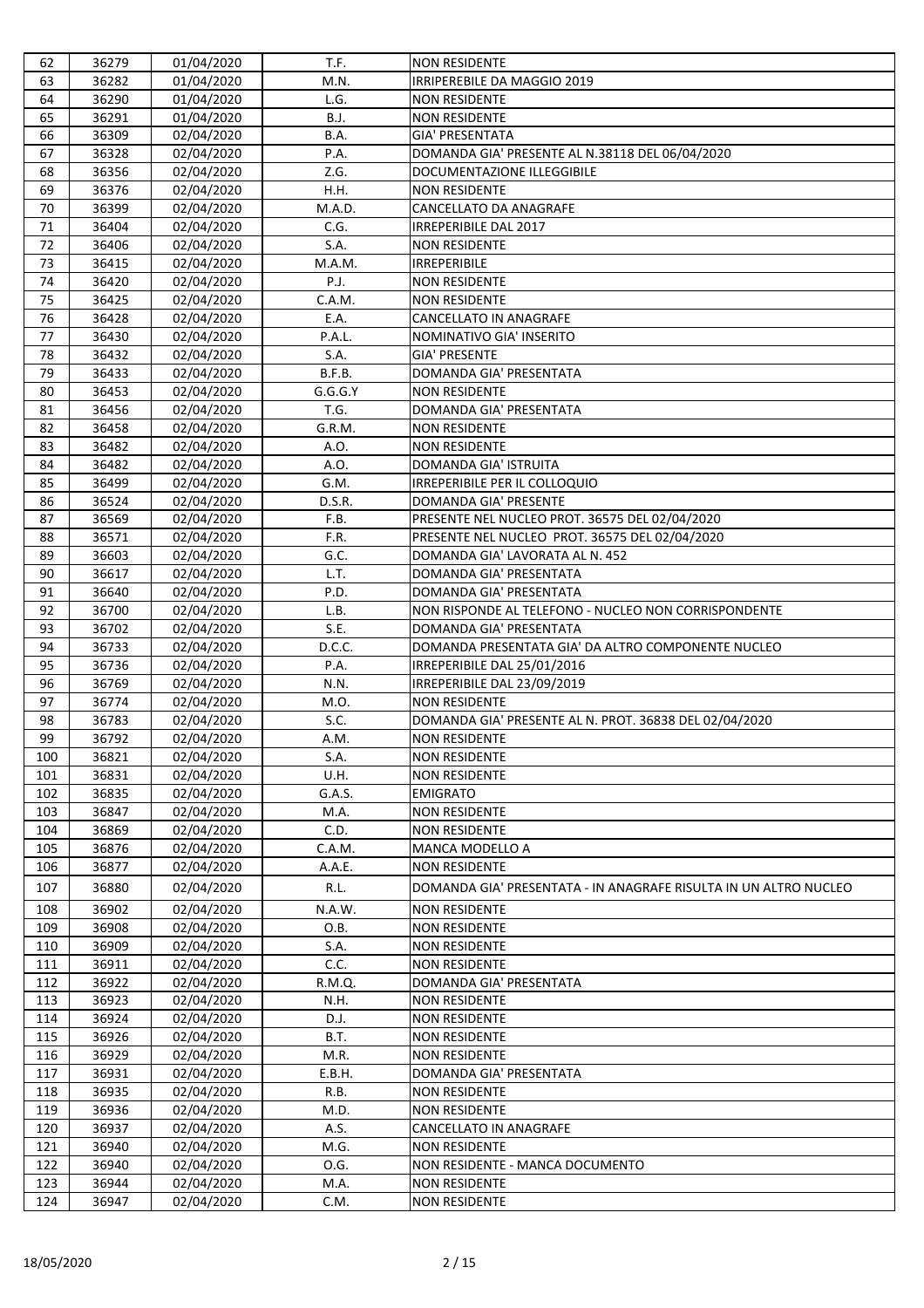| 125        | 36948          | 02/04/2020               | O.K.          | PERMESSO DI SOGGIORNO SCADUTO GENNAIO 2018                                                  |
|------------|----------------|--------------------------|---------------|---------------------------------------------------------------------------------------------|
| 126        | 36952          | 02/04/2020               | O.D.          | <b>NON RESIDENTE</b>                                                                        |
| 127        | 36954          | 02/04/2020               | B.S.          | <b>NON RESIDENTE</b>                                                                        |
| 128        | 36970          | 02/04/2020               | A.D.          | NON RESIDENTE - DOMANDA GIA' PRESENTATA                                                     |
| 129        | 36980          | 02/04/2020               | A.G.          | GIA' PRESENTATA PROT. 36605                                                                 |
| 130        | 36990          | 02/04/2020               | T.V.A.        | GIA' PRESENTATA PROT. 36277                                                                 |
| 131        | 36994          | 02/04/2020               | H.J.          | <b>NON RESIDENTE</b>                                                                        |
| 132        | 37010          | 02/04/2020               | M.R.          | GIA' PRESENTATA PROT. 35802                                                                 |
| 133        | 37057          | 02/04/2020               | B.M.F.        | <b>NON RESIDENTE</b>                                                                        |
| 134        | 37071          | 02/04/2020               | <b>B.S.E.</b> | <b>NON RESIDENTE</b>                                                                        |
| 135        | 37102          | 02/04/2020               | G.M.          | <b>NON RESIDENTE</b>                                                                        |
| 136        | 37104          | 02/04/2020               | E.D.          | <b>NON RESIDENTE</b>                                                                        |
| 137        | 37105          | 02/04/2020               | E.S.          | <b>NON RESIDENTE</b>                                                                        |
| 138        | 37109          | 02/04/2020               | P.D.          | GIA' PRESENTATA PROT. 36138                                                                 |
| 139        | 37129<br>37131 | 03/04/2020               | A.B.          | <b>NON RESIDENTE</b>                                                                        |
| 140        |                | 03/04/2020               | P.A.          | DOMANDA GIA' PRESENTATA                                                                     |
| 141        | 37170          | 03/04/2020               | C.S.<br>C.A.  | NUCLEO COMPOSTO DA ALTRE DUE PERSONE - PRATICA GIA' INSERITA<br><b>NUCLEO GIA' PRESENTE</b> |
| 142<br>143 | 37196<br>37214 | 03/04/2020               | D.K.          | MANCA DOCUMENTO - NON RISPONDE AL CELLULARE                                                 |
| 144        | 37228          | 03/04/2020<br>03/04/2020 | D.S.L.P.      | MANCA DOCUMENTO - NON RISPONDE AL CELLULARE                                                 |
| 145        | 37237          | 03/04/2020               | C.L.P.        | <b>NON RESIDENTE</b>                                                                        |
| 146        | 37271          | 03/04/2020               | P.A.          | DOMANDA GIA' PRESENTATA                                                                     |
| 147        | 37286          | 03/04/2020               | C.S.          | <b>NON RESIDENTE</b>                                                                        |
| 148        | 37288          | 03/04/2020               | C.S.          | DOMANDA GIA' PRESENTATA PROT. 35779                                                         |
| 149        | 37291          | 03/04/2020               | M.O.L.M.      | <b>NON RESIDENTE</b>                                                                        |
| 150        | 37293          | 03/04/2020               | S.A.          | DOMANDA GIA' PRESENTATA PROT. 37239                                                         |
| 151        | 37296          | 03/04/2020               | K.K.          | DOMANDA GIA' PRESENTATA                                                                     |
| 152        | 37300          | 03/04/2020               | V.F.          | DOMANDA GIA' PRESENTATA                                                                     |
| 153        | 37315          | 03/04/2020               | S.G.B.E.      | <b>NON RESIDENTE</b>                                                                        |
| 154        | 37316          | 03/04/2020               | D'E.M.A.      | DOCUMENTAZIONE NON ESISTENTE                                                                |
| 155        | 37317          | 02/04/2020               | L.P.S.M.      | <b>NON RESIDENTE</b>                                                                        |
| 156        | 37323          | 03/04/2020               | A.J.          | DOMANDA GIA' PRESENTE                                                                       |
| 157        | 37345          | 03/04/2020               | T.N.          | <b>NON RESIDENTE</b>                                                                        |
| 158        | 37350          | 03/04/2020               | Q.G.          | <b>DOMANDA GIA' PRESENTE</b>                                                                |
| 159        | 37352          | 03/04/2020               | I.M.          | <b>NON RESIDENTE</b>                                                                        |
| 160        | 37354          | 03/04/2020               | Y.H.          | DOMANDA GIA' PRESENTE                                                                       |
| 161        | 37369          | 02/04/2020               | C.M.          | <b>NON RESIDENTE</b>                                                                        |
| 162        | 37371          | 02/04/2020               | C.G.          | <b>NON RESIDENTE</b>                                                                        |
| 163        | 37372          | 03/04/2020               | S.D.          | <b>NON RESIDENTE</b>                                                                        |
| 164        | 37374          | 03/04/2020               | R.D.C.        | <b>NON RESIDENTE</b>                                                                        |
| 165        | 37375          | 03/04/2020               | M.N.          | <b>NUCLEO GIA' PRESENTE</b>                                                                 |
| 166        | 37385          | 03/04/2020               | D.P.          | <b>NON RESIDENTE</b>                                                                        |
| 167        | 37388          | 03/04/2020               | O.J           | <b>NON RESIDENTE</b>                                                                        |
| 168        | 37402          | 03/04/2020               | C.O.          | <b>NON RESIDENTE</b>                                                                        |
| 169        | 37403          | 03/04/2020               | A.K.          | <b>NON RESIDENTE</b>                                                                        |
| 170        | 37405          | 03/04/2020               | O.C.          | <b>NON RISULTA IN ANAGRAFE</b>                                                              |
| 171        | 37418          | 03/04/2020               | G.R.F.        | <b>DOMANDA GIA' PRESENTE</b>                                                                |
| 172        | 37425          | 03/04/2020               | V.G.          | DOMANDA GIA' PRESENTE                                                                       |
| 173        | 37426          | 03/04/2020               | C.G.S.        | MANCANO MODULI - MANCA RECAPITO TELEFONICO - NON RISCONTRABILE CON<br><b>ALTRA DOMANDA</b>  |
| 174        | 37435          | 03/04/2020               | P.M.C.        | <b>MANCA DOCUMENTO</b>                                                                      |
| 175        | 37438          | 03/04/2020               | I.V.          | <b>NON RESIDENTE</b>                                                                        |
| 176        | 37439          | 03/04/2020               | S.R.          | <b>NON RESIDENTE</b>                                                                        |
| 177        | 37440          | 03/04/2020               | T.A.          | DOMANDA GIA' PRESENTATA PROT. 36455                                                         |
| 178        | 37450          | 03/04/2020               | M.A.          | <b>IRREPERIBILE</b>                                                                         |
| 179        | 37451          | 03/04/2020               | I.D.          | <b>NON RESIDENTE</b>                                                                        |
| 180        | 37453          | 03/04/2020               | M.P.A.        | <b>MANCA DOCUMENTO</b>                                                                      |
| 181        | 37453          | 03/04/2020               | M.P.A.        | DOMANDA GIA' PRESENTATA PROT. 37198                                                         |
| 182        | 37461          | 03/04/2020               | B.S.          | <b>NON RESIDENTE</b>                                                                        |
| 183        | 37471          | 03/04/2020               | B.S.          | <b>NON RESIDENTE</b>                                                                        |
| 184        | 37475          | 03/04/2020               | K.A.          | <b>NON RESIDENTE</b>                                                                        |
| 185        | 37477          | 03/04/2020               | F.M.          | NOMINATIVO GIA' INSERITO AL N.1545                                                          |
| 186        | 37479          | 03/04/2020               | B.K.          | <b>GIA' PRESENTATA</b>                                                                      |
| 187        | 37483          | 03/04/2020               | A.E.          | NON RESIDENTE                                                                               |
|            |                |                          |               |                                                                                             |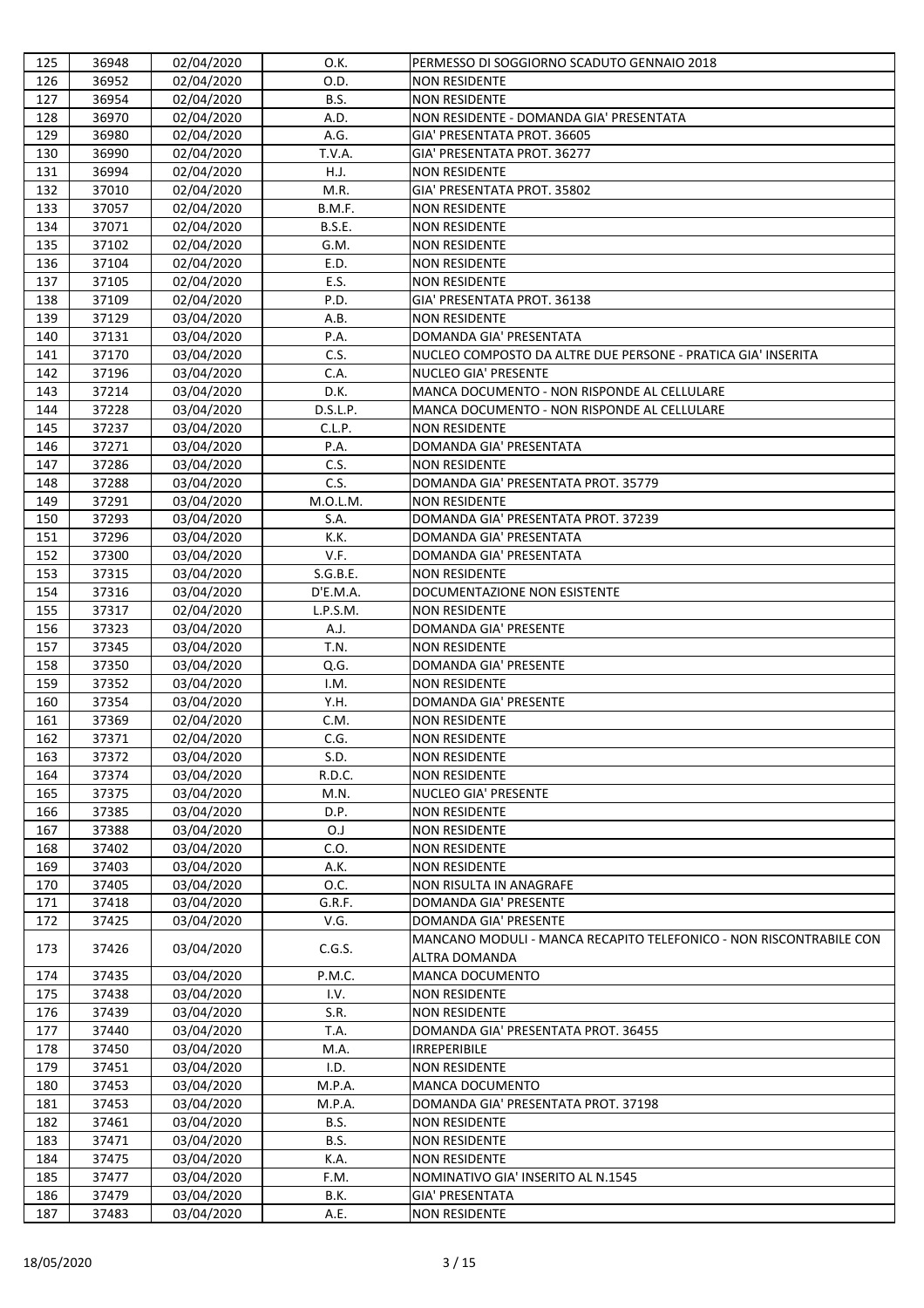| 188 | 37486 | 03/04/2020 | O.F.L.   | <b>NON RESIDENTE</b>                                         |
|-----|-------|------------|----------|--------------------------------------------------------------|
| 189 | 37496 | 03/04/2020 | E.M.A.H. | <b>NON RESIDENTE</b>                                         |
| 190 | 37497 | 03/04/2020 | B.M.     | DOMANDA GIA' PRESENTATA PROT. 36915                          |
| 191 | 37498 | 03/04/2020 | O.P.     | <b>NON RESIDENTE</b>                                         |
| 192 | 37499 | 03/04/2020 | M.V.     | DOMANDA GIA' PRESENTATA PROT. 36057                          |
| 193 | 37500 | 03/04/2020 | G.A.M.   | DOMANDA GIA' PRESENTATA                                      |
| 194 | 37501 | 03/04/2020 | A.D.     | <b>NON RESIDENTE</b>                                         |
| 195 | 37513 | 03/04/2020 | K.N.     | <b>GIA' PRESENTATA</b>                                       |
| 196 | 37518 | 03/04/2020 | A.M.G.   | <b>GIA' PRESENTATA</b>                                       |
| 197 | 37521 | 03/04/2020 | G.A.     | <b>NON RESIDENTE</b>                                         |
| 198 | 37522 | 03/04/2020 | M.B.     | <b>NON RESIDENTE</b>                                         |
| 199 | 37528 | 03/04/2020 | Y.M.G    | <b>NON RESIDENTE</b>                                         |
| 200 | 37534 | 03/04/2020 | B.F.     | <b>DOMANDA GIA' PRESENTE</b>                                 |
| 201 | 37536 | 03/04/2020 | D.M.     | <b>NON RESIDENTE</b>                                         |
| 202 | 37540 | 03/04/2020 | U.G.     | <b>NON RESIDENTE</b>                                         |
| 203 | 37544 | 03/04/2020 | T.R.     | <b>DOMANDA GIA' PRESENTE</b>                                 |
| 204 | 37547 | 03/04/2020 | J.M      | <b>EMIGRATO</b>                                              |
| 205 | 37554 | 03/04/2020 | M.S.     | <b>GIA' PRESENTATA</b>                                       |
| 206 | 37562 | 03/04/2020 | V.I.     | <b>NON RESIDENTE</b>                                         |
| 207 | 37564 | 03/04/2020 | V.M      | <b>NON RESIDENTE</b>                                         |
| 208 | 37566 | 03/04/2020 | S.D.     | <b>NON RESIDENTE</b>                                         |
| 209 | 37569 | 03/04/2020 | V.C.     | <b>NON RESIDENTE</b>                                         |
| 210 | 37572 | 03/04/2020 | V.S.     | <b>NON RESIDENTE</b>                                         |
| 211 | 37583 | 03/04/2020 | L.M.A.   | <b>NON RESIDENTE</b>                                         |
| 212 | 37588 | 03/04/2020 | M.M.     | IN ANAGRAFE RISULTA IRREPERIBILE                             |
| 213 | 37631 | 03/04/2020 | O.A.     | <b>NON RISULTA IN ANAGRAFE</b>                               |
| 214 | 37632 | 03/04/2020 | U.G.D.   | DOMANDA GIA' PRESENTATA                                      |
| 215 | 37644 | 03/04/2020 | M.S.     | MANCA DOCUMENTO E MODELLO A                                  |
| 216 | 37655 | 03/04/2020 | P.V.T.   | <b>IRREPERIBILE</b>                                          |
| 217 | 37668 | 03/04/2020 | N.S.     | <b>NON RESIDENTE</b>                                         |
| 218 | 37673 | 03/04/2020 | T.M.     | <b>DOMANDA GIA' PRESENTE</b>                                 |
| 219 | 37681 | 03/04/2020 | S.G.J.F. | <b>NON RESIDENTE</b>                                         |
| 220 | 37700 | 03/04/2020 | A.M.R.   | DOMANDA GIA' PRESENTATA DA ALTRO COMPONENTE DEL NUCLEO       |
| 221 | 37720 | 03/04/2020 | M.P.D.   | <b>NON RESIDENTE</b>                                         |
| 222 | 37728 | 03/04/2020 | P.S.     | IRREPERIBILE DAL 12/02/2016                                  |
| 223 | 37738 | 03/04/2020 | P.A.     | DOMANDA GIA' PRESENTATA DAL CONIUGE                          |
| 224 | 37757 | 03/04/2020 | Y.M.     | <b>NON RESIDENTE</b>                                         |
| 225 | 37789 | 03/04/2020 | T.N.     | <b>NON RESIDENTE</b>                                         |
| 226 | 37806 | 03/04/2020 | I.N.     | <b>NON RISULTA IN ANAGRAFE</b>                               |
| 227 | 37808 | 03/04/2020 | R.L.     | NON RESIDENTE TRASFERITA A MANFREDONIA                       |
| 228 | 37810 | 03/04/2020 | M.E.     | DOMANDA GIA' PRESENTATA                                      |
| 229 | 37812 | 03/04/2020 | F.S.     | <b>NON RESIDENTE</b>                                         |
| 230 | 37819 | 03/04/2020 | R.A.     | CONVIVENTE A STIPENDIO RIDOTTO                               |
| 231 | 37822 | 03/04/2020 | A.K.     | <b>NON RESIDENTE</b>                                         |
| 232 | 37826 | 03/04/2020 | A.E.     | <b>NON RESIDENTE</b>                                         |
| 233 | 37852 | 03/04/2020 | P.V.F.   | NUCLEO FAMILIARE GIA' PRESENTE                               |
| 234 | 37856 | 03/04/2020 | E.J.     | <b>NON RISULTA IN ANAGRAFE</b>                               |
| 235 | 37860 | 03/04/2020 | A.A.     | RECAPITO TELEFONICO INESISTENTE                              |
| 236 | 37863 | 03/04/2020 | F.A.     | DOMANDA GIA' PRESENTATA DAL NUCLEO                           |
| 237 | 37865 | 03/04/2020 | M.N.     | NON RISULTA IN ANAGRAFE                                      |
| 238 | 37868 | 03/04/2020 | G.M.     | <b>DDOMANDA GIA' PRESENTE</b>                                |
| 239 | 37873 | 03/04/2020 | R.E.A.   | <b>DOMANDA GIA' PRESENTE</b>                                 |
| 240 | 37894 | 03/04/2020 | S.P.     | DOCUMENTAZIONE NON PERVENUTA                                 |
| 241 | 37903 | 03/04/2020 | N.J.     | <b>NON RESIDENTEE</b>                                        |
| 242 | 37906 | 03/04/2020 | G.A.     | <b>IRREPERIBILE</b>                                          |
| 243 | 37923 | 04/04/2020 | M.G.     | MODULI NON COMPILATI - MANCA DOCUMENTO                       |
| 244 | 37939 | 04/04/2020 | C.G.     | DOMANDA GIA' PRESENTE STESSO PROTOCOLLO                      |
| 245 | 37958 | 04/04/2020 | C.S.     | DOMANDA GIA' PRESENTATA                                      |
| 246 | 37966 | 04/04/2020 | T.V.     | MANCA MODELLO E RECAPITO TELEFONICO                          |
| 247 | 37970 | 04/04/2020 | C.A.     | MANCA DOCUMENTO - RICHIAMATO AL NUMERO INDICATO NON RISPONDE |
| 248 | 37972 | 04/04/2020 | A.A.     | DOMANDA GIA' PRESENTATA                                      |
| 249 | 37987 | 04/04/2020 | C.A.     | DOMANDA GIA' PRESENTATA                                      |
| 250 | 37995 | 04/04/2020 | V.F.     | <b>IRRICEVIBILE GIA' PRESENTE</b>                            |
|     |       |            |          |                                                              |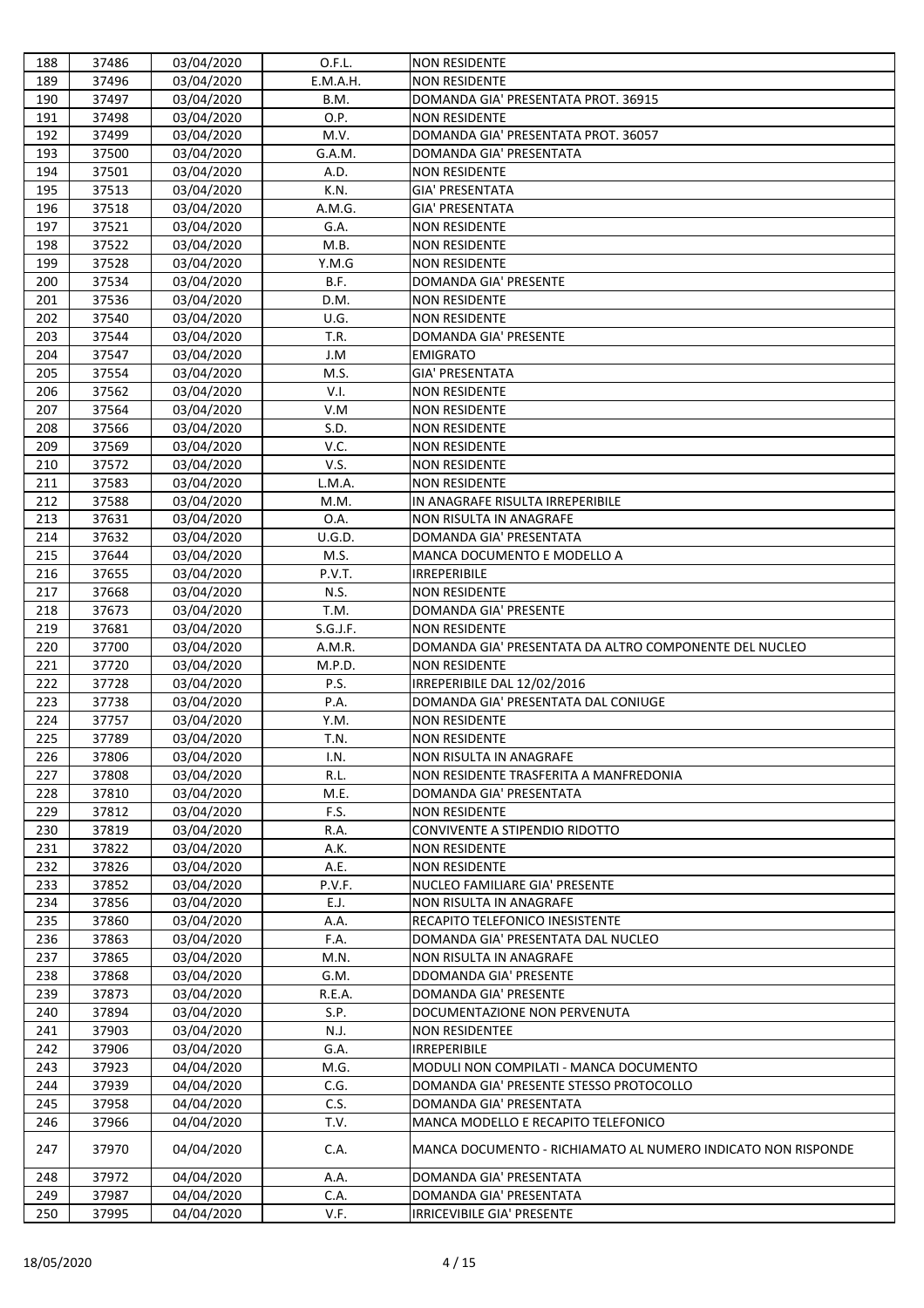| 252<br>38018<br>B.F.<br>DOMANDA GIA' PRESENTATA<br>04/04/2020<br>38023<br>04/04/2020<br>V.A.<br>DOMANDA GIA' PRESENTATA<br>253<br>38032<br>C.S.<br>254<br>04/04/2020<br>DOMANDA GIA' PRESENTATA<br>255<br>38035<br>P.A.<br>DOMANDA GIA' PRESENTATA<br>04/04/2020<br>38038<br>04/04/2020<br>B.E.<br>DOMANDA GIA' PRESENTATA<br>256<br>257<br>38082<br>06/04/2020<br>C.A.M.<br>NUMERO ERRATO - EMAIL ERRATA<br>P.G.<br>258<br>38099<br>06/04/2020<br><b>GIA' PRESENTE</b><br>06/04/2020<br>259<br>38161<br>P.D.<br>MODULI E DOCUMENTO ILLEGIBILI - DOMANDA GIA' PRESENTATA COD. 2135<br>B.F.<br>38168<br>03/04/2020<br>DOCUMENTO E MODELLO INTESTATO AD ALTRO UTENTE<br>260<br>38172<br>06/04/2020<br>P.H.<br>DOMANDA GIA' PRESENTATA<br>261<br>K.S.<br>262<br>38181<br>06/04/2020<br><b>NON RESIDENTE</b><br>38267<br>06/04/2020<br>I.R.<br>DOMANDA GIA' ESISTENTE<br>263<br>S.C.<br>38283<br>264<br>06/04/2020<br>ILLEGIBILE - MANCANO DATI E RECAPITO MOBILE<br>CT.<br>265<br>38298<br><b>DOMANDA GIA' PRESENTE</b><br>06/04/2020<br>38302<br>06/04/2020<br>C.L.<br><b>DOMANDA GIA' PRESENTE</b><br>266<br>267<br>38305<br>06/04/2020<br>D.F.R.C.<br><b>DOMANDA GIA' PRESENTE</b><br>268<br>38318<br>06/04/2020<br>S.A.<br>SOLO DOCUMENTO - SENZA RECAPITO MOBILE<br>L.G.P.<br>269<br>38319<br>06/04/2020<br><b>IRREPERIBILE</b><br>38323<br>06/04/2020<br>C.R.<br>MANCA MODULISTICA E RECAPITO TELEFONICO<br>270<br>38338<br>06/04/2020<br>A.B.M.<br>271<br>DOMANDA GIA' PRESENTATA AL.N. 1059<br>38340<br>06/04/2020<br>P.A.<br><b>DECEDUTO</b><br>272<br><b>NON RESIDENTE</b><br>273<br>38345<br>06/04/2020<br>S.D.<br>38374<br>06/04/2020<br>P.L.<br>DOMANDA GIA' PRESENTATA<br>274<br>38379<br><b>GIA' PRESENTE</b><br>275<br>06/04/2020<br>L.A.<br>38380<br>MANCA TELEFONO EMAIL E FIRMA<br>276<br>06/04/2020<br>G.M.<br>38418<br>06/04/2020<br>R.F.<br><b>IRREPERIBILE</b><br>277<br>38463<br>06/04/2020<br>A.C.<br>DOMANDA GIA' PRESENTATA PROT. 35768<br>278<br>A.C.<br>279<br>38463<br>06/04/2020<br>DOMANDA GIA' PRESENTATA PROT. 37364<br>06/04/2020<br>38467<br>D.S.M.<br>280<br><b>NON RESIDENTE</b><br>281<br>38470<br>06/04/2020<br>R.P.<br>DOMANDA GIA' PRESENTATA N. 2153<br>282<br>38474<br>06/04/2020<br>M.D.<br><b>GIA' PRESENTE</b><br>38477<br>D.R.T.<br>DOMANDA GIA' PRESENTATA<br>283<br>06/04/2020<br>284<br>38483<br>C.M.<br><b>NON RESIDENTE</b><br>06/04/2020<br>38486<br>06/04/2020<br>D.G.<br>285<br><b>NON RESIDENTE</b><br>38500<br>L.V.G.<br>DOMANDA GIA' PRESENTATA<br>286<br>06/04/2020<br>38512<br>P.M.<br>RINUNCIA - NON PERVENUTO IL MODELLO B<br>287<br>06/04/2020<br>A.C.<br>38518<br>06/04/2020<br>GIA' PRESENTE AL N.PROT. 37612<br>288<br>289<br>38522<br>06/04/2020<br>D.A.M.<br>DOMANDA GIA' PRESENTE<br>38530<br>290<br>06/04/2020<br>S.G.<br><b>NON RESIDENTE</b><br>38532<br>06/04/2020<br>S.G.<br>291<br><b>NON RESIDENTE</b><br>292<br>38538<br>06/04/2020<br>R.R.<br><b>DOMANDA GIA' ISTRUITA</b><br>38544<br>06/04/2020<br>C.M.G.<br><b>DOMANDA GIA' PRESENTE</b><br>293<br>294<br>38544<br>06/04/2020<br>C.M.G.<br><b>NUCLEO GIA' PRESENTE</b><br>38563<br>06/04/2020<br>S.F.<br><b>NON RESIDENTE</b><br>295<br>C.C.<br>38574<br>PERCETTORE RDC - DOMANDA GIA' PRESENTATA RIF. 1713<br>296<br>06/04/2020<br>297<br>38582<br>06/04/2020<br>D.M.F.<br>IRREPERIBILE DAL 2017<br>298<br>38586<br>06/04/2020<br>D.B.L.<br><b>NON RESIDENTE</b><br>38599<br>06/04/2020<br>D.C.<br>299<br><b>NON RESIDENTE</b><br>C.S.<br>MODULISTI INCOMPLETA - SENZA RECAPITO TELEFONICO<br>300<br>38607<br>06/04/2020<br>38615<br>B.V.R.<br>NUCLEO PRESENTE N. PROT. 38547<br>301<br>06/04/2020<br>38617<br>06/04/2020<br>G.S.<br>DOMANDA GIA' PRESENTATA<br>302<br>38619<br><b>NUCLEO GIA' PRESENTE</b><br>303<br>06/04/2020<br>H.A.<br>38622<br>06/04/2020<br>F.N.<br>DOMANDA GIA' PRESENTATA<br>304<br>305<br>38642<br>07/04/2020<br>L.A.<br>DOMANDA GIA' PRESENTE KO RDC<br><b>GIA' PRESENTE</b><br>306<br>38652<br>07/04/2020<br>I.V.<br>38672<br>07/04/2020<br>R.S.<br>MANCA MODULISTICA - SOLO CARTA IDENTITA'<br>307<br>308<br>38674<br>R.A.<br><b>GIA' PRESENTE</b><br>07/04/2020<br><b>DOMANDA GIA' PRESENTE</b><br>309<br>38684<br>07/04/2020<br>N.A.<br>38688<br>07/04/2020<br>R.W.<br><b>NON RESIDENTE</b><br>310<br>D.C.C.<br>38694<br>07/04/2020<br>DOMANDA GIA' PRESENTATA<br>311<br>312<br>38720<br>07/04/2020<br>P.A.<br>MODULO INCOMPLETO - MANCA RECAPITO TELEFONICO | 251 | 38011 | 04/04/2020 | W.A. | <b>IRRICEVIBILE GIA' PRESENTE</b> |
|-----------------------------------------------------------------------------------------------------------------------------------------------------------------------------------------------------------------------------------------------------------------------------------------------------------------------------------------------------------------------------------------------------------------------------------------------------------------------------------------------------------------------------------------------------------------------------------------------------------------------------------------------------------------------------------------------------------------------------------------------------------------------------------------------------------------------------------------------------------------------------------------------------------------------------------------------------------------------------------------------------------------------------------------------------------------------------------------------------------------------------------------------------------------------------------------------------------------------------------------------------------------------------------------------------------------------------------------------------------------------------------------------------------------------------------------------------------------------------------------------------------------------------------------------------------------------------------------------------------------------------------------------------------------------------------------------------------------------------------------------------------------------------------------------------------------------------------------------------------------------------------------------------------------------------------------------------------------------------------------------------------------------------------------------------------------------------------------------------------------------------------------------------------------------------------------------------------------------------------------------------------------------------------------------------------------------------------------------------------------------------------------------------------------------------------------------------------------------------------------------------------------------------------------------------------------------------------------------------------------------------------------------------------------------------------------------------------------------------------------------------------------------------------------------------------------------------------------------------------------------------------------------------------------------------------------------------------------------------------------------------------------------------------------------------------------------------------------------------------------------------------------------------------------------------------------------------------------------------------------------------------------------------------------------------------------------------------------------------------------------------------------------------------------------------------------------------------------------------------------------------------------------------------------------------------------------------------------------------------------------------------------------------------------------------------------------------------------------------------------------------------------------------------------------------------------------------------------------------------------------------------------------------------------------------------------------------------------------------------------------------------------------------------------------------------------------------------------------------------------------------------------------------------------------------------------------------------------------------------------------------------------------------------------------------------------------------------------------------------------------------------------------------------------------------|-----|-------|------------|------|-----------------------------------|
|                                                                                                                                                                                                                                                                                                                                                                                                                                                                                                                                                                                                                                                                                                                                                                                                                                                                                                                                                                                                                                                                                                                                                                                                                                                                                                                                                                                                                                                                                                                                                                                                                                                                                                                                                                                                                                                                                                                                                                                                                                                                                                                                                                                                                                                                                                                                                                                                                                                                                                                                                                                                                                                                                                                                                                                                                                                                                                                                                                                                                                                                                                                                                                                                                                                                                                                                                                                                                                                                                                                                                                                                                                                                                                                                                                                                                                                                                                                                                                                                                                                                                                                                                                                                                                                                                                                                                                                                                             |     |       |            |      |                                   |
|                                                                                                                                                                                                                                                                                                                                                                                                                                                                                                                                                                                                                                                                                                                                                                                                                                                                                                                                                                                                                                                                                                                                                                                                                                                                                                                                                                                                                                                                                                                                                                                                                                                                                                                                                                                                                                                                                                                                                                                                                                                                                                                                                                                                                                                                                                                                                                                                                                                                                                                                                                                                                                                                                                                                                                                                                                                                                                                                                                                                                                                                                                                                                                                                                                                                                                                                                                                                                                                                                                                                                                                                                                                                                                                                                                                                                                                                                                                                                                                                                                                                                                                                                                                                                                                                                                                                                                                                                             |     |       |            |      |                                   |
|                                                                                                                                                                                                                                                                                                                                                                                                                                                                                                                                                                                                                                                                                                                                                                                                                                                                                                                                                                                                                                                                                                                                                                                                                                                                                                                                                                                                                                                                                                                                                                                                                                                                                                                                                                                                                                                                                                                                                                                                                                                                                                                                                                                                                                                                                                                                                                                                                                                                                                                                                                                                                                                                                                                                                                                                                                                                                                                                                                                                                                                                                                                                                                                                                                                                                                                                                                                                                                                                                                                                                                                                                                                                                                                                                                                                                                                                                                                                                                                                                                                                                                                                                                                                                                                                                                                                                                                                                             |     |       |            |      |                                   |
|                                                                                                                                                                                                                                                                                                                                                                                                                                                                                                                                                                                                                                                                                                                                                                                                                                                                                                                                                                                                                                                                                                                                                                                                                                                                                                                                                                                                                                                                                                                                                                                                                                                                                                                                                                                                                                                                                                                                                                                                                                                                                                                                                                                                                                                                                                                                                                                                                                                                                                                                                                                                                                                                                                                                                                                                                                                                                                                                                                                                                                                                                                                                                                                                                                                                                                                                                                                                                                                                                                                                                                                                                                                                                                                                                                                                                                                                                                                                                                                                                                                                                                                                                                                                                                                                                                                                                                                                                             |     |       |            |      |                                   |
|                                                                                                                                                                                                                                                                                                                                                                                                                                                                                                                                                                                                                                                                                                                                                                                                                                                                                                                                                                                                                                                                                                                                                                                                                                                                                                                                                                                                                                                                                                                                                                                                                                                                                                                                                                                                                                                                                                                                                                                                                                                                                                                                                                                                                                                                                                                                                                                                                                                                                                                                                                                                                                                                                                                                                                                                                                                                                                                                                                                                                                                                                                                                                                                                                                                                                                                                                                                                                                                                                                                                                                                                                                                                                                                                                                                                                                                                                                                                                                                                                                                                                                                                                                                                                                                                                                                                                                                                                             |     |       |            |      |                                   |
|                                                                                                                                                                                                                                                                                                                                                                                                                                                                                                                                                                                                                                                                                                                                                                                                                                                                                                                                                                                                                                                                                                                                                                                                                                                                                                                                                                                                                                                                                                                                                                                                                                                                                                                                                                                                                                                                                                                                                                                                                                                                                                                                                                                                                                                                                                                                                                                                                                                                                                                                                                                                                                                                                                                                                                                                                                                                                                                                                                                                                                                                                                                                                                                                                                                                                                                                                                                                                                                                                                                                                                                                                                                                                                                                                                                                                                                                                                                                                                                                                                                                                                                                                                                                                                                                                                                                                                                                                             |     |       |            |      |                                   |
|                                                                                                                                                                                                                                                                                                                                                                                                                                                                                                                                                                                                                                                                                                                                                                                                                                                                                                                                                                                                                                                                                                                                                                                                                                                                                                                                                                                                                                                                                                                                                                                                                                                                                                                                                                                                                                                                                                                                                                                                                                                                                                                                                                                                                                                                                                                                                                                                                                                                                                                                                                                                                                                                                                                                                                                                                                                                                                                                                                                                                                                                                                                                                                                                                                                                                                                                                                                                                                                                                                                                                                                                                                                                                                                                                                                                                                                                                                                                                                                                                                                                                                                                                                                                                                                                                                                                                                                                                             |     |       |            |      |                                   |
|                                                                                                                                                                                                                                                                                                                                                                                                                                                                                                                                                                                                                                                                                                                                                                                                                                                                                                                                                                                                                                                                                                                                                                                                                                                                                                                                                                                                                                                                                                                                                                                                                                                                                                                                                                                                                                                                                                                                                                                                                                                                                                                                                                                                                                                                                                                                                                                                                                                                                                                                                                                                                                                                                                                                                                                                                                                                                                                                                                                                                                                                                                                                                                                                                                                                                                                                                                                                                                                                                                                                                                                                                                                                                                                                                                                                                                                                                                                                                                                                                                                                                                                                                                                                                                                                                                                                                                                                                             |     |       |            |      |                                   |
|                                                                                                                                                                                                                                                                                                                                                                                                                                                                                                                                                                                                                                                                                                                                                                                                                                                                                                                                                                                                                                                                                                                                                                                                                                                                                                                                                                                                                                                                                                                                                                                                                                                                                                                                                                                                                                                                                                                                                                                                                                                                                                                                                                                                                                                                                                                                                                                                                                                                                                                                                                                                                                                                                                                                                                                                                                                                                                                                                                                                                                                                                                                                                                                                                                                                                                                                                                                                                                                                                                                                                                                                                                                                                                                                                                                                                                                                                                                                                                                                                                                                                                                                                                                                                                                                                                                                                                                                                             |     |       |            |      |                                   |
|                                                                                                                                                                                                                                                                                                                                                                                                                                                                                                                                                                                                                                                                                                                                                                                                                                                                                                                                                                                                                                                                                                                                                                                                                                                                                                                                                                                                                                                                                                                                                                                                                                                                                                                                                                                                                                                                                                                                                                                                                                                                                                                                                                                                                                                                                                                                                                                                                                                                                                                                                                                                                                                                                                                                                                                                                                                                                                                                                                                                                                                                                                                                                                                                                                                                                                                                                                                                                                                                                                                                                                                                                                                                                                                                                                                                                                                                                                                                                                                                                                                                                                                                                                                                                                                                                                                                                                                                                             |     |       |            |      |                                   |
|                                                                                                                                                                                                                                                                                                                                                                                                                                                                                                                                                                                                                                                                                                                                                                                                                                                                                                                                                                                                                                                                                                                                                                                                                                                                                                                                                                                                                                                                                                                                                                                                                                                                                                                                                                                                                                                                                                                                                                                                                                                                                                                                                                                                                                                                                                                                                                                                                                                                                                                                                                                                                                                                                                                                                                                                                                                                                                                                                                                                                                                                                                                                                                                                                                                                                                                                                                                                                                                                                                                                                                                                                                                                                                                                                                                                                                                                                                                                                                                                                                                                                                                                                                                                                                                                                                                                                                                                                             |     |       |            |      |                                   |
|                                                                                                                                                                                                                                                                                                                                                                                                                                                                                                                                                                                                                                                                                                                                                                                                                                                                                                                                                                                                                                                                                                                                                                                                                                                                                                                                                                                                                                                                                                                                                                                                                                                                                                                                                                                                                                                                                                                                                                                                                                                                                                                                                                                                                                                                                                                                                                                                                                                                                                                                                                                                                                                                                                                                                                                                                                                                                                                                                                                                                                                                                                                                                                                                                                                                                                                                                                                                                                                                                                                                                                                                                                                                                                                                                                                                                                                                                                                                                                                                                                                                                                                                                                                                                                                                                                                                                                                                                             |     |       |            |      |                                   |
|                                                                                                                                                                                                                                                                                                                                                                                                                                                                                                                                                                                                                                                                                                                                                                                                                                                                                                                                                                                                                                                                                                                                                                                                                                                                                                                                                                                                                                                                                                                                                                                                                                                                                                                                                                                                                                                                                                                                                                                                                                                                                                                                                                                                                                                                                                                                                                                                                                                                                                                                                                                                                                                                                                                                                                                                                                                                                                                                                                                                                                                                                                                                                                                                                                                                                                                                                                                                                                                                                                                                                                                                                                                                                                                                                                                                                                                                                                                                                                                                                                                                                                                                                                                                                                                                                                                                                                                                                             |     |       |            |      |                                   |
|                                                                                                                                                                                                                                                                                                                                                                                                                                                                                                                                                                                                                                                                                                                                                                                                                                                                                                                                                                                                                                                                                                                                                                                                                                                                                                                                                                                                                                                                                                                                                                                                                                                                                                                                                                                                                                                                                                                                                                                                                                                                                                                                                                                                                                                                                                                                                                                                                                                                                                                                                                                                                                                                                                                                                                                                                                                                                                                                                                                                                                                                                                                                                                                                                                                                                                                                                                                                                                                                                                                                                                                                                                                                                                                                                                                                                                                                                                                                                                                                                                                                                                                                                                                                                                                                                                                                                                                                                             |     |       |            |      |                                   |
|                                                                                                                                                                                                                                                                                                                                                                                                                                                                                                                                                                                                                                                                                                                                                                                                                                                                                                                                                                                                                                                                                                                                                                                                                                                                                                                                                                                                                                                                                                                                                                                                                                                                                                                                                                                                                                                                                                                                                                                                                                                                                                                                                                                                                                                                                                                                                                                                                                                                                                                                                                                                                                                                                                                                                                                                                                                                                                                                                                                                                                                                                                                                                                                                                                                                                                                                                                                                                                                                                                                                                                                                                                                                                                                                                                                                                                                                                                                                                                                                                                                                                                                                                                                                                                                                                                                                                                                                                             |     |       |            |      |                                   |
|                                                                                                                                                                                                                                                                                                                                                                                                                                                                                                                                                                                                                                                                                                                                                                                                                                                                                                                                                                                                                                                                                                                                                                                                                                                                                                                                                                                                                                                                                                                                                                                                                                                                                                                                                                                                                                                                                                                                                                                                                                                                                                                                                                                                                                                                                                                                                                                                                                                                                                                                                                                                                                                                                                                                                                                                                                                                                                                                                                                                                                                                                                                                                                                                                                                                                                                                                                                                                                                                                                                                                                                                                                                                                                                                                                                                                                                                                                                                                                                                                                                                                                                                                                                                                                                                                                                                                                                                                             |     |       |            |      |                                   |
|                                                                                                                                                                                                                                                                                                                                                                                                                                                                                                                                                                                                                                                                                                                                                                                                                                                                                                                                                                                                                                                                                                                                                                                                                                                                                                                                                                                                                                                                                                                                                                                                                                                                                                                                                                                                                                                                                                                                                                                                                                                                                                                                                                                                                                                                                                                                                                                                                                                                                                                                                                                                                                                                                                                                                                                                                                                                                                                                                                                                                                                                                                                                                                                                                                                                                                                                                                                                                                                                                                                                                                                                                                                                                                                                                                                                                                                                                                                                                                                                                                                                                                                                                                                                                                                                                                                                                                                                                             |     |       |            |      |                                   |
|                                                                                                                                                                                                                                                                                                                                                                                                                                                                                                                                                                                                                                                                                                                                                                                                                                                                                                                                                                                                                                                                                                                                                                                                                                                                                                                                                                                                                                                                                                                                                                                                                                                                                                                                                                                                                                                                                                                                                                                                                                                                                                                                                                                                                                                                                                                                                                                                                                                                                                                                                                                                                                                                                                                                                                                                                                                                                                                                                                                                                                                                                                                                                                                                                                                                                                                                                                                                                                                                                                                                                                                                                                                                                                                                                                                                                                                                                                                                                                                                                                                                                                                                                                                                                                                                                                                                                                                                                             |     |       |            |      |                                   |
|                                                                                                                                                                                                                                                                                                                                                                                                                                                                                                                                                                                                                                                                                                                                                                                                                                                                                                                                                                                                                                                                                                                                                                                                                                                                                                                                                                                                                                                                                                                                                                                                                                                                                                                                                                                                                                                                                                                                                                                                                                                                                                                                                                                                                                                                                                                                                                                                                                                                                                                                                                                                                                                                                                                                                                                                                                                                                                                                                                                                                                                                                                                                                                                                                                                                                                                                                                                                                                                                                                                                                                                                                                                                                                                                                                                                                                                                                                                                                                                                                                                                                                                                                                                                                                                                                                                                                                                                                             |     |       |            |      |                                   |
|                                                                                                                                                                                                                                                                                                                                                                                                                                                                                                                                                                                                                                                                                                                                                                                                                                                                                                                                                                                                                                                                                                                                                                                                                                                                                                                                                                                                                                                                                                                                                                                                                                                                                                                                                                                                                                                                                                                                                                                                                                                                                                                                                                                                                                                                                                                                                                                                                                                                                                                                                                                                                                                                                                                                                                                                                                                                                                                                                                                                                                                                                                                                                                                                                                                                                                                                                                                                                                                                                                                                                                                                                                                                                                                                                                                                                                                                                                                                                                                                                                                                                                                                                                                                                                                                                                                                                                                                                             |     |       |            |      |                                   |
|                                                                                                                                                                                                                                                                                                                                                                                                                                                                                                                                                                                                                                                                                                                                                                                                                                                                                                                                                                                                                                                                                                                                                                                                                                                                                                                                                                                                                                                                                                                                                                                                                                                                                                                                                                                                                                                                                                                                                                                                                                                                                                                                                                                                                                                                                                                                                                                                                                                                                                                                                                                                                                                                                                                                                                                                                                                                                                                                                                                                                                                                                                                                                                                                                                                                                                                                                                                                                                                                                                                                                                                                                                                                                                                                                                                                                                                                                                                                                                                                                                                                                                                                                                                                                                                                                                                                                                                                                             |     |       |            |      |                                   |
|                                                                                                                                                                                                                                                                                                                                                                                                                                                                                                                                                                                                                                                                                                                                                                                                                                                                                                                                                                                                                                                                                                                                                                                                                                                                                                                                                                                                                                                                                                                                                                                                                                                                                                                                                                                                                                                                                                                                                                                                                                                                                                                                                                                                                                                                                                                                                                                                                                                                                                                                                                                                                                                                                                                                                                                                                                                                                                                                                                                                                                                                                                                                                                                                                                                                                                                                                                                                                                                                                                                                                                                                                                                                                                                                                                                                                                                                                                                                                                                                                                                                                                                                                                                                                                                                                                                                                                                                                             |     |       |            |      |                                   |
|                                                                                                                                                                                                                                                                                                                                                                                                                                                                                                                                                                                                                                                                                                                                                                                                                                                                                                                                                                                                                                                                                                                                                                                                                                                                                                                                                                                                                                                                                                                                                                                                                                                                                                                                                                                                                                                                                                                                                                                                                                                                                                                                                                                                                                                                                                                                                                                                                                                                                                                                                                                                                                                                                                                                                                                                                                                                                                                                                                                                                                                                                                                                                                                                                                                                                                                                                                                                                                                                                                                                                                                                                                                                                                                                                                                                                                                                                                                                                                                                                                                                                                                                                                                                                                                                                                                                                                                                                             |     |       |            |      |                                   |
|                                                                                                                                                                                                                                                                                                                                                                                                                                                                                                                                                                                                                                                                                                                                                                                                                                                                                                                                                                                                                                                                                                                                                                                                                                                                                                                                                                                                                                                                                                                                                                                                                                                                                                                                                                                                                                                                                                                                                                                                                                                                                                                                                                                                                                                                                                                                                                                                                                                                                                                                                                                                                                                                                                                                                                                                                                                                                                                                                                                                                                                                                                                                                                                                                                                                                                                                                                                                                                                                                                                                                                                                                                                                                                                                                                                                                                                                                                                                                                                                                                                                                                                                                                                                                                                                                                                                                                                                                             |     |       |            |      |                                   |
|                                                                                                                                                                                                                                                                                                                                                                                                                                                                                                                                                                                                                                                                                                                                                                                                                                                                                                                                                                                                                                                                                                                                                                                                                                                                                                                                                                                                                                                                                                                                                                                                                                                                                                                                                                                                                                                                                                                                                                                                                                                                                                                                                                                                                                                                                                                                                                                                                                                                                                                                                                                                                                                                                                                                                                                                                                                                                                                                                                                                                                                                                                                                                                                                                                                                                                                                                                                                                                                                                                                                                                                                                                                                                                                                                                                                                                                                                                                                                                                                                                                                                                                                                                                                                                                                                                                                                                                                                             |     |       |            |      |                                   |
|                                                                                                                                                                                                                                                                                                                                                                                                                                                                                                                                                                                                                                                                                                                                                                                                                                                                                                                                                                                                                                                                                                                                                                                                                                                                                                                                                                                                                                                                                                                                                                                                                                                                                                                                                                                                                                                                                                                                                                                                                                                                                                                                                                                                                                                                                                                                                                                                                                                                                                                                                                                                                                                                                                                                                                                                                                                                                                                                                                                                                                                                                                                                                                                                                                                                                                                                                                                                                                                                                                                                                                                                                                                                                                                                                                                                                                                                                                                                                                                                                                                                                                                                                                                                                                                                                                                                                                                                                             |     |       |            |      |                                   |
|                                                                                                                                                                                                                                                                                                                                                                                                                                                                                                                                                                                                                                                                                                                                                                                                                                                                                                                                                                                                                                                                                                                                                                                                                                                                                                                                                                                                                                                                                                                                                                                                                                                                                                                                                                                                                                                                                                                                                                                                                                                                                                                                                                                                                                                                                                                                                                                                                                                                                                                                                                                                                                                                                                                                                                                                                                                                                                                                                                                                                                                                                                                                                                                                                                                                                                                                                                                                                                                                                                                                                                                                                                                                                                                                                                                                                                                                                                                                                                                                                                                                                                                                                                                                                                                                                                                                                                                                                             |     |       |            |      |                                   |
|                                                                                                                                                                                                                                                                                                                                                                                                                                                                                                                                                                                                                                                                                                                                                                                                                                                                                                                                                                                                                                                                                                                                                                                                                                                                                                                                                                                                                                                                                                                                                                                                                                                                                                                                                                                                                                                                                                                                                                                                                                                                                                                                                                                                                                                                                                                                                                                                                                                                                                                                                                                                                                                                                                                                                                                                                                                                                                                                                                                                                                                                                                                                                                                                                                                                                                                                                                                                                                                                                                                                                                                                                                                                                                                                                                                                                                                                                                                                                                                                                                                                                                                                                                                                                                                                                                                                                                                                                             |     |       |            |      |                                   |
|                                                                                                                                                                                                                                                                                                                                                                                                                                                                                                                                                                                                                                                                                                                                                                                                                                                                                                                                                                                                                                                                                                                                                                                                                                                                                                                                                                                                                                                                                                                                                                                                                                                                                                                                                                                                                                                                                                                                                                                                                                                                                                                                                                                                                                                                                                                                                                                                                                                                                                                                                                                                                                                                                                                                                                                                                                                                                                                                                                                                                                                                                                                                                                                                                                                                                                                                                                                                                                                                                                                                                                                                                                                                                                                                                                                                                                                                                                                                                                                                                                                                                                                                                                                                                                                                                                                                                                                                                             |     |       |            |      |                                   |
|                                                                                                                                                                                                                                                                                                                                                                                                                                                                                                                                                                                                                                                                                                                                                                                                                                                                                                                                                                                                                                                                                                                                                                                                                                                                                                                                                                                                                                                                                                                                                                                                                                                                                                                                                                                                                                                                                                                                                                                                                                                                                                                                                                                                                                                                                                                                                                                                                                                                                                                                                                                                                                                                                                                                                                                                                                                                                                                                                                                                                                                                                                                                                                                                                                                                                                                                                                                                                                                                                                                                                                                                                                                                                                                                                                                                                                                                                                                                                                                                                                                                                                                                                                                                                                                                                                                                                                                                                             |     |       |            |      |                                   |
|                                                                                                                                                                                                                                                                                                                                                                                                                                                                                                                                                                                                                                                                                                                                                                                                                                                                                                                                                                                                                                                                                                                                                                                                                                                                                                                                                                                                                                                                                                                                                                                                                                                                                                                                                                                                                                                                                                                                                                                                                                                                                                                                                                                                                                                                                                                                                                                                                                                                                                                                                                                                                                                                                                                                                                                                                                                                                                                                                                                                                                                                                                                                                                                                                                                                                                                                                                                                                                                                                                                                                                                                                                                                                                                                                                                                                                                                                                                                                                                                                                                                                                                                                                                                                                                                                                                                                                                                                             |     |       |            |      |                                   |
|                                                                                                                                                                                                                                                                                                                                                                                                                                                                                                                                                                                                                                                                                                                                                                                                                                                                                                                                                                                                                                                                                                                                                                                                                                                                                                                                                                                                                                                                                                                                                                                                                                                                                                                                                                                                                                                                                                                                                                                                                                                                                                                                                                                                                                                                                                                                                                                                                                                                                                                                                                                                                                                                                                                                                                                                                                                                                                                                                                                                                                                                                                                                                                                                                                                                                                                                                                                                                                                                                                                                                                                                                                                                                                                                                                                                                                                                                                                                                                                                                                                                                                                                                                                                                                                                                                                                                                                                                             |     |       |            |      |                                   |
|                                                                                                                                                                                                                                                                                                                                                                                                                                                                                                                                                                                                                                                                                                                                                                                                                                                                                                                                                                                                                                                                                                                                                                                                                                                                                                                                                                                                                                                                                                                                                                                                                                                                                                                                                                                                                                                                                                                                                                                                                                                                                                                                                                                                                                                                                                                                                                                                                                                                                                                                                                                                                                                                                                                                                                                                                                                                                                                                                                                                                                                                                                                                                                                                                                                                                                                                                                                                                                                                                                                                                                                                                                                                                                                                                                                                                                                                                                                                                                                                                                                                                                                                                                                                                                                                                                                                                                                                                             |     |       |            |      |                                   |
|                                                                                                                                                                                                                                                                                                                                                                                                                                                                                                                                                                                                                                                                                                                                                                                                                                                                                                                                                                                                                                                                                                                                                                                                                                                                                                                                                                                                                                                                                                                                                                                                                                                                                                                                                                                                                                                                                                                                                                                                                                                                                                                                                                                                                                                                                                                                                                                                                                                                                                                                                                                                                                                                                                                                                                                                                                                                                                                                                                                                                                                                                                                                                                                                                                                                                                                                                                                                                                                                                                                                                                                                                                                                                                                                                                                                                                                                                                                                                                                                                                                                                                                                                                                                                                                                                                                                                                                                                             |     |       |            |      |                                   |
|                                                                                                                                                                                                                                                                                                                                                                                                                                                                                                                                                                                                                                                                                                                                                                                                                                                                                                                                                                                                                                                                                                                                                                                                                                                                                                                                                                                                                                                                                                                                                                                                                                                                                                                                                                                                                                                                                                                                                                                                                                                                                                                                                                                                                                                                                                                                                                                                                                                                                                                                                                                                                                                                                                                                                                                                                                                                                                                                                                                                                                                                                                                                                                                                                                                                                                                                                                                                                                                                                                                                                                                                                                                                                                                                                                                                                                                                                                                                                                                                                                                                                                                                                                                                                                                                                                                                                                                                                             |     |       |            |      |                                   |
|                                                                                                                                                                                                                                                                                                                                                                                                                                                                                                                                                                                                                                                                                                                                                                                                                                                                                                                                                                                                                                                                                                                                                                                                                                                                                                                                                                                                                                                                                                                                                                                                                                                                                                                                                                                                                                                                                                                                                                                                                                                                                                                                                                                                                                                                                                                                                                                                                                                                                                                                                                                                                                                                                                                                                                                                                                                                                                                                                                                                                                                                                                                                                                                                                                                                                                                                                                                                                                                                                                                                                                                                                                                                                                                                                                                                                                                                                                                                                                                                                                                                                                                                                                                                                                                                                                                                                                                                                             |     |       |            |      |                                   |
|                                                                                                                                                                                                                                                                                                                                                                                                                                                                                                                                                                                                                                                                                                                                                                                                                                                                                                                                                                                                                                                                                                                                                                                                                                                                                                                                                                                                                                                                                                                                                                                                                                                                                                                                                                                                                                                                                                                                                                                                                                                                                                                                                                                                                                                                                                                                                                                                                                                                                                                                                                                                                                                                                                                                                                                                                                                                                                                                                                                                                                                                                                                                                                                                                                                                                                                                                                                                                                                                                                                                                                                                                                                                                                                                                                                                                                                                                                                                                                                                                                                                                                                                                                                                                                                                                                                                                                                                                             |     |       |            |      |                                   |
|                                                                                                                                                                                                                                                                                                                                                                                                                                                                                                                                                                                                                                                                                                                                                                                                                                                                                                                                                                                                                                                                                                                                                                                                                                                                                                                                                                                                                                                                                                                                                                                                                                                                                                                                                                                                                                                                                                                                                                                                                                                                                                                                                                                                                                                                                                                                                                                                                                                                                                                                                                                                                                                                                                                                                                                                                                                                                                                                                                                                                                                                                                                                                                                                                                                                                                                                                                                                                                                                                                                                                                                                                                                                                                                                                                                                                                                                                                                                                                                                                                                                                                                                                                                                                                                                                                                                                                                                                             |     |       |            |      |                                   |
|                                                                                                                                                                                                                                                                                                                                                                                                                                                                                                                                                                                                                                                                                                                                                                                                                                                                                                                                                                                                                                                                                                                                                                                                                                                                                                                                                                                                                                                                                                                                                                                                                                                                                                                                                                                                                                                                                                                                                                                                                                                                                                                                                                                                                                                                                                                                                                                                                                                                                                                                                                                                                                                                                                                                                                                                                                                                                                                                                                                                                                                                                                                                                                                                                                                                                                                                                                                                                                                                                                                                                                                                                                                                                                                                                                                                                                                                                                                                                                                                                                                                                                                                                                                                                                                                                                                                                                                                                             |     |       |            |      |                                   |
|                                                                                                                                                                                                                                                                                                                                                                                                                                                                                                                                                                                                                                                                                                                                                                                                                                                                                                                                                                                                                                                                                                                                                                                                                                                                                                                                                                                                                                                                                                                                                                                                                                                                                                                                                                                                                                                                                                                                                                                                                                                                                                                                                                                                                                                                                                                                                                                                                                                                                                                                                                                                                                                                                                                                                                                                                                                                                                                                                                                                                                                                                                                                                                                                                                                                                                                                                                                                                                                                                                                                                                                                                                                                                                                                                                                                                                                                                                                                                                                                                                                                                                                                                                                                                                                                                                                                                                                                                             |     |       |            |      |                                   |
|                                                                                                                                                                                                                                                                                                                                                                                                                                                                                                                                                                                                                                                                                                                                                                                                                                                                                                                                                                                                                                                                                                                                                                                                                                                                                                                                                                                                                                                                                                                                                                                                                                                                                                                                                                                                                                                                                                                                                                                                                                                                                                                                                                                                                                                                                                                                                                                                                                                                                                                                                                                                                                                                                                                                                                                                                                                                                                                                                                                                                                                                                                                                                                                                                                                                                                                                                                                                                                                                                                                                                                                                                                                                                                                                                                                                                                                                                                                                                                                                                                                                                                                                                                                                                                                                                                                                                                                                                             |     |       |            |      |                                   |
|                                                                                                                                                                                                                                                                                                                                                                                                                                                                                                                                                                                                                                                                                                                                                                                                                                                                                                                                                                                                                                                                                                                                                                                                                                                                                                                                                                                                                                                                                                                                                                                                                                                                                                                                                                                                                                                                                                                                                                                                                                                                                                                                                                                                                                                                                                                                                                                                                                                                                                                                                                                                                                                                                                                                                                                                                                                                                                                                                                                                                                                                                                                                                                                                                                                                                                                                                                                                                                                                                                                                                                                                                                                                                                                                                                                                                                                                                                                                                                                                                                                                                                                                                                                                                                                                                                                                                                                                                             |     |       |            |      |                                   |
|                                                                                                                                                                                                                                                                                                                                                                                                                                                                                                                                                                                                                                                                                                                                                                                                                                                                                                                                                                                                                                                                                                                                                                                                                                                                                                                                                                                                                                                                                                                                                                                                                                                                                                                                                                                                                                                                                                                                                                                                                                                                                                                                                                                                                                                                                                                                                                                                                                                                                                                                                                                                                                                                                                                                                                                                                                                                                                                                                                                                                                                                                                                                                                                                                                                                                                                                                                                                                                                                                                                                                                                                                                                                                                                                                                                                                                                                                                                                                                                                                                                                                                                                                                                                                                                                                                                                                                                                                             |     |       |            |      |                                   |
|                                                                                                                                                                                                                                                                                                                                                                                                                                                                                                                                                                                                                                                                                                                                                                                                                                                                                                                                                                                                                                                                                                                                                                                                                                                                                                                                                                                                                                                                                                                                                                                                                                                                                                                                                                                                                                                                                                                                                                                                                                                                                                                                                                                                                                                                                                                                                                                                                                                                                                                                                                                                                                                                                                                                                                                                                                                                                                                                                                                                                                                                                                                                                                                                                                                                                                                                                                                                                                                                                                                                                                                                                                                                                                                                                                                                                                                                                                                                                                                                                                                                                                                                                                                                                                                                                                                                                                                                                             |     |       |            |      |                                   |
|                                                                                                                                                                                                                                                                                                                                                                                                                                                                                                                                                                                                                                                                                                                                                                                                                                                                                                                                                                                                                                                                                                                                                                                                                                                                                                                                                                                                                                                                                                                                                                                                                                                                                                                                                                                                                                                                                                                                                                                                                                                                                                                                                                                                                                                                                                                                                                                                                                                                                                                                                                                                                                                                                                                                                                                                                                                                                                                                                                                                                                                                                                                                                                                                                                                                                                                                                                                                                                                                                                                                                                                                                                                                                                                                                                                                                                                                                                                                                                                                                                                                                                                                                                                                                                                                                                                                                                                                                             |     |       |            |      |                                   |
|                                                                                                                                                                                                                                                                                                                                                                                                                                                                                                                                                                                                                                                                                                                                                                                                                                                                                                                                                                                                                                                                                                                                                                                                                                                                                                                                                                                                                                                                                                                                                                                                                                                                                                                                                                                                                                                                                                                                                                                                                                                                                                                                                                                                                                                                                                                                                                                                                                                                                                                                                                                                                                                                                                                                                                                                                                                                                                                                                                                                                                                                                                                                                                                                                                                                                                                                                                                                                                                                                                                                                                                                                                                                                                                                                                                                                                                                                                                                                                                                                                                                                                                                                                                                                                                                                                                                                                                                                             |     |       |            |      |                                   |
|                                                                                                                                                                                                                                                                                                                                                                                                                                                                                                                                                                                                                                                                                                                                                                                                                                                                                                                                                                                                                                                                                                                                                                                                                                                                                                                                                                                                                                                                                                                                                                                                                                                                                                                                                                                                                                                                                                                                                                                                                                                                                                                                                                                                                                                                                                                                                                                                                                                                                                                                                                                                                                                                                                                                                                                                                                                                                                                                                                                                                                                                                                                                                                                                                                                                                                                                                                                                                                                                                                                                                                                                                                                                                                                                                                                                                                                                                                                                                                                                                                                                                                                                                                                                                                                                                                                                                                                                                             |     |       |            |      |                                   |
|                                                                                                                                                                                                                                                                                                                                                                                                                                                                                                                                                                                                                                                                                                                                                                                                                                                                                                                                                                                                                                                                                                                                                                                                                                                                                                                                                                                                                                                                                                                                                                                                                                                                                                                                                                                                                                                                                                                                                                                                                                                                                                                                                                                                                                                                                                                                                                                                                                                                                                                                                                                                                                                                                                                                                                                                                                                                                                                                                                                                                                                                                                                                                                                                                                                                                                                                                                                                                                                                                                                                                                                                                                                                                                                                                                                                                                                                                                                                                                                                                                                                                                                                                                                                                                                                                                                                                                                                                             |     |       |            |      |                                   |
|                                                                                                                                                                                                                                                                                                                                                                                                                                                                                                                                                                                                                                                                                                                                                                                                                                                                                                                                                                                                                                                                                                                                                                                                                                                                                                                                                                                                                                                                                                                                                                                                                                                                                                                                                                                                                                                                                                                                                                                                                                                                                                                                                                                                                                                                                                                                                                                                                                                                                                                                                                                                                                                                                                                                                                                                                                                                                                                                                                                                                                                                                                                                                                                                                                                                                                                                                                                                                                                                                                                                                                                                                                                                                                                                                                                                                                                                                                                                                                                                                                                                                                                                                                                                                                                                                                                                                                                                                             |     |       |            |      |                                   |
|                                                                                                                                                                                                                                                                                                                                                                                                                                                                                                                                                                                                                                                                                                                                                                                                                                                                                                                                                                                                                                                                                                                                                                                                                                                                                                                                                                                                                                                                                                                                                                                                                                                                                                                                                                                                                                                                                                                                                                                                                                                                                                                                                                                                                                                                                                                                                                                                                                                                                                                                                                                                                                                                                                                                                                                                                                                                                                                                                                                                                                                                                                                                                                                                                                                                                                                                                                                                                                                                                                                                                                                                                                                                                                                                                                                                                                                                                                                                                                                                                                                                                                                                                                                                                                                                                                                                                                                                                             |     |       |            |      |                                   |
|                                                                                                                                                                                                                                                                                                                                                                                                                                                                                                                                                                                                                                                                                                                                                                                                                                                                                                                                                                                                                                                                                                                                                                                                                                                                                                                                                                                                                                                                                                                                                                                                                                                                                                                                                                                                                                                                                                                                                                                                                                                                                                                                                                                                                                                                                                                                                                                                                                                                                                                                                                                                                                                                                                                                                                                                                                                                                                                                                                                                                                                                                                                                                                                                                                                                                                                                                                                                                                                                                                                                                                                                                                                                                                                                                                                                                                                                                                                                                                                                                                                                                                                                                                                                                                                                                                                                                                                                                             |     |       |            |      |                                   |
|                                                                                                                                                                                                                                                                                                                                                                                                                                                                                                                                                                                                                                                                                                                                                                                                                                                                                                                                                                                                                                                                                                                                                                                                                                                                                                                                                                                                                                                                                                                                                                                                                                                                                                                                                                                                                                                                                                                                                                                                                                                                                                                                                                                                                                                                                                                                                                                                                                                                                                                                                                                                                                                                                                                                                                                                                                                                                                                                                                                                                                                                                                                                                                                                                                                                                                                                                                                                                                                                                                                                                                                                                                                                                                                                                                                                                                                                                                                                                                                                                                                                                                                                                                                                                                                                                                                                                                                                                             |     |       |            |      |                                   |
|                                                                                                                                                                                                                                                                                                                                                                                                                                                                                                                                                                                                                                                                                                                                                                                                                                                                                                                                                                                                                                                                                                                                                                                                                                                                                                                                                                                                                                                                                                                                                                                                                                                                                                                                                                                                                                                                                                                                                                                                                                                                                                                                                                                                                                                                                                                                                                                                                                                                                                                                                                                                                                                                                                                                                                                                                                                                                                                                                                                                                                                                                                                                                                                                                                                                                                                                                                                                                                                                                                                                                                                                                                                                                                                                                                                                                                                                                                                                                                                                                                                                                                                                                                                                                                                                                                                                                                                                                             |     |       |            |      |                                   |
|                                                                                                                                                                                                                                                                                                                                                                                                                                                                                                                                                                                                                                                                                                                                                                                                                                                                                                                                                                                                                                                                                                                                                                                                                                                                                                                                                                                                                                                                                                                                                                                                                                                                                                                                                                                                                                                                                                                                                                                                                                                                                                                                                                                                                                                                                                                                                                                                                                                                                                                                                                                                                                                                                                                                                                                                                                                                                                                                                                                                                                                                                                                                                                                                                                                                                                                                                                                                                                                                                                                                                                                                                                                                                                                                                                                                                                                                                                                                                                                                                                                                                                                                                                                                                                                                                                                                                                                                                             |     |       |            |      |                                   |
|                                                                                                                                                                                                                                                                                                                                                                                                                                                                                                                                                                                                                                                                                                                                                                                                                                                                                                                                                                                                                                                                                                                                                                                                                                                                                                                                                                                                                                                                                                                                                                                                                                                                                                                                                                                                                                                                                                                                                                                                                                                                                                                                                                                                                                                                                                                                                                                                                                                                                                                                                                                                                                                                                                                                                                                                                                                                                                                                                                                                                                                                                                                                                                                                                                                                                                                                                                                                                                                                                                                                                                                                                                                                                                                                                                                                                                                                                                                                                                                                                                                                                                                                                                                                                                                                                                                                                                                                                             |     |       |            |      |                                   |
|                                                                                                                                                                                                                                                                                                                                                                                                                                                                                                                                                                                                                                                                                                                                                                                                                                                                                                                                                                                                                                                                                                                                                                                                                                                                                                                                                                                                                                                                                                                                                                                                                                                                                                                                                                                                                                                                                                                                                                                                                                                                                                                                                                                                                                                                                                                                                                                                                                                                                                                                                                                                                                                                                                                                                                                                                                                                                                                                                                                                                                                                                                                                                                                                                                                                                                                                                                                                                                                                                                                                                                                                                                                                                                                                                                                                                                                                                                                                                                                                                                                                                                                                                                                                                                                                                                                                                                                                                             |     |       |            |      |                                   |
|                                                                                                                                                                                                                                                                                                                                                                                                                                                                                                                                                                                                                                                                                                                                                                                                                                                                                                                                                                                                                                                                                                                                                                                                                                                                                                                                                                                                                                                                                                                                                                                                                                                                                                                                                                                                                                                                                                                                                                                                                                                                                                                                                                                                                                                                                                                                                                                                                                                                                                                                                                                                                                                                                                                                                                                                                                                                                                                                                                                                                                                                                                                                                                                                                                                                                                                                                                                                                                                                                                                                                                                                                                                                                                                                                                                                                                                                                                                                                                                                                                                                                                                                                                                                                                                                                                                                                                                                                             |     |       |            |      |                                   |
|                                                                                                                                                                                                                                                                                                                                                                                                                                                                                                                                                                                                                                                                                                                                                                                                                                                                                                                                                                                                                                                                                                                                                                                                                                                                                                                                                                                                                                                                                                                                                                                                                                                                                                                                                                                                                                                                                                                                                                                                                                                                                                                                                                                                                                                                                                                                                                                                                                                                                                                                                                                                                                                                                                                                                                                                                                                                                                                                                                                                                                                                                                                                                                                                                                                                                                                                                                                                                                                                                                                                                                                                                                                                                                                                                                                                                                                                                                                                                                                                                                                                                                                                                                                                                                                                                                                                                                                                                             |     |       |            |      |                                   |
|                                                                                                                                                                                                                                                                                                                                                                                                                                                                                                                                                                                                                                                                                                                                                                                                                                                                                                                                                                                                                                                                                                                                                                                                                                                                                                                                                                                                                                                                                                                                                                                                                                                                                                                                                                                                                                                                                                                                                                                                                                                                                                                                                                                                                                                                                                                                                                                                                                                                                                                                                                                                                                                                                                                                                                                                                                                                                                                                                                                                                                                                                                                                                                                                                                                                                                                                                                                                                                                                                                                                                                                                                                                                                                                                                                                                                                                                                                                                                                                                                                                                                                                                                                                                                                                                                                                                                                                                                             |     |       |            |      |                                   |
|                                                                                                                                                                                                                                                                                                                                                                                                                                                                                                                                                                                                                                                                                                                                                                                                                                                                                                                                                                                                                                                                                                                                                                                                                                                                                                                                                                                                                                                                                                                                                                                                                                                                                                                                                                                                                                                                                                                                                                                                                                                                                                                                                                                                                                                                                                                                                                                                                                                                                                                                                                                                                                                                                                                                                                                                                                                                                                                                                                                                                                                                                                                                                                                                                                                                                                                                                                                                                                                                                                                                                                                                                                                                                                                                                                                                                                                                                                                                                                                                                                                                                                                                                                                                                                                                                                                                                                                                                             |     |       |            |      |                                   |
|                                                                                                                                                                                                                                                                                                                                                                                                                                                                                                                                                                                                                                                                                                                                                                                                                                                                                                                                                                                                                                                                                                                                                                                                                                                                                                                                                                                                                                                                                                                                                                                                                                                                                                                                                                                                                                                                                                                                                                                                                                                                                                                                                                                                                                                                                                                                                                                                                                                                                                                                                                                                                                                                                                                                                                                                                                                                                                                                                                                                                                                                                                                                                                                                                                                                                                                                                                                                                                                                                                                                                                                                                                                                                                                                                                                                                                                                                                                                                                                                                                                                                                                                                                                                                                                                                                                                                                                                                             |     |       |            |      |                                   |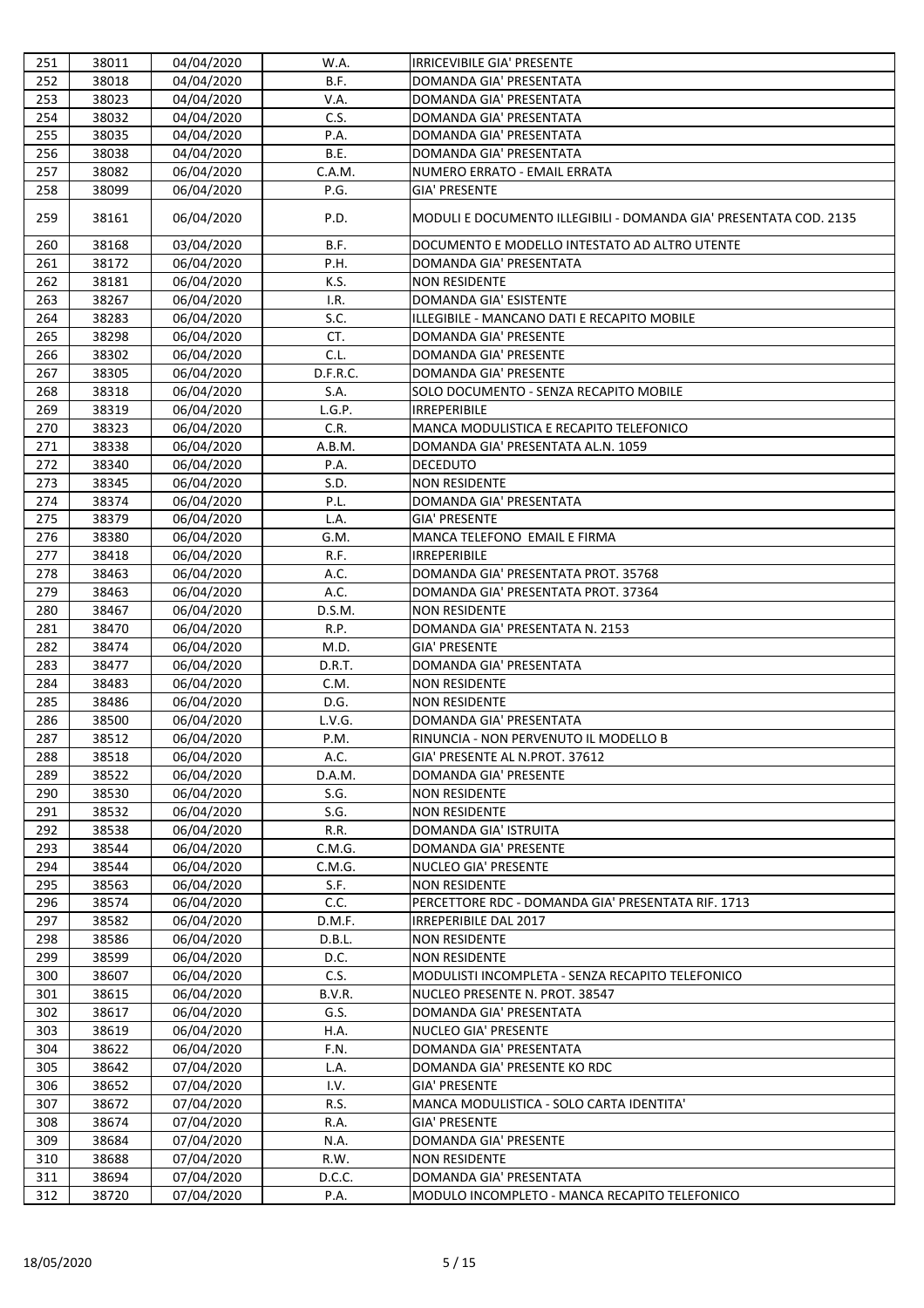| 313 | 38725 | 07/04/2020 | I.M.     | NUCLEO DIFFORME - DOMANDA GIA' PRESENTATA DA ALTRO COMPONENTE  |
|-----|-------|------------|----------|----------------------------------------------------------------|
| 314 | 38729 | 07/04/2020 | K.L.     | <b>NON RESIDENTE</b>                                           |
| 315 | 38733 | 07/04/2020 | D'A.C.   | IRREPERIBILE DAL 11/06/2019                                    |
| 316 | 38762 | 07/04/2020 | A.F.D.   | NUCLEO GIA' PRESENTE IN ARCHIVIO                               |
| 317 | 38770 | 07/04/2020 | D.P.G.   | NUCLEO GIA' PRESENTE PRATICA N. 1669                           |
| 318 | 38779 | 07/04/2020 | M.P.     | NOMINATIVO GIA' INSERITO                                       |
| 319 | 38789 | 07/04/2020 | T.L.     | <b>IRREPERIBILE</b>                                            |
| 320 | 38792 | 07/04/2020 | C.O.     | <b>NON RESIDENTE</b>                                           |
| 321 | 38794 | 07/04/2020 | N.A.     | <b>NUCLEO GIA' PRESENTE</b>                                    |
| 322 | 38809 | 07/04/2020 | W.A.     | <b>NUCLEO GIA' PRESENTE</b>                                    |
| 323 | 38811 | 07/04/2020 | D.G.A.   | GIA PRESENTE CON LO STESSO PROTOCOLLO                          |
| 324 | 38815 | 07/04/2020 | A.R.     | <b>NON RESIDENTE</b>                                           |
| 325 | 38821 | 07/04/2020 | U.A.     | NUCLEO NON CORRISPONDENTE - DOMANDA GIA' PRESENTE              |
| 326 | 38824 | 07/04/2020 | I.M.G.   | DOMANDA GIA' PRESENTE                                          |
| 327 | 38852 | 07/04/2020 | P.S      | <b>NON RESIDENTE</b>                                           |
| 328 | 38859 | 07/04/2020 | C.G.     | <b>RESIDENTE ALTRO COMUNE</b>                                  |
| 329 | 38879 | 07/04/2020 | L.S.     | <b>NON RESIDENTE</b>                                           |
| 330 | 38880 | 07/04/2020 | S.M.S.   | <b>NON RESIDENTE</b>                                           |
| 331 | 38895 | 07/04/2020 | B.A.     | NOMINATIVO GIA' INSERITO                                       |
| 332 | 39006 | 07/04/2020 | A.K.     | <b>NON RESIDENTE</b>                                           |
| 333 | 39023 | 07/04/2020 | V.E.     | <b>DOMANDA GIA' PRESENTE</b>                                   |
| 334 | 39031 | 07/04/2020 | R.A.     | <b>FAMIGLIA GIA' PRESENTE</b>                                  |
| 335 | 39065 | 07/04/2020 | V.A.     | <b>DOMANDA GIA' PRESENTE</b>                                   |
| 336 | 39068 | 07/04/2020 | A.G.     | <b>DOMANDA GIA' PRESENTE</b>                                   |
| 337 | 39071 | 07/04/2020 | D.C.A.C. | DOMANDA GIA' PRESENTATA                                        |
| 338 | 39081 | 07/04/2020 | D.V.     | <b>DOMANDA GIA' PRESENTE</b>                                   |
| 339 | 39083 | 07/04/2020 | A.R.     | <b>NON RESIDENTE</b>                                           |
| 340 | 39084 | 07/04/2020 | T.A.     | <b>NON RESIDENTE</b>                                           |
| 341 | 39088 | 07/04/2020 | L.E.M.   | <b>NON RESIDENTE</b>                                           |
| 342 | 39102 | 07/04/2020 | B.S.K.   | <b>NON RESIDENTE</b>                                           |
| 343 | 39124 | 07/04/2020 | C.M.     | <b>NON PRESENTE IN ANAGRAFE</b>                                |
| 344 | 39127 | 07/04/2020 | M.V.     | <b>FAMIGLIA GIA' PRESENTE</b>                                  |
| 345 | 39138 | 07/04/2020 | D.L.A.   | IRREPERIBILE /NUCLEO DIVERSO DALLA DOMANDA                     |
| 346 | 39141 | 07/04/2020 | C.M.L.   | NOMINATIVO GIA' PRESENTE                                       |
| 347 | 39144 | 07/04/2020 | G.M.     | PERCETTORE RDC - NUCLEO INDICATO DIVERSO DA QUELLO IN ANAGRAFE |
| 348 | 39177 | 07/04/2020 | D.C.G.   | DOPPIA DOMANDA CON STESSO PROTOCOLLO                           |
| 349 | 39181 | 07/04/2020 | N.H.     | <b>DOMANDA GIA' INSERITA</b>                                   |
| 350 | 39184 | 07/04/2020 | L.T.     | NOMINATIVO GIA' INSERITO                                       |
| 351 | 39216 | 07/04/2020 | C.M.     | <b>DOMANDA GIA' INSERITA</b>                                   |
| 352 | 39223 | 07/04/2020 | G.T.     | DOMANDA GIA' PRESENTATA                                        |
| 353 | 39234 | 07/04/2020 | T.P.     | DOMANDA GIA' PRESENTE AL N. PROT. 37165 DEL 03/04/2020         |
| 354 | 39244 | 07/04/2020 | A.M.     | <b>NUCLEO GIA' ESISTENTE</b>                                   |
| 355 | 39251 | 07/04/2020 | R.M.     | <b>DOMANDA GIA' PRESENTE</b>                                   |
| 356 | 39252 | 07/04/2020 | G.D.     | DOMANDA GIA' PRESENTATE N.PROT. 38542 E PROT 37045             |
| 357 | 39317 | 07/04/2020 | M.C.     | DOMANDA GIA' PRESENTE                                          |
| 358 | 39324 | 07/04/2020 | A.J.     | <b>NUCLEO GIA' PRESENTE</b>                                    |
| 359 | 39327 | 07/04/2020 | G.R.     | <b>NON RESIDENTE</b>                                           |
| 360 | 39328 | 07/04/2020 | 0.A.     | <b>NON RESIDENTE</b>                                           |
| 361 | 39333 | 07/04/2020 | K.N.     | <b>NON RESIDENTE</b>                                           |
| 362 | 39341 | 07/04/2020 | B.A.     | <b>NON RESIDENTE</b>                                           |
| 363 | 39348 | 07/04/2020 | K.A.     | <b>NON RESIDENTE</b>                                           |
| 364 | 39351 | 07/04/2020 | N.J.     | <b>NON RESIDENTE</b>                                           |
| 365 | 39353 | 07/04/2020 | R.J.     | <b>NUCLEO GIA' PRESENTE</b>                                    |
| 366 | 39392 | 07/04/2020 | K.Y.     | <b>NON RESIDENTE</b>                                           |
| 367 | 39393 | 07/04/2020 | S.A.F.   | <b>EMIGRATO</b>                                                |
| 368 | 39396 | 07/04/2020 | S.Y.     | IRREPERIBILE DAL 21/03/2019                                    |
| 369 | 39400 | 07/04/2020 | M.S.     | <b>NON RESIDENTE</b>                                           |
| 370 | 39413 | 07/04/2020 | D'A.D.   | <b>NUCLEO GIA' PRESENTE</b>                                    |
| 371 | 39415 | 07/04/2020 | H.B.     | <b>NON RESIDENTE</b>                                           |
| 372 | 39418 | 07/04/2020 | C.Y.     | <b>NON RESIDENTE</b>                                           |
| 373 | 39419 | 07/04/2020 | E.H.M.   | DOMANDA GIA' PRESENTE                                          |
| 374 | 39422 | 07/04/2020 | F.A.     | <b>NON RESIDENTE</b>                                           |
| 375 | 39428 | 07/04/2020 | B.K.M.   | PERMESSO DI SOGGIORNO SCADUTO - CANCELLATO IL 16/09/2013       |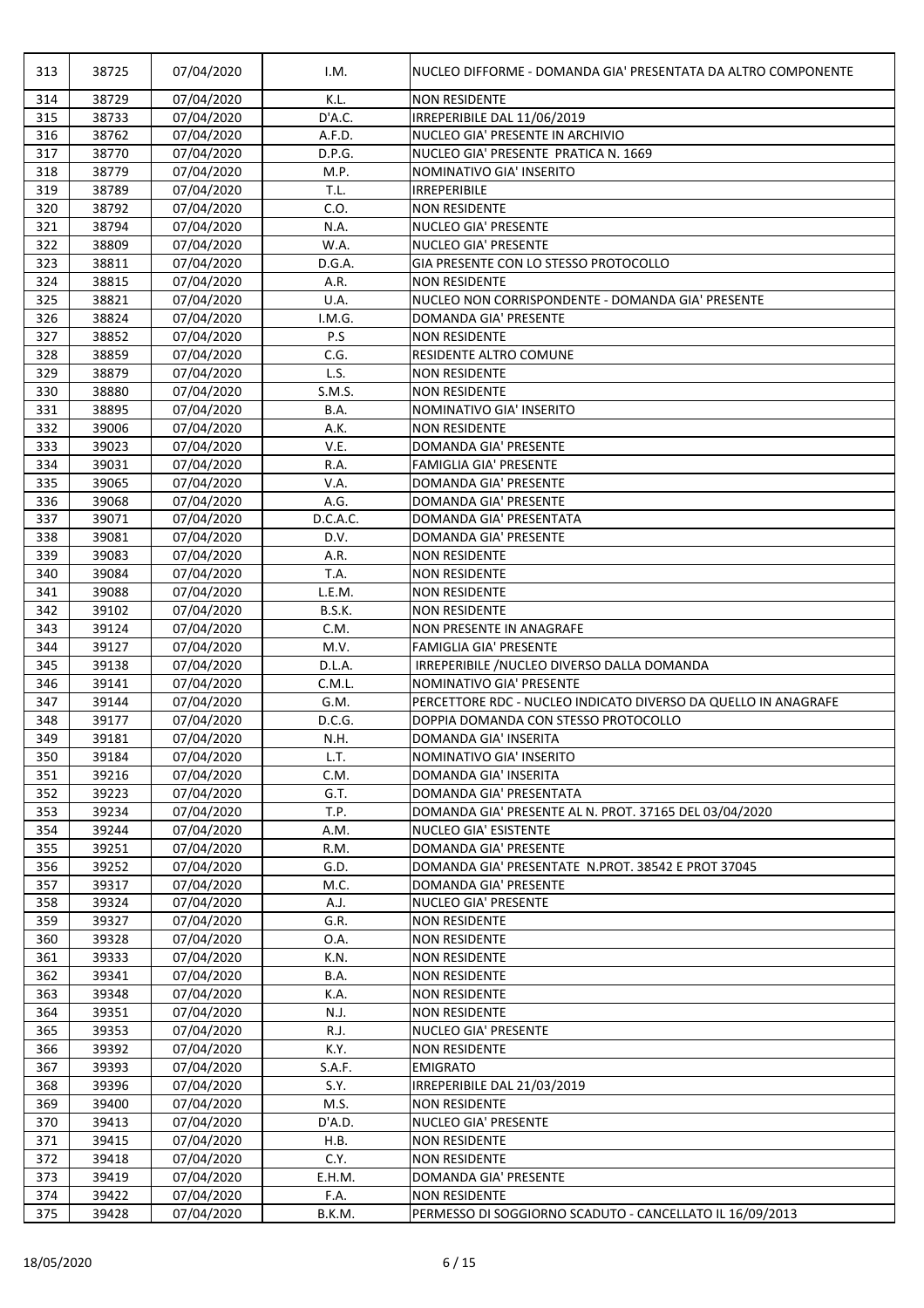| 376 | 39431 | 07/04/2020 | C.M.     | <b>NON RESIDENTE</b>                                   |
|-----|-------|------------|----------|--------------------------------------------------------|
| 377 | 39441 | 07/04/2020 | O.R.     | MODULI PARZIALMENTE COMPILATI SENZA DATI ESSENZIALI    |
| 378 | 39442 | 07/04/2020 | F.L.E.   | <b>CANCELLATA DA ANAGRAFE</b>                          |
| 379 | 39444 | 07/04/2020 | M.J.     | DOMANDA GIA' PRESENTATA DA ALTRO COMPONENTE DEL NUCLEO |
| 380 | 39446 | 07/04/2020 | P.I.I.   | <b>NON RESIDENTE</b>                                   |
| 381 | 39453 | 07/04/2020 | A.M.Z.   | <b>NON RESIDENTE</b>                                   |
| 382 | 39456 | 07/04/2020 | C.M.     | <b>NON RESIDENTE</b>                                   |
| 383 | 39459 | 07/04/2020 | P.D.     | DOMANDA NON FIRMATE / NON COMPILATA                    |
| 384 | 39465 | 07/04/2020 | P.M.G.   | <b>NON RESIDENTE</b>                                   |
| 385 | 39470 | 07/04/2020 | C.P.     | <b>GIA' PRESENTE</b>                                   |
| 386 | 39477 | 07/04/2020 | L.M.     | <b>EMIGRATO</b>                                        |
| 387 | 39494 | 07/04/2020 | M.S.     | <b>GIA' PRESENTE</b>                                   |
| 388 | 39521 | 07/04/2020 | C.A.     | <b>DOMANDA GIA' PRESENTE</b>                           |
| 389 | 39531 | 07/04/2020 | A.F.     | <b>MANCA MODELLO A</b>                                 |
| 390 | 39536 | 07/04/2020 | M.E.     | MANCA DOCUMENTO - NON RISPONDE AL CELLULARE            |
| 391 | 39554 | 07/04/2020 | E.E.     | <b>DOMANDA GIA' PRESENTE</b>                           |
| 392 | 39559 | 07/04/2020 | M.G.     | <b>GIA' PRESENTE</b>                                   |
| 393 | 39571 | 07/04/2020 | V.S.     | <b>GIA' PRESENTE</b>                                   |
| 394 | 39597 | 08/04/2020 | L.A.     | NOMINATIVO GIA' INSERITO                               |
| 395 | 39622 | 08/04/2020 | J.F.     | <b>NON RESIDENTE</b>                                   |
| 396 | 39629 | 08/04/2020 | B.M.     | <b>NON RESIDENTE - CANCELLATO</b>                      |
| 397 | 39637 | 08/04/2020 | M.Z.     | <b>NON RESIDENTE</b>                                   |
| 398 | 39646 | 08/04/2020 | C.G.     | <b>DOMANDA GIA' PRESENTE</b>                           |
| 399 | 39648 | 08/04/2020 | O.L.     | <b>NON RESIDENTE</b>                                   |
| 400 | 39657 | 08/04/2020 | M.S.     | <b>NEL NUCLEO PERCETTORE RDC</b>                       |
| 401 | 39666 | 08/04/2020 | U.J.     | <b>NON RESIDENTE</b>                                   |
| 402 | 39675 | 08/04/2020 | 1.J.     | <b>NON RESIDENTE</b>                                   |
| 403 | 39685 | 08/04/2020 | P.A.     | NON RESIDENTE - NUCLEO DIFFORME                        |
| 404 | 39719 | 08/04/2020 | C.C.     | <b>GIA' PRESENTE</b>                                   |
| 405 | 39729 | 08/04/2020 | M.M.A.   | <b>GIA' PRESENTE</b>                                   |
| 406 | 39763 | 08/04/2020 | M.M.     | <b>GIA' PRESENTE</b>                                   |
| 407 | 39778 | 08/04/2020 | S.G.     | <b>IRREPERIBILE</b>                                    |
| 408 | 39784 | 08/04/2020 | S.C.     | <b>MANCA RECAPITO TELEFONICO</b>                       |
| 409 | 39793 | 08/04/2020 | I.E.V.   | <b>NON RESIDENTE</b>                                   |
| 410 | 39798 | 08/04/2020 | I.D.V.   | <b>NON RESIDENTE</b>                                   |
| 411 | 39813 | 08/04/2020 | S.I.     | DOCUMENTAZIONE ILLEGGIBILE DAL PROTOCOLLO              |
| 412 | 39836 | 08/04/2020 | T.N.     | <b>NON RESIDENTE</b>                                   |
| 413 | 39845 | 08/04/2020 | A.M.     | <b>EMIGRATO</b>                                        |
| 414 | 39850 | 08/04/2020 | N.V.     | <b>NON RESIDENTE</b>                                   |
| 415 | 39851 | 08/04/2020 | L.M.     | <b>NON RESIDENTE</b>                                   |
| 416 | 39858 | 08/04/2020 | E.H.K.   | <b>NON RESIDENTE</b>                                   |
| 417 | 39860 | 08/04/2020 | E.H.B.   | <b>NON RESIDENTE</b>                                   |
| 418 | 39862 | 08/04/2020 | E.H.O.   | <b>NON RESIDENTE</b>                                   |
| 419 | 39862 | 08/04/2020 | G.M.     | <b>NON RESIDENTE</b>                                   |
| 420 | 39867 | 08/04/2020 | Z.A.     | GIA' ISTRUITA AL N. PRAT. 2580                         |
| 421 | 39868 | 08/04/2020 | C.L.     | GIA' ELABORATA PROT. 39564                             |
| 422 | 39890 | 08/04/2020 | M.C.     | <b>DOMANDA GIA' INSERITA</b>                           |
| 423 | 39895 | 08/04/2020 | F.C.     | GIA' PRESENTE DAL FIGLIO                               |
| 424 | 39898 | 08/04/2020 | S.M.     | MODULISTICA INCOMPLETA - MANCA RECAPITO TELEFONICO     |
| 425 | 39899 | 08/04/2020 | R.P.     | <b>GIA' PRESENTE</b>                                   |
| 426 | 39901 | 08/04/2020 | P.M.D.   | <b>GIA' PRESENTE</b>                                   |
| 427 | 39906 | 08/04/2020 | C.C.     | <b>GIA' PRESENTE</b>                                   |
| 428 | 39907 | 08/04/2020 | E.H.F.   | CANCELLATA ALL'ANAGRAFE                                |
| 429 | 39908 | 08/04/2020 | R.A.     | <b>GIA' PRESENTE</b>                                   |
| 430 | 39910 | 08/04/2020 | M.S.     | CANCELLATA ALL'ANAGRAFE                                |
| 431 | 39916 | 08/04/2020 | G.E.     | <b>IRREPERIBILE</b>                                    |
| 432 | 39926 | 08/04/2020 | T.W.     | DOMANDA GIA' PRESENTATA PROT. 38496                    |
| 433 | 39929 | 08/04/2020 | A.D.     | NON RESIDENTE - MODULI NON COMPILATI                   |
| 434 | 39932 | 08/04/2020 | L.G.R.   | PERCETTORE DI PENSIONE - NUCLEO DIFFORME               |
| 435 | 39941 | 08/04/2020 | P.Y.K.   | NON RESIDENTE - MODULI NON COMPILATI                   |
| 436 | 39943 | 08/04/2020 | D.B.R.   | <b>GIA' PRESENTE</b>                                   |
| 437 | 39984 | 08/04/2020 | M.C.I.F. | <b>NON RESIDENTE</b>                                   |
| 438 | 39999 | 08/04/2020 | M.T.     | PERMESSO DI SOGGIORNO SCADUTO / NON RESIDENTE          |
| 439 | 40000 | 08/04/2020 | M.M.     | <b>IRREPERIBILE</b>                                    |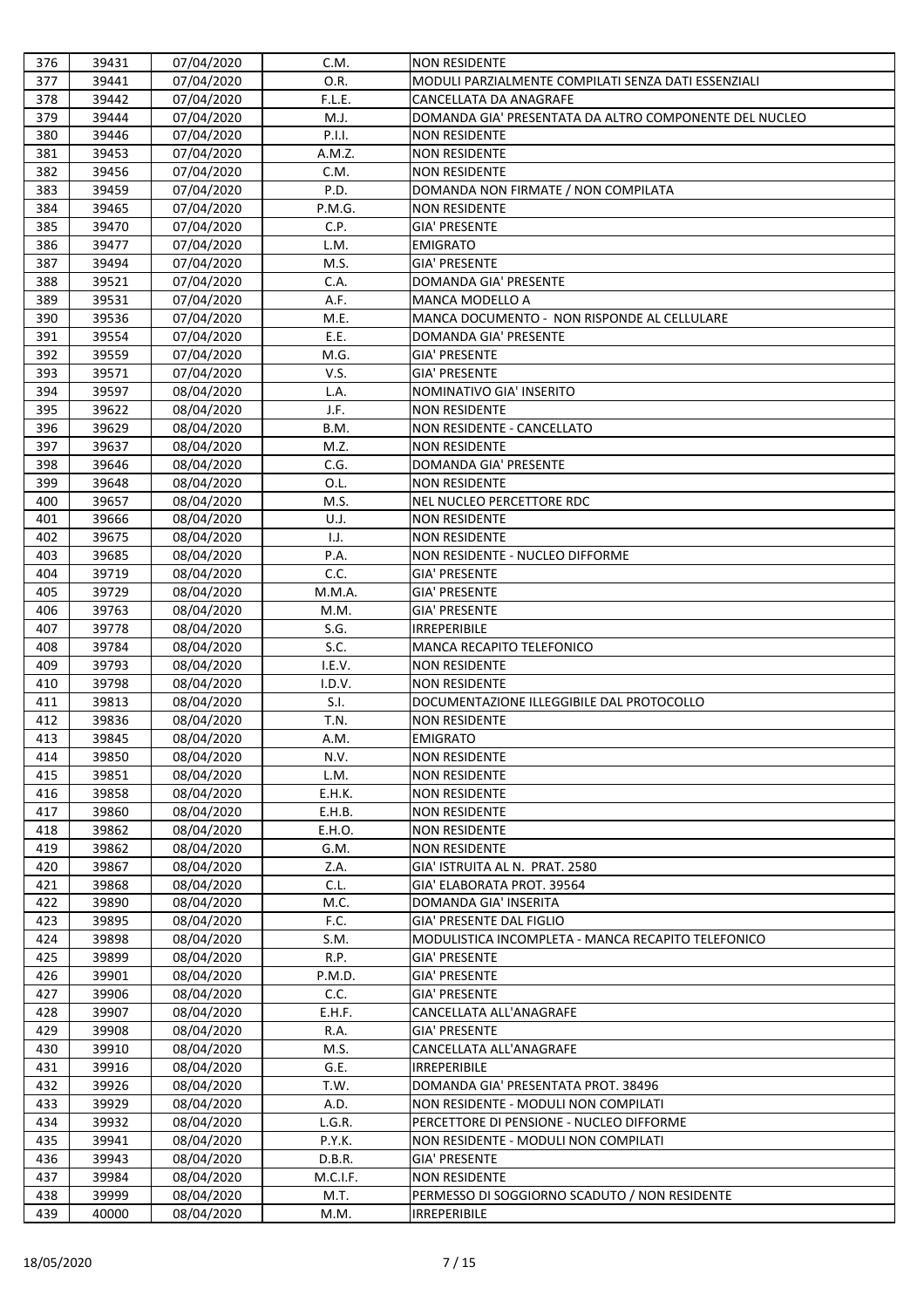| 440        | 40002          | 08/04/2020               | S.M.         | <b>NON RESIDENTE</b>                                               |
|------------|----------------|--------------------------|--------------|--------------------------------------------------------------------|
| 441        | 40003          | 08/04/2020               | M.A.         | DOMANDA GIA' PRESENTATA - PERMESSO DI SOGGIORNO SCADUTO            |
| 442        | 40009          | 08/04/2020               | M.K.         | <b>IRREPERIBILE</b>                                                |
| 443        | 40014          | 08/04/2020               | P.A.         | <b>IRRICEVIBILE EMIGRATO</b>                                       |
| 444        | 40015          | 08/04/2020               | K.A.         | <b>NON RESIDENTE</b>                                               |
| 445        | 40019          | 08/04/2020               | N.I.F.       | <b>NON RESIDENTE</b>                                               |
| 446        | 40021          | 08/04/2020               | M.M.E        | DOMANDA GIA' PRESENTATA                                            |
| 447        | 40023          | 08/04/2020               | L.A.         | <b>NON RESIDENTE</b>                                               |
| 448        | 40024          | 08/04/2020               | A.A.         | <b>NON RESIDENTE</b>                                               |
| 449        | 40027          | 08/04/2020               | D.M.E.       | IRRICEVIBILE PERCHE' LAVORATORE DIPENDENTE                         |
| 450        | 40029          | 08/04/2020               | H.I.         | <b>NON RESIDENTE</b>                                               |
| 451        | 40030          | 08/04/2020               | D.S.         | <b>IRRICEVIBILE NON RESIDENTE</b>                                  |
| 452        | 40035          | 08/04/2020               | B.D.         | <b>NON RESIDENTE</b>                                               |
| 453        | 40037          | 08/04/2020               | R.V.         | <b>RESIDENTE IN ALTRO COMUNE</b>                                   |
| 454        | 40039          | 08/04/2020               | N.M.         | <b>NON RESIDENTE</b>                                               |
| 455        | 40046          | 08/04/2020               | S.M.         | <b>NON RESIDENTE</b>                                               |
| 456        | 40047          | 08/04/2020               | N.A.         | <b>NON RESIDENTE - IRREPERIBILE</b>                                |
| 457        | 40050          | 08/04/2020               | E.B.         | <b>NON RESIDENTE</b>                                               |
| 458        | 40051          | 08/04/2020               | S.M.         | <b>CANCELLATO ANAGRAFE</b>                                         |
| 459        | 40054          | 08/04/2020               | D.M.         | NON RESIDENTE - RECAPITO TELEFONICO ERRATO                         |
| 460        | 40068          | 08/04/2020               | C.C.F.       | <b>NON RESIDENTE</b>                                               |
| 461        | 40069          | 08/04/2020               | H.R.         | <b>MINORENNE</b>                                                   |
| 462        | 40074          | 08/04/2020               | S.M.         | <b>NON RESIDENTE</b>                                               |
| 463        | 40075          | 08/04/2020               | C.O.         | <b>NON RESIDENTE</b>                                               |
| 464        | 40078          | 08/04/2020               | S.M.         | FAMIGLIA GIA' PRESENTE IN ARCHIVIO                                 |
| 465        | 40083          | 08/04/2020               | J.S.         | <b>NON RESIDENTE</b>                                               |
| 466        | 40084          | 08/04/2020               | S.S.Z.       | <b>NON RESIDENTE</b>                                               |
| 467        | 40087          | 08/04/2020               | S.A.         | DOMANDA GIA' PRESENTATA                                            |
| 468        | 40089          | 08/04/2020               | M.A.         | <b>NON RESIDENTE</b>                                               |
| 469        | 40090          | 08/04/2020               | R.S.         | <b>NON RESIDENTE</b>                                               |
| 470        | 40095          | 08/04/2020               | H.K.         | <b>NON PRESENTE IN ANAGRAFE</b>                                    |
| 471        | 40098          | 08/04/2020               | J.B.         | <b>NON RESIDENTE</b>                                               |
| 472        | 40102          | 08/04/2020               | T.L.         | DOMANDA GIA' PRESENTE IN ARCHIVIO                                  |
| 473        | 40110          | 08/04/2020               | S.D.         | <b>NON PRESENTE IN ANAGRAFE</b>                                    |
| 474        | 40111          | 08/04/2020               | V.I.         | <b>NON RESIDENTE</b>                                               |
| 475        | 40119          | 08/04/2020               | C.S.         | <b>IRREPERIBILE</b>                                                |
| 476        | 40120          | 08/04/2020               | K.A.         | <b>NON PRESENTE IN ANAGRAFE</b>                                    |
| 477        | 40125          | 08/04/2020               | J.B.         | <b>NON PRESENTE IN ANAGRAFE</b>                                    |
| 478        | 40128          | 08/04/2020               | Z.A.         | <b>NON RESIDENTE</b>                                               |
| 479        | 40130          | 08/04/2020               | D.I.         | <b>NON RESIDENTE</b>                                               |
| 480        | 40131          | 08/04/2020               | C.E.         | <b>NON RESIDENTE</b>                                               |
| 481        | 40141          | 08/04/2020               | T.K.         | <b>NON PRESENTE IN ANAGRAFE</b>                                    |
| 482        | 40150          | 08/04/2020               | J.B.         | <b>NON RESIDENTE</b>                                               |
| 483        | 40152          | 08/04/2020               | B.S.M.       | <b>NON RESIDENTE</b>                                               |
| 484        | 40160<br>40164 | 08/04/2020               | D.L.S.       | <b>NON RESIDENTE</b><br>NON RESIDENTE - RECAPITO TELEFONICO ERRATO |
| 485<br>486 | 40169          | 08/04/2020               | O.I.<br>J.C. | <b>NON RESIDENTE</b>                                               |
| 487        | 40171          | 08/04/2020<br>08/04/2020 | S.A.         | <b>NON RESIDENTE</b>                                               |
| 488        | 40172          | 08/04/2020               | T.K.         | <b>NON PRESENTE IN ANAGRAFE</b>                                    |
| 489        | 40176          | 08/04/2020               | K.A.R.       | <b>NON RESIDENTE</b>                                               |
| 490        | 40177          | 08/04/2020               | T.Y.         | <b>NON RESIDENTE</b>                                               |
| 491        | 40181          | 08/04/2020               | D.A.         | <b>NON RESIDENTE</b>                                               |
| 492        | 40182          | 08/04/2020               | D.A.M.       | <b>NON RESIDENTE</b>                                               |
| 493        | 40185          | 08/04/2020               | M.A.         | CANCELLATO DALL'ANAGRAFE                                           |
| 494        | 40187          | 08/04/2020               | H.M.         | <b>NON PRESENTE IN ANAGRAFE</b>                                    |
| 495        | 40188          | 08/04/2020               | D.G.         | <b>NON PRESENTE IN ANAGRAFE</b>                                    |
| 496        | 40191          | 08/04/2020               | R.H.         | <b>NON PRESENTE IN ANAGRAFE</b>                                    |
| 497        | 40201          | 08/04/2020               | P.M.         | <b>FAMIGLIA GIA' PRESENTE</b>                                      |
| 498        | 40209          | 08/04/2020               | M.M.         | <b>IRREPERIBILE</b>                                                |
| 499        | 40217          | 08/04/2020               | M.G.         | DOMANDA GIA' PRESENTATA                                            |
| 500        | 40230          | 08/04/2020               | M.M.         | <b>NON RESIDENTE</b>                                               |
| 501        | 40235          | 08/04/2020               | S.L.         | <b>NON RESIDENTE</b>                                               |
| 502        | 40239          | 08/04/2020               | D.Y.         | <b>NON RESIDENTE</b>                                               |
| 503        | 40243          | 08/04/2020               | C.K.         | NON PRESENTE IN ANAGRAFE                                           |
|            |                |                          |              |                                                                    |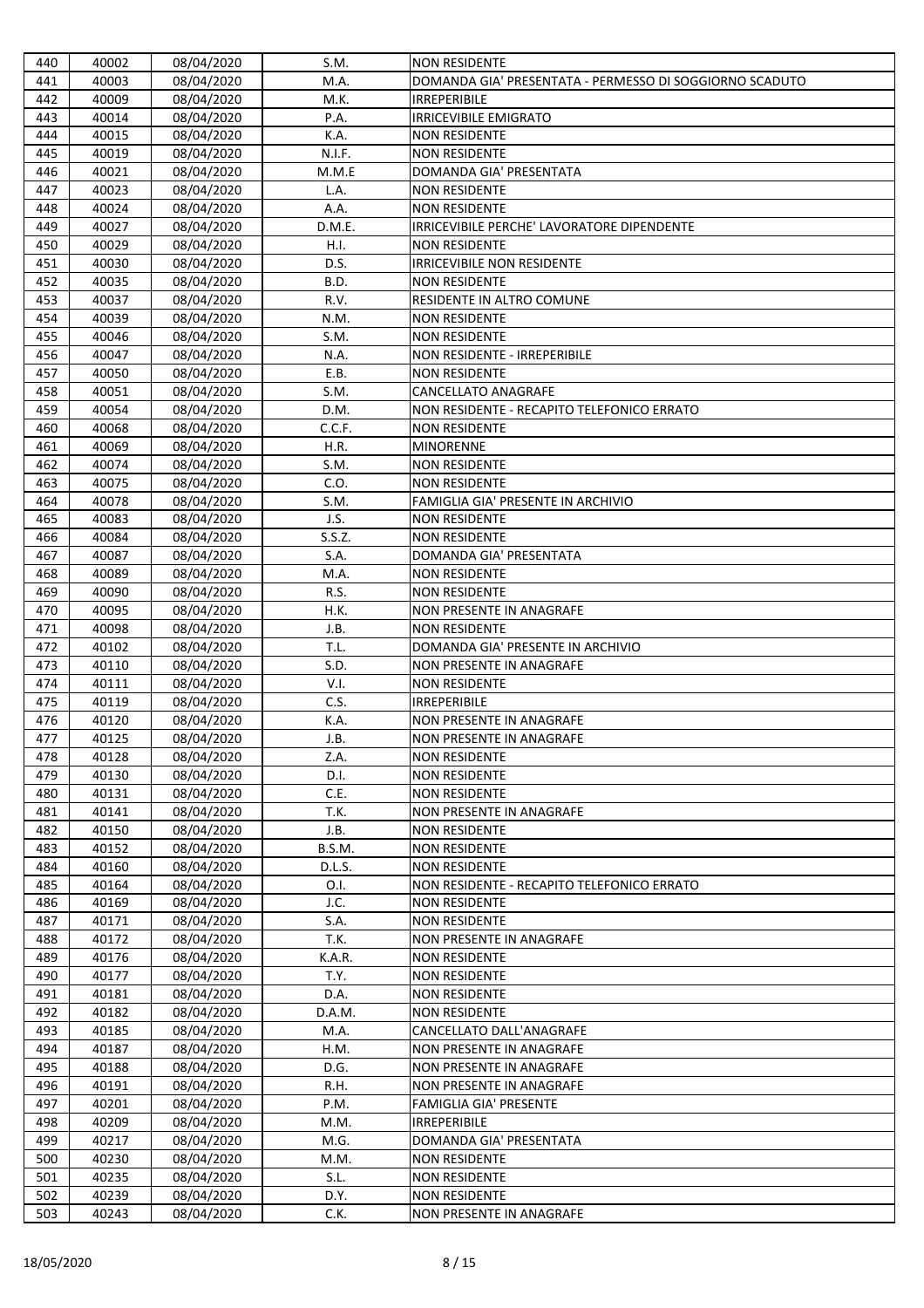| 504 | 40251 | 08/04/2020 | S.Y.   | PERMESSO DI SOGGIORNO SCADUTO - POSIZIONE ANAGRAFICA CANCELLATA |
|-----|-------|------------|--------|-----------------------------------------------------------------|
|     |       |            |        |                                                                 |
| 505 | 40253 | 08/04/2020 | C.F.   | <b>NON PRESENTE IN ANAGRAFE</b>                                 |
| 506 | 40257 | 08/04/2020 | L.H.   | PERMESSO DI SOGGIORNO SCADUTO 23/07/2012                        |
| 507 | 40261 | 08/04/2020 | B.M.   | <b>NON RESIDENTE</b>                                            |
| 508 | 40264 | 08/04/2020 | A.T.   | IRREPERIBILE - PERMESSO DI SOGGIORNO SCADUTO NEL 2012           |
| 509 | 40265 | 08/04/2020 | E.J.   | <b>NON RESIDENTE</b>                                            |
| 510 | 40270 | 08/04/2020 | G.A.A. | <b>IRREPERIBILE</b>                                             |
| 511 | 40272 | 08/04/2020 | C.G.   | DOMANDA GIA' PRESENTATA DA ALTRO COMPONENTE DEL NUCLEO          |
| 512 | 40377 | 09/04/2020 | G.M.   | <b>GIA' PRESENTE</b>                                            |
| 513 | 40383 | 09/04/2020 | R.A.   | <b>MANCA RECAPITO TELEFONICO</b>                                |
| 514 | 40405 | 09/04/2020 | N.M.   | <b>DOMANDA GIA' PRESENTE</b>                                    |
| 515 | 40436 | 09/04/2020 | C.V.   | <b>NON RESIDENTE</b>                                            |
| 516 | 40519 | 09/04/2020 | S.O.   | <b>IRRICEVIBILE NON RESIDENTE</b>                               |
| 517 | 40537 | 09/04/2020 | S.W.   | <b>GIA' PRESENTE</b>                                            |
| 518 | 40544 | 09/04/2020 | T.A.   | <b>IRRICEVIBILE GIA' PRESENTE</b>                               |
| 519 | 40551 | 09/04/2020 | M.A.   | <b>DOMANDA GIA' PRESENTE</b>                                    |
| 520 | 40553 | 09/04/2020 | A.D.   | <b>NON RESIDENTE</b>                                            |
| 521 | 40556 | 09/04/2020 | M.J.M. | <b>FAMIGLIA GIA' PRESENTE</b>                                   |
| 522 | 40558 | 09/04/2020 | A.A.   | <b>FAMIGLIA GIA' PRESENTE</b>                                   |
| 523 | 40569 | 09/04/2020 | I.Y.   | <b>DOMANDA GIA' INSERITA</b>                                    |
| 524 | 40576 | 09/04/2020 | S.M.J. | <b>DOMANDA GIA' PRESENTE</b>                                    |
| 525 | 40606 | 09/04/2020 | M.S.   | <b>IRREPERIBILE</b>                                             |
| 526 | 40620 | 09/04/2020 | M.E.   | DOMANDA GIA' PRESENTATA N. PROT. 40613 DEL 09/04/2020           |
| 527 | 40621 | 09/04/2020 | H.D.   | <b>FAMIGLIA GIA' PRESENTE</b>                                   |
| 528 | 40622 | 09/04/2020 | K.P.   | <b>NON RESIDENTE</b>                                            |
| 529 | 40627 | 09/04/2020 | J.A.H. | <b>NON RESIDENTE</b>                                            |
| 530 | 40640 | 09/04/2020 | K.D.   | <b>NON RESIDENTE</b>                                            |
| 531 | 40643 | 09/04/2020 | P.F.   | <b>IRREPEREBILE</b>                                             |
| 532 | 40647 | 09/04/2020 | O.C.   | <b>NON PRESENTE IN ANAGRAFE</b>                                 |
| 533 | 40654 | 09/04/2020 | M.D.   | <b>NON RESIDENTE</b>                                            |
| 534 | 40715 | 09/04/2020 | D.C.L. | <b>NON RESIDENTE</b>                                            |
| 535 | 40720 | 09/04/2020 | D.R.T. | <b>IRREPERIBILE DAL 2016</b>                                    |
| 536 | 40727 | 09/04/2020 | L.G.A. | <b>GIA' PRESENTE</b>                                            |
| 537 | 40729 | 09/04/2020 | M.L.   | <b>GIA' PRESENTE</b>                                            |
| 538 | 40735 | 09/04/2020 | E.K.   | <b>NON RESIDENTE</b>                                            |
| 539 | 40739 | 09/04/2020 | L.M.I. | <b>DOMANDA GIA' PRESENTE</b>                                    |
| 540 | 40761 | 09/04/2020 | O.B.J. | DOMANDA GIA' PRESENTATA - NUCLEO DIVERSO IN ANAGRAFE            |
| 541 | 40766 | 09/04/2020 | O.J.   | <b>NON PRESENTE IN ANAGRAFE</b>                                 |
| 542 | 40777 | 09/04/2020 | M.K.   | <b>NON PRESENTE IN ANAGRAFE</b>                                 |
| 543 | 40783 | 09/04/2020 | I.P.   | <b>NON RESIDENTE</b>                                            |
| 544 | 40786 | 09/04/2020 | S.K.   | <b>NON RESIDENTE</b>                                            |
| 545 | 40791 | 09/04/2020 | N'D.M. | <b>NON RESIDENTE</b>                                            |
| 546 | 40795 | 09/04/2020 | K.A    | <b>IRREPERIBILE</b>                                             |
| 547 | 40799 | 09/04/2020 | N.S.   | <b>NON PRESENTE IN ANAGRAFE</b>                                 |
| 548 | 40805 | 09/04/2020 | N.P.   | <b>NON RESIDENTE</b>                                            |
| 549 | 40807 | 09/04/2020 | N.Y.   | <b>NON PRESENTE IN ANAGRAFE</b>                                 |
| 550 | 40809 | 09/04/2020 | C.A.   | <b>NON RESIDENTE</b>                                            |
| 551 | 40813 | 09/04/2020 | K.M.   | <b>NON RESIDENTE</b>                                            |
| 552 | 40814 | 09/04/2020 | O.A.   | <b>IRRICEVIBILE - NON RESIDENTE</b>                             |
| 553 | 40818 | 09/04/2020 | D.A.A. | <b>NON RESIDENTE</b>                                            |
| 554 | 40821 | 09/04/2020 | G.A.J. | <b>IRREPERIBILE</b>                                             |
| 555 | 40822 | 09/04/2020 | K.R.R. | <b>DOMANDA GIA' PRESENTE</b>                                    |
| 556 | 40825 | 09/04/2020 | A.M.S. | <b>DOMANDA GIA' PRESENTE</b>                                    |
| 557 | 40826 | 09/04/2020 | B.M.   | <b>NON PRESENTE IN ANAGRAFE</b>                                 |
| 558 | 40833 | 09/04/2020 | H.M.   | <b>NON RESIDENTE</b>                                            |
| 559 | 40835 | 09/04/2020 | A.M.   | <b>NON PRESENTE IN ANAGRAFE</b>                                 |
| 560 | 40836 | 09/04/2020 | E.A.   | <b>NON PRESENTE IN ANAGRAFE</b>                                 |
| 561 | 40837 | 09/04/2020 | H.A.   | <b>NON RESIDENTE</b>                                            |
| 562 | 40841 | 09/04/2020 | J.S.   | <b>GIA' PRESENTE</b>                                            |
| 563 | 40843 | 09/04/2020 | A.G.   | <b>NON PRESENTE IN ANAGRAFE</b>                                 |
| 564 | 40846 | 09/04/2020 | I.P.A. | <b>NON PRESENTE IN ANAGRAFE</b>                                 |
| 565 | 40852 | 09/04/2020 | U.F.   | <b>NON PRESENTE IN ANAGRAFE</b>                                 |
| 566 | 40854 | 09/04/2020 | O.L.   | <b>NON RESIDENTE</b>                                            |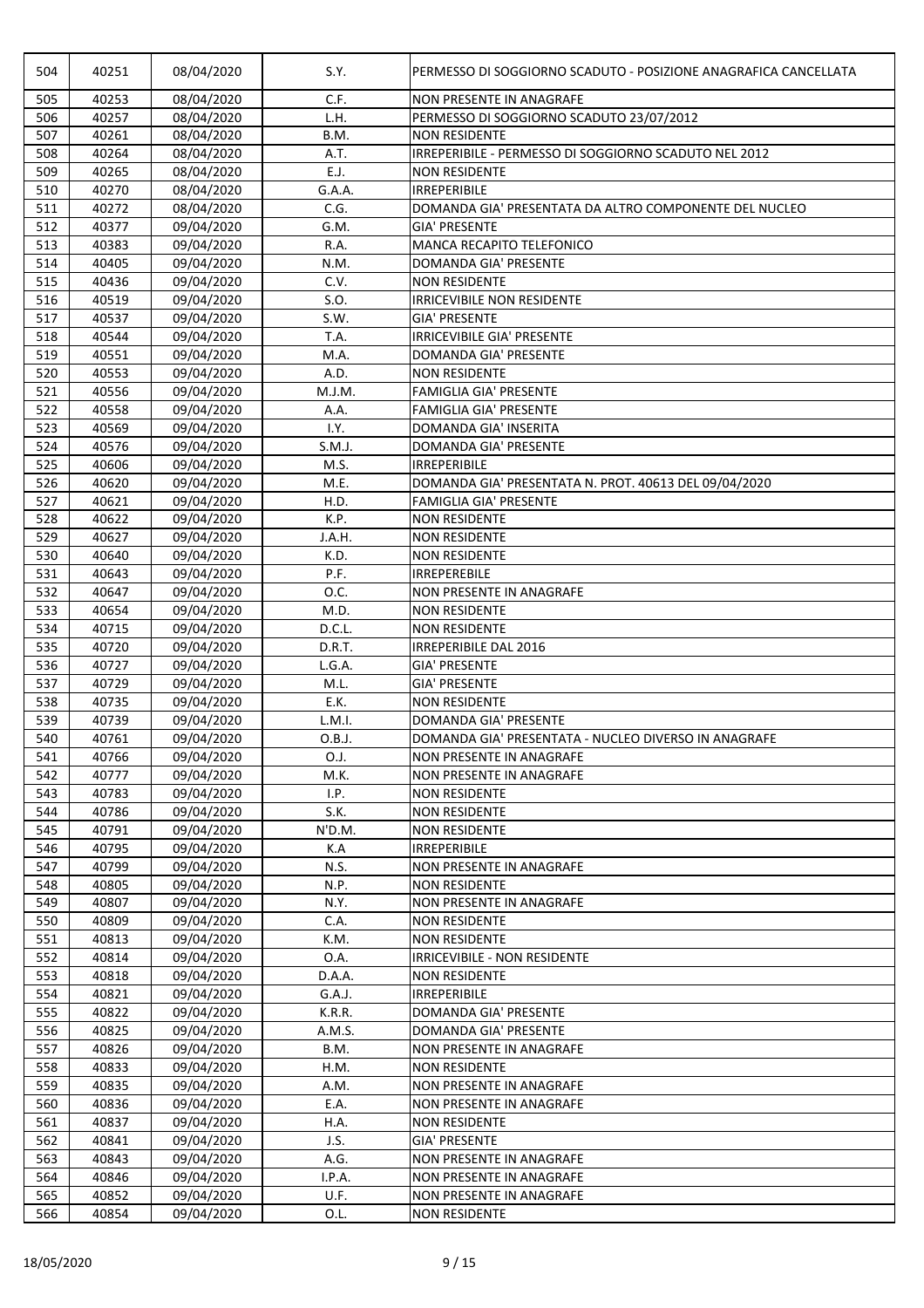| 568<br>40860<br>09/04/2020<br>N.F.E.<br>NON PRESENTE IN ANAGRAFE<br>569<br>40861<br>09/04/2020<br>A.D.<br><b>NON RESIDENTE</b><br>40863<br>P.F.<br><b>NON RESIDENTE</b><br>570<br>09/04/2020<br>571<br>40865<br>09/04/2020<br>D.M.<br>NON PRESENTE IN ANAGRAFE<br>40866<br>09/04/2020<br>D.D.<br>NON PRESENTE IN ANAGRAFE<br>572<br>573<br>40869<br>09/04/2020<br>H.R.<br><b>NON RESIDENTE</b><br>40871<br>09/04/2020<br>K.P.M.<br>574<br>NON PRESENTE IN ANAGRAFE<br>NUCLEO FAMILIARE ANAGRAFE DIVERSO DA QUELLO INDICATO IN DOMANDA -<br>575<br>40872<br>09/04/2020<br>C.C.<br>NUCLEO GIA' PRESENTE IN ARCHIVIO AL N 283<br>40876<br>09/04/2020<br>D.T.<br>576<br>MANCA TELEFONO - NUCLEO DIVERSO<br>09/04/2020<br>S.M.<br>40879<br><b>NON RESIDENTE</b><br>577<br>578<br>40889<br>09/04/2020<br>S.V.<br><b>NON RESIDENTE</b><br>09/04/2020<br>D.N.A.<br>DOMANDA GIA' PRESENTATA<br>579<br>40918<br>40920<br>M.Z.<br>NON PRESENTE IN ANAGRAFE -<br>580<br>09/04/2020<br>581<br>40929<br>09/04/2020<br>B.A.<br>DOMANDA GIA' PRESENTE COD. 2049<br>40935<br>09/04/2020<br>A.J.<br>DOMANDA GIA' PRESENTATA<br>582<br>T.A.<br>583<br>40936<br>09/04/2020<br>DOMANDA GIA' PRESENTATA<br>40954<br>09/04/2020<br>F.I.<br>584<br><b>EMIGRATA</b><br>40974<br>09/04/2020<br>N.A.<br>MANCA TELEFONO - NUCLEO DIVERSO<br>585<br>41014<br>M.G.<br><b>IRREPERIBILE ALL'ANAGRAFE</b><br>586<br>10/04/2020<br>587<br>41019<br>10/04/2020<br>B.V.<br><b>CONIUGE PERCETTORE RDC</b><br>41113<br>10/04/2020<br>A.Y.<br><b>NON RESIDENTE</b><br>588<br>589<br>41151<br>10/04/2020<br>P.V.<br>DOMANDA GIA' PRESENTE<br>10/04/2020<br>PRATICA GIA' INSERITA<br>590<br>41170<br>A.A.<br>P.L.<br><b>GIA' PRESENTE IN ARCHIVIO</b><br>591<br>41219<br>10/04/2020<br>41233<br>592<br>10/04/2020<br>T.M.<br>NON PRESENTE IN ANAGRAFE<br>41234<br>10/04/2020<br>A.M.<br>593<br>NON PRESENTE IN ANAGRAFE<br>594<br>41237<br>10/04/2020<br>C.D.<br><b>CANCELLATO ANAGRAFE</b><br>41239<br>10/04/2020<br>T.F.<br>595<br><b>NON RESIDENTE</b><br>41240<br>10/04/2020<br>K.A.<br><b>NON PRESENTE ANANAGRAFE</b><br>596<br>597<br>10/04/2020<br>41243<br>K.B.<br><b>NON RESIDENTE</b><br>41246<br>10/04/2020<br><b>GIA' PRESENTE</b><br>598<br>A.A.<br>C.A.<br>41254<br>10/04/2020<br><b>FAMIGLIA GIA' PRESENTE</b><br>599<br>600<br>41275<br>10/04/2020<br>D.C.N.C<br><b>DOMANDA GIA' INSERITA</b><br>41278<br>10/04/2020<br><b>FAMIGLIA GIA' PRESENTE</b><br>601<br>C.M.<br>41287<br>10/04/2020<br>J.A.M.<br>FAMIGLIA GIA' PRESENTE<br>602<br>41297<br>T.E.<br>DOMANDA GIA' PRESENTE AL N. 2639<br>603<br>10/04/2020<br>41299<br>10/04/2020<br>T.Y.<br>604<br><b>NON RESIDENTE</b><br>41303<br>605<br>10/04/2020<br>F.M.<br><b>NON RESIDENTE</b><br>41305<br>10/04/2020<br>O.G.<br><b>NON RESIDENTE</b><br>606<br>41312<br>10/04/2020<br>K.I.<br><b>FAMIGLIA GIA' PRESENTE</b><br>607<br>41322<br>10/04/2020<br>G.E.<br>DOMANDA GIA' PRESENTE<br>608<br>C.E.<br>41326<br>10/04/2020<br>DOMANDA GIA' PRESENTATA<br>609<br>41329<br>10/04/2020<br>G.I.<br>610<br><b>GIA' PRESENTE</b><br>DOMANDA GIA' PRESENTATA CON PROT.41349 DEL 10/04/2020<br>41339<br>10/04/2020<br>R.A.<br>611<br>41340<br>10/04/2020<br>612<br>R.M.<br>MANCA ALLEGATO A E B<br>S.L.<br>41350<br>10/04/2020<br><b>MANCANO ALLEGATO A-B</b><br>613<br>41398<br>GIA' INSERITO CON PROT.41313<br>614<br>14/04/2020<br>M.M.<br>14/04/2020<br>C.B.<br>GIA' INSERITA CON PROT.38425<br>615<br>41399<br>GIA' INSERITO CON PROT. 41335<br>616<br>41400<br>14/04/2020<br>M.A.<br>41806<br>R.G.<br>GIA' INSERITO CON PROT. 40384<br>617<br>14/04/2020<br>41828<br>14/04/2020<br>C.G.<br>GIA' PRESENTE DA NUCLEO PROT. 40521 DEL 09/04/2020<br>618<br>C.A.<br>619<br>41975<br>14/04/2020<br>DOMANDA GIA' PRESENTE<br>C.D.<br><b>IRREPERIBILE DAL 2019</b><br>620<br>42030<br>14/04/2020<br>GIA' PRESENTE NELLA DOMANDA N.155 PROT. 35538 DEL 31/03/2020<br>14/04/2020<br>F.M.A.<br>621<br>42058<br>622<br>42059<br>14/04/2020<br>S.M.<br>GIA' INSERITA CON PROT.4115 DEL 10/04/2020<br>42062<br>14/04/2020<br>S.M.A.<br><b>NON RESIDENTE</b><br>623<br>42075<br>14/04/2020<br>A.M.U.<br><b>NON RESIDENTE</b><br>624<br>625<br>42088<br>14/04/2020<br>S.A.<br>DATI ANAGRAFICI INCOMPLETI<br>42091<br>14/04/2020<br>S.P.C.A.<br><b>NON RESIDENTE</b><br>626<br>C.L.<br><b>DOMANDA NON LEGGIBILE</b><br>627<br>42093<br>14/04/2020<br>42285<br>V.F.<br>NOMINATIVO GIA' INSERITO<br>628<br>14/04/2020<br>629<br>42307<br>14/04/2020<br>P.F.<br>GIA' PRESENTE CON PROT. 37912 | 567 | 40858 | 09/04/2020 | R.N. | NOMINATIVO CANCELLATO ALL'ANAGRAFE |
|------------------------------------------------------------------------------------------------------------------------------------------------------------------------------------------------------------------------------------------------------------------------------------------------------------------------------------------------------------------------------------------------------------------------------------------------------------------------------------------------------------------------------------------------------------------------------------------------------------------------------------------------------------------------------------------------------------------------------------------------------------------------------------------------------------------------------------------------------------------------------------------------------------------------------------------------------------------------------------------------------------------------------------------------------------------------------------------------------------------------------------------------------------------------------------------------------------------------------------------------------------------------------------------------------------------------------------------------------------------------------------------------------------------------------------------------------------------------------------------------------------------------------------------------------------------------------------------------------------------------------------------------------------------------------------------------------------------------------------------------------------------------------------------------------------------------------------------------------------------------------------------------------------------------------------------------------------------------------------------------------------------------------------------------------------------------------------------------------------------------------------------------------------------------------------------------------------------------------------------------------------------------------------------------------------------------------------------------------------------------------------------------------------------------------------------------------------------------------------------------------------------------------------------------------------------------------------------------------------------------------------------------------------------------------------------------------------------------------------------------------------------------------------------------------------------------------------------------------------------------------------------------------------------------------------------------------------------------------------------------------------------------------------------------------------------------------------------------------------------------------------------------------------------------------------------------------------------------------------------------------------------------------------------------------------------------------------------------------------------------------------------------------------------------------------------------------------------------------------------------------------------------------------------------------------------------------------------------------------------------------------------------------------------------------------------------------------------------------------------------------------------------------------------------------------------------------------------------------------------------------------------------------------------------------------------------------------------------------------------------------------------------------------------------------------------------------------------------------------------------------------------------------------------------------------------------------------------------------------------------------------------------------------------------------------------------------------------------------------------------------------------------------------------------------------------------------------------------------------------------------|-----|-------|------------|------|------------------------------------|
|                                                                                                                                                                                                                                                                                                                                                                                                                                                                                                                                                                                                                                                                                                                                                                                                                                                                                                                                                                                                                                                                                                                                                                                                                                                                                                                                                                                                                                                                                                                                                                                                                                                                                                                                                                                                                                                                                                                                                                                                                                                                                                                                                                                                                                                                                                                                                                                                                                                                                                                                                                                                                                                                                                                                                                                                                                                                                                                                                                                                                                                                                                                                                                                                                                                                                                                                                                                                                                                                                                                                                                                                                                                                                                                                                                                                                                                                                                                                                                                                                                                                                                                                                                                                                                                                                                                                                                                                                                                                                                      |     |       |            |      |                                    |
|                                                                                                                                                                                                                                                                                                                                                                                                                                                                                                                                                                                                                                                                                                                                                                                                                                                                                                                                                                                                                                                                                                                                                                                                                                                                                                                                                                                                                                                                                                                                                                                                                                                                                                                                                                                                                                                                                                                                                                                                                                                                                                                                                                                                                                                                                                                                                                                                                                                                                                                                                                                                                                                                                                                                                                                                                                                                                                                                                                                                                                                                                                                                                                                                                                                                                                                                                                                                                                                                                                                                                                                                                                                                                                                                                                                                                                                                                                                                                                                                                                                                                                                                                                                                                                                                                                                                                                                                                                                                                                      |     |       |            |      |                                    |
|                                                                                                                                                                                                                                                                                                                                                                                                                                                                                                                                                                                                                                                                                                                                                                                                                                                                                                                                                                                                                                                                                                                                                                                                                                                                                                                                                                                                                                                                                                                                                                                                                                                                                                                                                                                                                                                                                                                                                                                                                                                                                                                                                                                                                                                                                                                                                                                                                                                                                                                                                                                                                                                                                                                                                                                                                                                                                                                                                                                                                                                                                                                                                                                                                                                                                                                                                                                                                                                                                                                                                                                                                                                                                                                                                                                                                                                                                                                                                                                                                                                                                                                                                                                                                                                                                                                                                                                                                                                                                                      |     |       |            |      |                                    |
|                                                                                                                                                                                                                                                                                                                                                                                                                                                                                                                                                                                                                                                                                                                                                                                                                                                                                                                                                                                                                                                                                                                                                                                                                                                                                                                                                                                                                                                                                                                                                                                                                                                                                                                                                                                                                                                                                                                                                                                                                                                                                                                                                                                                                                                                                                                                                                                                                                                                                                                                                                                                                                                                                                                                                                                                                                                                                                                                                                                                                                                                                                                                                                                                                                                                                                                                                                                                                                                                                                                                                                                                                                                                                                                                                                                                                                                                                                                                                                                                                                                                                                                                                                                                                                                                                                                                                                                                                                                                                                      |     |       |            |      |                                    |
|                                                                                                                                                                                                                                                                                                                                                                                                                                                                                                                                                                                                                                                                                                                                                                                                                                                                                                                                                                                                                                                                                                                                                                                                                                                                                                                                                                                                                                                                                                                                                                                                                                                                                                                                                                                                                                                                                                                                                                                                                                                                                                                                                                                                                                                                                                                                                                                                                                                                                                                                                                                                                                                                                                                                                                                                                                                                                                                                                                                                                                                                                                                                                                                                                                                                                                                                                                                                                                                                                                                                                                                                                                                                                                                                                                                                                                                                                                                                                                                                                                                                                                                                                                                                                                                                                                                                                                                                                                                                                                      |     |       |            |      |                                    |
|                                                                                                                                                                                                                                                                                                                                                                                                                                                                                                                                                                                                                                                                                                                                                                                                                                                                                                                                                                                                                                                                                                                                                                                                                                                                                                                                                                                                                                                                                                                                                                                                                                                                                                                                                                                                                                                                                                                                                                                                                                                                                                                                                                                                                                                                                                                                                                                                                                                                                                                                                                                                                                                                                                                                                                                                                                                                                                                                                                                                                                                                                                                                                                                                                                                                                                                                                                                                                                                                                                                                                                                                                                                                                                                                                                                                                                                                                                                                                                                                                                                                                                                                                                                                                                                                                                                                                                                                                                                                                                      |     |       |            |      |                                    |
|                                                                                                                                                                                                                                                                                                                                                                                                                                                                                                                                                                                                                                                                                                                                                                                                                                                                                                                                                                                                                                                                                                                                                                                                                                                                                                                                                                                                                                                                                                                                                                                                                                                                                                                                                                                                                                                                                                                                                                                                                                                                                                                                                                                                                                                                                                                                                                                                                                                                                                                                                                                                                                                                                                                                                                                                                                                                                                                                                                                                                                                                                                                                                                                                                                                                                                                                                                                                                                                                                                                                                                                                                                                                                                                                                                                                                                                                                                                                                                                                                                                                                                                                                                                                                                                                                                                                                                                                                                                                                                      |     |       |            |      |                                    |
|                                                                                                                                                                                                                                                                                                                                                                                                                                                                                                                                                                                                                                                                                                                                                                                                                                                                                                                                                                                                                                                                                                                                                                                                                                                                                                                                                                                                                                                                                                                                                                                                                                                                                                                                                                                                                                                                                                                                                                                                                                                                                                                                                                                                                                                                                                                                                                                                                                                                                                                                                                                                                                                                                                                                                                                                                                                                                                                                                                                                                                                                                                                                                                                                                                                                                                                                                                                                                                                                                                                                                                                                                                                                                                                                                                                                                                                                                                                                                                                                                                                                                                                                                                                                                                                                                                                                                                                                                                                                                                      |     |       |            |      |                                    |
|                                                                                                                                                                                                                                                                                                                                                                                                                                                                                                                                                                                                                                                                                                                                                                                                                                                                                                                                                                                                                                                                                                                                                                                                                                                                                                                                                                                                                                                                                                                                                                                                                                                                                                                                                                                                                                                                                                                                                                                                                                                                                                                                                                                                                                                                                                                                                                                                                                                                                                                                                                                                                                                                                                                                                                                                                                                                                                                                                                                                                                                                                                                                                                                                                                                                                                                                                                                                                                                                                                                                                                                                                                                                                                                                                                                                                                                                                                                                                                                                                                                                                                                                                                                                                                                                                                                                                                                                                                                                                                      |     |       |            |      |                                    |
|                                                                                                                                                                                                                                                                                                                                                                                                                                                                                                                                                                                                                                                                                                                                                                                                                                                                                                                                                                                                                                                                                                                                                                                                                                                                                                                                                                                                                                                                                                                                                                                                                                                                                                                                                                                                                                                                                                                                                                                                                                                                                                                                                                                                                                                                                                                                                                                                                                                                                                                                                                                                                                                                                                                                                                                                                                                                                                                                                                                                                                                                                                                                                                                                                                                                                                                                                                                                                                                                                                                                                                                                                                                                                                                                                                                                                                                                                                                                                                                                                                                                                                                                                                                                                                                                                                                                                                                                                                                                                                      |     |       |            |      |                                    |
|                                                                                                                                                                                                                                                                                                                                                                                                                                                                                                                                                                                                                                                                                                                                                                                                                                                                                                                                                                                                                                                                                                                                                                                                                                                                                                                                                                                                                                                                                                                                                                                                                                                                                                                                                                                                                                                                                                                                                                                                                                                                                                                                                                                                                                                                                                                                                                                                                                                                                                                                                                                                                                                                                                                                                                                                                                                                                                                                                                                                                                                                                                                                                                                                                                                                                                                                                                                                                                                                                                                                                                                                                                                                                                                                                                                                                                                                                                                                                                                                                                                                                                                                                                                                                                                                                                                                                                                                                                                                                                      |     |       |            |      |                                    |
|                                                                                                                                                                                                                                                                                                                                                                                                                                                                                                                                                                                                                                                                                                                                                                                                                                                                                                                                                                                                                                                                                                                                                                                                                                                                                                                                                                                                                                                                                                                                                                                                                                                                                                                                                                                                                                                                                                                                                                                                                                                                                                                                                                                                                                                                                                                                                                                                                                                                                                                                                                                                                                                                                                                                                                                                                                                                                                                                                                                                                                                                                                                                                                                                                                                                                                                                                                                                                                                                                                                                                                                                                                                                                                                                                                                                                                                                                                                                                                                                                                                                                                                                                                                                                                                                                                                                                                                                                                                                                                      |     |       |            |      |                                    |
|                                                                                                                                                                                                                                                                                                                                                                                                                                                                                                                                                                                                                                                                                                                                                                                                                                                                                                                                                                                                                                                                                                                                                                                                                                                                                                                                                                                                                                                                                                                                                                                                                                                                                                                                                                                                                                                                                                                                                                                                                                                                                                                                                                                                                                                                                                                                                                                                                                                                                                                                                                                                                                                                                                                                                                                                                                                                                                                                                                                                                                                                                                                                                                                                                                                                                                                                                                                                                                                                                                                                                                                                                                                                                                                                                                                                                                                                                                                                                                                                                                                                                                                                                                                                                                                                                                                                                                                                                                                                                                      |     |       |            |      |                                    |
|                                                                                                                                                                                                                                                                                                                                                                                                                                                                                                                                                                                                                                                                                                                                                                                                                                                                                                                                                                                                                                                                                                                                                                                                                                                                                                                                                                                                                                                                                                                                                                                                                                                                                                                                                                                                                                                                                                                                                                                                                                                                                                                                                                                                                                                                                                                                                                                                                                                                                                                                                                                                                                                                                                                                                                                                                                                                                                                                                                                                                                                                                                                                                                                                                                                                                                                                                                                                                                                                                                                                                                                                                                                                                                                                                                                                                                                                                                                                                                                                                                                                                                                                                                                                                                                                                                                                                                                                                                                                                                      |     |       |            |      |                                    |
|                                                                                                                                                                                                                                                                                                                                                                                                                                                                                                                                                                                                                                                                                                                                                                                                                                                                                                                                                                                                                                                                                                                                                                                                                                                                                                                                                                                                                                                                                                                                                                                                                                                                                                                                                                                                                                                                                                                                                                                                                                                                                                                                                                                                                                                                                                                                                                                                                                                                                                                                                                                                                                                                                                                                                                                                                                                                                                                                                                                                                                                                                                                                                                                                                                                                                                                                                                                                                                                                                                                                                                                                                                                                                                                                                                                                                                                                                                                                                                                                                                                                                                                                                                                                                                                                                                                                                                                                                                                                                                      |     |       |            |      |                                    |
|                                                                                                                                                                                                                                                                                                                                                                                                                                                                                                                                                                                                                                                                                                                                                                                                                                                                                                                                                                                                                                                                                                                                                                                                                                                                                                                                                                                                                                                                                                                                                                                                                                                                                                                                                                                                                                                                                                                                                                                                                                                                                                                                                                                                                                                                                                                                                                                                                                                                                                                                                                                                                                                                                                                                                                                                                                                                                                                                                                                                                                                                                                                                                                                                                                                                                                                                                                                                                                                                                                                                                                                                                                                                                                                                                                                                                                                                                                                                                                                                                                                                                                                                                                                                                                                                                                                                                                                                                                                                                                      |     |       |            |      |                                    |
|                                                                                                                                                                                                                                                                                                                                                                                                                                                                                                                                                                                                                                                                                                                                                                                                                                                                                                                                                                                                                                                                                                                                                                                                                                                                                                                                                                                                                                                                                                                                                                                                                                                                                                                                                                                                                                                                                                                                                                                                                                                                                                                                                                                                                                                                                                                                                                                                                                                                                                                                                                                                                                                                                                                                                                                                                                                                                                                                                                                                                                                                                                                                                                                                                                                                                                                                                                                                                                                                                                                                                                                                                                                                                                                                                                                                                                                                                                                                                                                                                                                                                                                                                                                                                                                                                                                                                                                                                                                                                                      |     |       |            |      |                                    |
|                                                                                                                                                                                                                                                                                                                                                                                                                                                                                                                                                                                                                                                                                                                                                                                                                                                                                                                                                                                                                                                                                                                                                                                                                                                                                                                                                                                                                                                                                                                                                                                                                                                                                                                                                                                                                                                                                                                                                                                                                                                                                                                                                                                                                                                                                                                                                                                                                                                                                                                                                                                                                                                                                                                                                                                                                                                                                                                                                                                                                                                                                                                                                                                                                                                                                                                                                                                                                                                                                                                                                                                                                                                                                                                                                                                                                                                                                                                                                                                                                                                                                                                                                                                                                                                                                                                                                                                                                                                                                                      |     |       |            |      |                                    |
|                                                                                                                                                                                                                                                                                                                                                                                                                                                                                                                                                                                                                                                                                                                                                                                                                                                                                                                                                                                                                                                                                                                                                                                                                                                                                                                                                                                                                                                                                                                                                                                                                                                                                                                                                                                                                                                                                                                                                                                                                                                                                                                                                                                                                                                                                                                                                                                                                                                                                                                                                                                                                                                                                                                                                                                                                                                                                                                                                                                                                                                                                                                                                                                                                                                                                                                                                                                                                                                                                                                                                                                                                                                                                                                                                                                                                                                                                                                                                                                                                                                                                                                                                                                                                                                                                                                                                                                                                                                                                                      |     |       |            |      |                                    |
|                                                                                                                                                                                                                                                                                                                                                                                                                                                                                                                                                                                                                                                                                                                                                                                                                                                                                                                                                                                                                                                                                                                                                                                                                                                                                                                                                                                                                                                                                                                                                                                                                                                                                                                                                                                                                                                                                                                                                                                                                                                                                                                                                                                                                                                                                                                                                                                                                                                                                                                                                                                                                                                                                                                                                                                                                                                                                                                                                                                                                                                                                                                                                                                                                                                                                                                                                                                                                                                                                                                                                                                                                                                                                                                                                                                                                                                                                                                                                                                                                                                                                                                                                                                                                                                                                                                                                                                                                                                                                                      |     |       |            |      |                                    |
|                                                                                                                                                                                                                                                                                                                                                                                                                                                                                                                                                                                                                                                                                                                                                                                                                                                                                                                                                                                                                                                                                                                                                                                                                                                                                                                                                                                                                                                                                                                                                                                                                                                                                                                                                                                                                                                                                                                                                                                                                                                                                                                                                                                                                                                                                                                                                                                                                                                                                                                                                                                                                                                                                                                                                                                                                                                                                                                                                                                                                                                                                                                                                                                                                                                                                                                                                                                                                                                                                                                                                                                                                                                                                                                                                                                                                                                                                                                                                                                                                                                                                                                                                                                                                                                                                                                                                                                                                                                                                                      |     |       |            |      |                                    |
|                                                                                                                                                                                                                                                                                                                                                                                                                                                                                                                                                                                                                                                                                                                                                                                                                                                                                                                                                                                                                                                                                                                                                                                                                                                                                                                                                                                                                                                                                                                                                                                                                                                                                                                                                                                                                                                                                                                                                                                                                                                                                                                                                                                                                                                                                                                                                                                                                                                                                                                                                                                                                                                                                                                                                                                                                                                                                                                                                                                                                                                                                                                                                                                                                                                                                                                                                                                                                                                                                                                                                                                                                                                                                                                                                                                                                                                                                                                                                                                                                                                                                                                                                                                                                                                                                                                                                                                                                                                                                                      |     |       |            |      |                                    |
|                                                                                                                                                                                                                                                                                                                                                                                                                                                                                                                                                                                                                                                                                                                                                                                                                                                                                                                                                                                                                                                                                                                                                                                                                                                                                                                                                                                                                                                                                                                                                                                                                                                                                                                                                                                                                                                                                                                                                                                                                                                                                                                                                                                                                                                                                                                                                                                                                                                                                                                                                                                                                                                                                                                                                                                                                                                                                                                                                                                                                                                                                                                                                                                                                                                                                                                                                                                                                                                                                                                                                                                                                                                                                                                                                                                                                                                                                                                                                                                                                                                                                                                                                                                                                                                                                                                                                                                                                                                                                                      |     |       |            |      |                                    |
|                                                                                                                                                                                                                                                                                                                                                                                                                                                                                                                                                                                                                                                                                                                                                                                                                                                                                                                                                                                                                                                                                                                                                                                                                                                                                                                                                                                                                                                                                                                                                                                                                                                                                                                                                                                                                                                                                                                                                                                                                                                                                                                                                                                                                                                                                                                                                                                                                                                                                                                                                                                                                                                                                                                                                                                                                                                                                                                                                                                                                                                                                                                                                                                                                                                                                                                                                                                                                                                                                                                                                                                                                                                                                                                                                                                                                                                                                                                                                                                                                                                                                                                                                                                                                                                                                                                                                                                                                                                                                                      |     |       |            |      |                                    |
|                                                                                                                                                                                                                                                                                                                                                                                                                                                                                                                                                                                                                                                                                                                                                                                                                                                                                                                                                                                                                                                                                                                                                                                                                                                                                                                                                                                                                                                                                                                                                                                                                                                                                                                                                                                                                                                                                                                                                                                                                                                                                                                                                                                                                                                                                                                                                                                                                                                                                                                                                                                                                                                                                                                                                                                                                                                                                                                                                                                                                                                                                                                                                                                                                                                                                                                                                                                                                                                                                                                                                                                                                                                                                                                                                                                                                                                                                                                                                                                                                                                                                                                                                                                                                                                                                                                                                                                                                                                                                                      |     |       |            |      |                                    |
|                                                                                                                                                                                                                                                                                                                                                                                                                                                                                                                                                                                                                                                                                                                                                                                                                                                                                                                                                                                                                                                                                                                                                                                                                                                                                                                                                                                                                                                                                                                                                                                                                                                                                                                                                                                                                                                                                                                                                                                                                                                                                                                                                                                                                                                                                                                                                                                                                                                                                                                                                                                                                                                                                                                                                                                                                                                                                                                                                                                                                                                                                                                                                                                                                                                                                                                                                                                                                                                                                                                                                                                                                                                                                                                                                                                                                                                                                                                                                                                                                                                                                                                                                                                                                                                                                                                                                                                                                                                                                                      |     |       |            |      |                                    |
|                                                                                                                                                                                                                                                                                                                                                                                                                                                                                                                                                                                                                                                                                                                                                                                                                                                                                                                                                                                                                                                                                                                                                                                                                                                                                                                                                                                                                                                                                                                                                                                                                                                                                                                                                                                                                                                                                                                                                                                                                                                                                                                                                                                                                                                                                                                                                                                                                                                                                                                                                                                                                                                                                                                                                                                                                                                                                                                                                                                                                                                                                                                                                                                                                                                                                                                                                                                                                                                                                                                                                                                                                                                                                                                                                                                                                                                                                                                                                                                                                                                                                                                                                                                                                                                                                                                                                                                                                                                                                                      |     |       |            |      |                                    |
|                                                                                                                                                                                                                                                                                                                                                                                                                                                                                                                                                                                                                                                                                                                                                                                                                                                                                                                                                                                                                                                                                                                                                                                                                                                                                                                                                                                                                                                                                                                                                                                                                                                                                                                                                                                                                                                                                                                                                                                                                                                                                                                                                                                                                                                                                                                                                                                                                                                                                                                                                                                                                                                                                                                                                                                                                                                                                                                                                                                                                                                                                                                                                                                                                                                                                                                                                                                                                                                                                                                                                                                                                                                                                                                                                                                                                                                                                                                                                                                                                                                                                                                                                                                                                                                                                                                                                                                                                                                                                                      |     |       |            |      |                                    |
|                                                                                                                                                                                                                                                                                                                                                                                                                                                                                                                                                                                                                                                                                                                                                                                                                                                                                                                                                                                                                                                                                                                                                                                                                                                                                                                                                                                                                                                                                                                                                                                                                                                                                                                                                                                                                                                                                                                                                                                                                                                                                                                                                                                                                                                                                                                                                                                                                                                                                                                                                                                                                                                                                                                                                                                                                                                                                                                                                                                                                                                                                                                                                                                                                                                                                                                                                                                                                                                                                                                                                                                                                                                                                                                                                                                                                                                                                                                                                                                                                                                                                                                                                                                                                                                                                                                                                                                                                                                                                                      |     |       |            |      |                                    |
|                                                                                                                                                                                                                                                                                                                                                                                                                                                                                                                                                                                                                                                                                                                                                                                                                                                                                                                                                                                                                                                                                                                                                                                                                                                                                                                                                                                                                                                                                                                                                                                                                                                                                                                                                                                                                                                                                                                                                                                                                                                                                                                                                                                                                                                                                                                                                                                                                                                                                                                                                                                                                                                                                                                                                                                                                                                                                                                                                                                                                                                                                                                                                                                                                                                                                                                                                                                                                                                                                                                                                                                                                                                                                                                                                                                                                                                                                                                                                                                                                                                                                                                                                                                                                                                                                                                                                                                                                                                                                                      |     |       |            |      |                                    |
|                                                                                                                                                                                                                                                                                                                                                                                                                                                                                                                                                                                                                                                                                                                                                                                                                                                                                                                                                                                                                                                                                                                                                                                                                                                                                                                                                                                                                                                                                                                                                                                                                                                                                                                                                                                                                                                                                                                                                                                                                                                                                                                                                                                                                                                                                                                                                                                                                                                                                                                                                                                                                                                                                                                                                                                                                                                                                                                                                                                                                                                                                                                                                                                                                                                                                                                                                                                                                                                                                                                                                                                                                                                                                                                                                                                                                                                                                                                                                                                                                                                                                                                                                                                                                                                                                                                                                                                                                                                                                                      |     |       |            |      |                                    |
|                                                                                                                                                                                                                                                                                                                                                                                                                                                                                                                                                                                                                                                                                                                                                                                                                                                                                                                                                                                                                                                                                                                                                                                                                                                                                                                                                                                                                                                                                                                                                                                                                                                                                                                                                                                                                                                                                                                                                                                                                                                                                                                                                                                                                                                                                                                                                                                                                                                                                                                                                                                                                                                                                                                                                                                                                                                                                                                                                                                                                                                                                                                                                                                                                                                                                                                                                                                                                                                                                                                                                                                                                                                                                                                                                                                                                                                                                                                                                                                                                                                                                                                                                                                                                                                                                                                                                                                                                                                                                                      |     |       |            |      |                                    |
|                                                                                                                                                                                                                                                                                                                                                                                                                                                                                                                                                                                                                                                                                                                                                                                                                                                                                                                                                                                                                                                                                                                                                                                                                                                                                                                                                                                                                                                                                                                                                                                                                                                                                                                                                                                                                                                                                                                                                                                                                                                                                                                                                                                                                                                                                                                                                                                                                                                                                                                                                                                                                                                                                                                                                                                                                                                                                                                                                                                                                                                                                                                                                                                                                                                                                                                                                                                                                                                                                                                                                                                                                                                                                                                                                                                                                                                                                                                                                                                                                                                                                                                                                                                                                                                                                                                                                                                                                                                                                                      |     |       |            |      |                                    |
|                                                                                                                                                                                                                                                                                                                                                                                                                                                                                                                                                                                                                                                                                                                                                                                                                                                                                                                                                                                                                                                                                                                                                                                                                                                                                                                                                                                                                                                                                                                                                                                                                                                                                                                                                                                                                                                                                                                                                                                                                                                                                                                                                                                                                                                                                                                                                                                                                                                                                                                                                                                                                                                                                                                                                                                                                                                                                                                                                                                                                                                                                                                                                                                                                                                                                                                                                                                                                                                                                                                                                                                                                                                                                                                                                                                                                                                                                                                                                                                                                                                                                                                                                                                                                                                                                                                                                                                                                                                                                                      |     |       |            |      |                                    |
|                                                                                                                                                                                                                                                                                                                                                                                                                                                                                                                                                                                                                                                                                                                                                                                                                                                                                                                                                                                                                                                                                                                                                                                                                                                                                                                                                                                                                                                                                                                                                                                                                                                                                                                                                                                                                                                                                                                                                                                                                                                                                                                                                                                                                                                                                                                                                                                                                                                                                                                                                                                                                                                                                                                                                                                                                                                                                                                                                                                                                                                                                                                                                                                                                                                                                                                                                                                                                                                                                                                                                                                                                                                                                                                                                                                                                                                                                                                                                                                                                                                                                                                                                                                                                                                                                                                                                                                                                                                                                                      |     |       |            |      |                                    |
|                                                                                                                                                                                                                                                                                                                                                                                                                                                                                                                                                                                                                                                                                                                                                                                                                                                                                                                                                                                                                                                                                                                                                                                                                                                                                                                                                                                                                                                                                                                                                                                                                                                                                                                                                                                                                                                                                                                                                                                                                                                                                                                                                                                                                                                                                                                                                                                                                                                                                                                                                                                                                                                                                                                                                                                                                                                                                                                                                                                                                                                                                                                                                                                                                                                                                                                                                                                                                                                                                                                                                                                                                                                                                                                                                                                                                                                                                                                                                                                                                                                                                                                                                                                                                                                                                                                                                                                                                                                                                                      |     |       |            |      |                                    |
|                                                                                                                                                                                                                                                                                                                                                                                                                                                                                                                                                                                                                                                                                                                                                                                                                                                                                                                                                                                                                                                                                                                                                                                                                                                                                                                                                                                                                                                                                                                                                                                                                                                                                                                                                                                                                                                                                                                                                                                                                                                                                                                                                                                                                                                                                                                                                                                                                                                                                                                                                                                                                                                                                                                                                                                                                                                                                                                                                                                                                                                                                                                                                                                                                                                                                                                                                                                                                                                                                                                                                                                                                                                                                                                                                                                                                                                                                                                                                                                                                                                                                                                                                                                                                                                                                                                                                                                                                                                                                                      |     |       |            |      |                                    |
|                                                                                                                                                                                                                                                                                                                                                                                                                                                                                                                                                                                                                                                                                                                                                                                                                                                                                                                                                                                                                                                                                                                                                                                                                                                                                                                                                                                                                                                                                                                                                                                                                                                                                                                                                                                                                                                                                                                                                                                                                                                                                                                                                                                                                                                                                                                                                                                                                                                                                                                                                                                                                                                                                                                                                                                                                                                                                                                                                                                                                                                                                                                                                                                                                                                                                                                                                                                                                                                                                                                                                                                                                                                                                                                                                                                                                                                                                                                                                                                                                                                                                                                                                                                                                                                                                                                                                                                                                                                                                                      |     |       |            |      |                                    |
|                                                                                                                                                                                                                                                                                                                                                                                                                                                                                                                                                                                                                                                                                                                                                                                                                                                                                                                                                                                                                                                                                                                                                                                                                                                                                                                                                                                                                                                                                                                                                                                                                                                                                                                                                                                                                                                                                                                                                                                                                                                                                                                                                                                                                                                                                                                                                                                                                                                                                                                                                                                                                                                                                                                                                                                                                                                                                                                                                                                                                                                                                                                                                                                                                                                                                                                                                                                                                                                                                                                                                                                                                                                                                                                                                                                                                                                                                                                                                                                                                                                                                                                                                                                                                                                                                                                                                                                                                                                                                                      |     |       |            |      |                                    |
|                                                                                                                                                                                                                                                                                                                                                                                                                                                                                                                                                                                                                                                                                                                                                                                                                                                                                                                                                                                                                                                                                                                                                                                                                                                                                                                                                                                                                                                                                                                                                                                                                                                                                                                                                                                                                                                                                                                                                                                                                                                                                                                                                                                                                                                                                                                                                                                                                                                                                                                                                                                                                                                                                                                                                                                                                                                                                                                                                                                                                                                                                                                                                                                                                                                                                                                                                                                                                                                                                                                                                                                                                                                                                                                                                                                                                                                                                                                                                                                                                                                                                                                                                                                                                                                                                                                                                                                                                                                                                                      |     |       |            |      |                                    |
|                                                                                                                                                                                                                                                                                                                                                                                                                                                                                                                                                                                                                                                                                                                                                                                                                                                                                                                                                                                                                                                                                                                                                                                                                                                                                                                                                                                                                                                                                                                                                                                                                                                                                                                                                                                                                                                                                                                                                                                                                                                                                                                                                                                                                                                                                                                                                                                                                                                                                                                                                                                                                                                                                                                                                                                                                                                                                                                                                                                                                                                                                                                                                                                                                                                                                                                                                                                                                                                                                                                                                                                                                                                                                                                                                                                                                                                                                                                                                                                                                                                                                                                                                                                                                                                                                                                                                                                                                                                                                                      |     |       |            |      |                                    |
|                                                                                                                                                                                                                                                                                                                                                                                                                                                                                                                                                                                                                                                                                                                                                                                                                                                                                                                                                                                                                                                                                                                                                                                                                                                                                                                                                                                                                                                                                                                                                                                                                                                                                                                                                                                                                                                                                                                                                                                                                                                                                                                                                                                                                                                                                                                                                                                                                                                                                                                                                                                                                                                                                                                                                                                                                                                                                                                                                                                                                                                                                                                                                                                                                                                                                                                                                                                                                                                                                                                                                                                                                                                                                                                                                                                                                                                                                                                                                                                                                                                                                                                                                                                                                                                                                                                                                                                                                                                                                                      |     |       |            |      |                                    |
|                                                                                                                                                                                                                                                                                                                                                                                                                                                                                                                                                                                                                                                                                                                                                                                                                                                                                                                                                                                                                                                                                                                                                                                                                                                                                                                                                                                                                                                                                                                                                                                                                                                                                                                                                                                                                                                                                                                                                                                                                                                                                                                                                                                                                                                                                                                                                                                                                                                                                                                                                                                                                                                                                                                                                                                                                                                                                                                                                                                                                                                                                                                                                                                                                                                                                                                                                                                                                                                                                                                                                                                                                                                                                                                                                                                                                                                                                                                                                                                                                                                                                                                                                                                                                                                                                                                                                                                                                                                                                                      |     |       |            |      |                                    |
|                                                                                                                                                                                                                                                                                                                                                                                                                                                                                                                                                                                                                                                                                                                                                                                                                                                                                                                                                                                                                                                                                                                                                                                                                                                                                                                                                                                                                                                                                                                                                                                                                                                                                                                                                                                                                                                                                                                                                                                                                                                                                                                                                                                                                                                                                                                                                                                                                                                                                                                                                                                                                                                                                                                                                                                                                                                                                                                                                                                                                                                                                                                                                                                                                                                                                                                                                                                                                                                                                                                                                                                                                                                                                                                                                                                                                                                                                                                                                                                                                                                                                                                                                                                                                                                                                                                                                                                                                                                                                                      |     |       |            |      |                                    |
|                                                                                                                                                                                                                                                                                                                                                                                                                                                                                                                                                                                                                                                                                                                                                                                                                                                                                                                                                                                                                                                                                                                                                                                                                                                                                                                                                                                                                                                                                                                                                                                                                                                                                                                                                                                                                                                                                                                                                                                                                                                                                                                                                                                                                                                                                                                                                                                                                                                                                                                                                                                                                                                                                                                                                                                                                                                                                                                                                                                                                                                                                                                                                                                                                                                                                                                                                                                                                                                                                                                                                                                                                                                                                                                                                                                                                                                                                                                                                                                                                                                                                                                                                                                                                                                                                                                                                                                                                                                                                                      |     |       |            |      |                                    |
|                                                                                                                                                                                                                                                                                                                                                                                                                                                                                                                                                                                                                                                                                                                                                                                                                                                                                                                                                                                                                                                                                                                                                                                                                                                                                                                                                                                                                                                                                                                                                                                                                                                                                                                                                                                                                                                                                                                                                                                                                                                                                                                                                                                                                                                                                                                                                                                                                                                                                                                                                                                                                                                                                                                                                                                                                                                                                                                                                                                                                                                                                                                                                                                                                                                                                                                                                                                                                                                                                                                                                                                                                                                                                                                                                                                                                                                                                                                                                                                                                                                                                                                                                                                                                                                                                                                                                                                                                                                                                                      |     |       |            |      |                                    |
|                                                                                                                                                                                                                                                                                                                                                                                                                                                                                                                                                                                                                                                                                                                                                                                                                                                                                                                                                                                                                                                                                                                                                                                                                                                                                                                                                                                                                                                                                                                                                                                                                                                                                                                                                                                                                                                                                                                                                                                                                                                                                                                                                                                                                                                                                                                                                                                                                                                                                                                                                                                                                                                                                                                                                                                                                                                                                                                                                                                                                                                                                                                                                                                                                                                                                                                                                                                                                                                                                                                                                                                                                                                                                                                                                                                                                                                                                                                                                                                                                                                                                                                                                                                                                                                                                                                                                                                                                                                                                                      |     |       |            |      |                                    |
|                                                                                                                                                                                                                                                                                                                                                                                                                                                                                                                                                                                                                                                                                                                                                                                                                                                                                                                                                                                                                                                                                                                                                                                                                                                                                                                                                                                                                                                                                                                                                                                                                                                                                                                                                                                                                                                                                                                                                                                                                                                                                                                                                                                                                                                                                                                                                                                                                                                                                                                                                                                                                                                                                                                                                                                                                                                                                                                                                                                                                                                                                                                                                                                                                                                                                                                                                                                                                                                                                                                                                                                                                                                                                                                                                                                                                                                                                                                                                                                                                                                                                                                                                                                                                                                                                                                                                                                                                                                                                                      |     |       |            |      |                                    |
|                                                                                                                                                                                                                                                                                                                                                                                                                                                                                                                                                                                                                                                                                                                                                                                                                                                                                                                                                                                                                                                                                                                                                                                                                                                                                                                                                                                                                                                                                                                                                                                                                                                                                                                                                                                                                                                                                                                                                                                                                                                                                                                                                                                                                                                                                                                                                                                                                                                                                                                                                                                                                                                                                                                                                                                                                                                                                                                                                                                                                                                                                                                                                                                                                                                                                                                                                                                                                                                                                                                                                                                                                                                                                                                                                                                                                                                                                                                                                                                                                                                                                                                                                                                                                                                                                                                                                                                                                                                                                                      |     |       |            |      |                                    |
|                                                                                                                                                                                                                                                                                                                                                                                                                                                                                                                                                                                                                                                                                                                                                                                                                                                                                                                                                                                                                                                                                                                                                                                                                                                                                                                                                                                                                                                                                                                                                                                                                                                                                                                                                                                                                                                                                                                                                                                                                                                                                                                                                                                                                                                                                                                                                                                                                                                                                                                                                                                                                                                                                                                                                                                                                                                                                                                                                                                                                                                                                                                                                                                                                                                                                                                                                                                                                                                                                                                                                                                                                                                                                                                                                                                                                                                                                                                                                                                                                                                                                                                                                                                                                                                                                                                                                                                                                                                                                                      |     |       |            |      |                                    |
|                                                                                                                                                                                                                                                                                                                                                                                                                                                                                                                                                                                                                                                                                                                                                                                                                                                                                                                                                                                                                                                                                                                                                                                                                                                                                                                                                                                                                                                                                                                                                                                                                                                                                                                                                                                                                                                                                                                                                                                                                                                                                                                                                                                                                                                                                                                                                                                                                                                                                                                                                                                                                                                                                                                                                                                                                                                                                                                                                                                                                                                                                                                                                                                                                                                                                                                                                                                                                                                                                                                                                                                                                                                                                                                                                                                                                                                                                                                                                                                                                                                                                                                                                                                                                                                                                                                                                                                                                                                                                                      |     |       |            |      |                                    |
|                                                                                                                                                                                                                                                                                                                                                                                                                                                                                                                                                                                                                                                                                                                                                                                                                                                                                                                                                                                                                                                                                                                                                                                                                                                                                                                                                                                                                                                                                                                                                                                                                                                                                                                                                                                                                                                                                                                                                                                                                                                                                                                                                                                                                                                                                                                                                                                                                                                                                                                                                                                                                                                                                                                                                                                                                                                                                                                                                                                                                                                                                                                                                                                                                                                                                                                                                                                                                                                                                                                                                                                                                                                                                                                                                                                                                                                                                                                                                                                                                                                                                                                                                                                                                                                                                                                                                                                                                                                                                                      |     |       |            |      |                                    |
|                                                                                                                                                                                                                                                                                                                                                                                                                                                                                                                                                                                                                                                                                                                                                                                                                                                                                                                                                                                                                                                                                                                                                                                                                                                                                                                                                                                                                                                                                                                                                                                                                                                                                                                                                                                                                                                                                                                                                                                                                                                                                                                                                                                                                                                                                                                                                                                                                                                                                                                                                                                                                                                                                                                                                                                                                                                                                                                                                                                                                                                                                                                                                                                                                                                                                                                                                                                                                                                                                                                                                                                                                                                                                                                                                                                                                                                                                                                                                                                                                                                                                                                                                                                                                                                                                                                                                                                                                                                                                                      |     |       |            |      |                                    |
|                                                                                                                                                                                                                                                                                                                                                                                                                                                                                                                                                                                                                                                                                                                                                                                                                                                                                                                                                                                                                                                                                                                                                                                                                                                                                                                                                                                                                                                                                                                                                                                                                                                                                                                                                                                                                                                                                                                                                                                                                                                                                                                                                                                                                                                                                                                                                                                                                                                                                                                                                                                                                                                                                                                                                                                                                                                                                                                                                                                                                                                                                                                                                                                                                                                                                                                                                                                                                                                                                                                                                                                                                                                                                                                                                                                                                                                                                                                                                                                                                                                                                                                                                                                                                                                                                                                                                                                                                                                                                                      |     |       |            |      |                                    |
|                                                                                                                                                                                                                                                                                                                                                                                                                                                                                                                                                                                                                                                                                                                                                                                                                                                                                                                                                                                                                                                                                                                                                                                                                                                                                                                                                                                                                                                                                                                                                                                                                                                                                                                                                                                                                                                                                                                                                                                                                                                                                                                                                                                                                                                                                                                                                                                                                                                                                                                                                                                                                                                                                                                                                                                                                                                                                                                                                                                                                                                                                                                                                                                                                                                                                                                                                                                                                                                                                                                                                                                                                                                                                                                                                                                                                                                                                                                                                                                                                                                                                                                                                                                                                                                                                                                                                                                                                                                                                                      |     |       |            |      |                                    |
|                                                                                                                                                                                                                                                                                                                                                                                                                                                                                                                                                                                                                                                                                                                                                                                                                                                                                                                                                                                                                                                                                                                                                                                                                                                                                                                                                                                                                                                                                                                                                                                                                                                                                                                                                                                                                                                                                                                                                                                                                                                                                                                                                                                                                                                                                                                                                                                                                                                                                                                                                                                                                                                                                                                                                                                                                                                                                                                                                                                                                                                                                                                                                                                                                                                                                                                                                                                                                                                                                                                                                                                                                                                                                                                                                                                                                                                                                                                                                                                                                                                                                                                                                                                                                                                                                                                                                                                                                                                                                                      |     |       |            |      |                                    |
|                                                                                                                                                                                                                                                                                                                                                                                                                                                                                                                                                                                                                                                                                                                                                                                                                                                                                                                                                                                                                                                                                                                                                                                                                                                                                                                                                                                                                                                                                                                                                                                                                                                                                                                                                                                                                                                                                                                                                                                                                                                                                                                                                                                                                                                                                                                                                                                                                                                                                                                                                                                                                                                                                                                                                                                                                                                                                                                                                                                                                                                                                                                                                                                                                                                                                                                                                                                                                                                                                                                                                                                                                                                                                                                                                                                                                                                                                                                                                                                                                                                                                                                                                                                                                                                                                                                                                                                                                                                                                                      |     |       |            |      |                                    |
|                                                                                                                                                                                                                                                                                                                                                                                                                                                                                                                                                                                                                                                                                                                                                                                                                                                                                                                                                                                                                                                                                                                                                                                                                                                                                                                                                                                                                                                                                                                                                                                                                                                                                                                                                                                                                                                                                                                                                                                                                                                                                                                                                                                                                                                                                                                                                                                                                                                                                                                                                                                                                                                                                                                                                                                                                                                                                                                                                                                                                                                                                                                                                                                                                                                                                                                                                                                                                                                                                                                                                                                                                                                                                                                                                                                                                                                                                                                                                                                                                                                                                                                                                                                                                                                                                                                                                                                                                                                                                                      |     |       |            |      |                                    |
|                                                                                                                                                                                                                                                                                                                                                                                                                                                                                                                                                                                                                                                                                                                                                                                                                                                                                                                                                                                                                                                                                                                                                                                                                                                                                                                                                                                                                                                                                                                                                                                                                                                                                                                                                                                                                                                                                                                                                                                                                                                                                                                                                                                                                                                                                                                                                                                                                                                                                                                                                                                                                                                                                                                                                                                                                                                                                                                                                                                                                                                                                                                                                                                                                                                                                                                                                                                                                                                                                                                                                                                                                                                                                                                                                                                                                                                                                                                                                                                                                                                                                                                                                                                                                                                                                                                                                                                                                                                                                                      |     |       |            |      |                                    |
|                                                                                                                                                                                                                                                                                                                                                                                                                                                                                                                                                                                                                                                                                                                                                                                                                                                                                                                                                                                                                                                                                                                                                                                                                                                                                                                                                                                                                                                                                                                                                                                                                                                                                                                                                                                                                                                                                                                                                                                                                                                                                                                                                                                                                                                                                                                                                                                                                                                                                                                                                                                                                                                                                                                                                                                                                                                                                                                                                                                                                                                                                                                                                                                                                                                                                                                                                                                                                                                                                                                                                                                                                                                                                                                                                                                                                                                                                                                                                                                                                                                                                                                                                                                                                                                                                                                                                                                                                                                                                                      |     |       |            |      |                                    |
|                                                                                                                                                                                                                                                                                                                                                                                                                                                                                                                                                                                                                                                                                                                                                                                                                                                                                                                                                                                                                                                                                                                                                                                                                                                                                                                                                                                                                                                                                                                                                                                                                                                                                                                                                                                                                                                                                                                                                                                                                                                                                                                                                                                                                                                                                                                                                                                                                                                                                                                                                                                                                                                                                                                                                                                                                                                                                                                                                                                                                                                                                                                                                                                                                                                                                                                                                                                                                                                                                                                                                                                                                                                                                                                                                                                                                                                                                                                                                                                                                                                                                                                                                                                                                                                                                                                                                                                                                                                                                                      |     |       |            |      |                                    |
|                                                                                                                                                                                                                                                                                                                                                                                                                                                                                                                                                                                                                                                                                                                                                                                                                                                                                                                                                                                                                                                                                                                                                                                                                                                                                                                                                                                                                                                                                                                                                                                                                                                                                                                                                                                                                                                                                                                                                                                                                                                                                                                                                                                                                                                                                                                                                                                                                                                                                                                                                                                                                                                                                                                                                                                                                                                                                                                                                                                                                                                                                                                                                                                                                                                                                                                                                                                                                                                                                                                                                                                                                                                                                                                                                                                                                                                                                                                                                                                                                                                                                                                                                                                                                                                                                                                                                                                                                                                                                                      |     |       |            |      |                                    |
|                                                                                                                                                                                                                                                                                                                                                                                                                                                                                                                                                                                                                                                                                                                                                                                                                                                                                                                                                                                                                                                                                                                                                                                                                                                                                                                                                                                                                                                                                                                                                                                                                                                                                                                                                                                                                                                                                                                                                                                                                                                                                                                                                                                                                                                                                                                                                                                                                                                                                                                                                                                                                                                                                                                                                                                                                                                                                                                                                                                                                                                                                                                                                                                                                                                                                                                                                                                                                                                                                                                                                                                                                                                                                                                                                                                                                                                                                                                                                                                                                                                                                                                                                                                                                                                                                                                                                                                                                                                                                                      |     |       |            |      |                                    |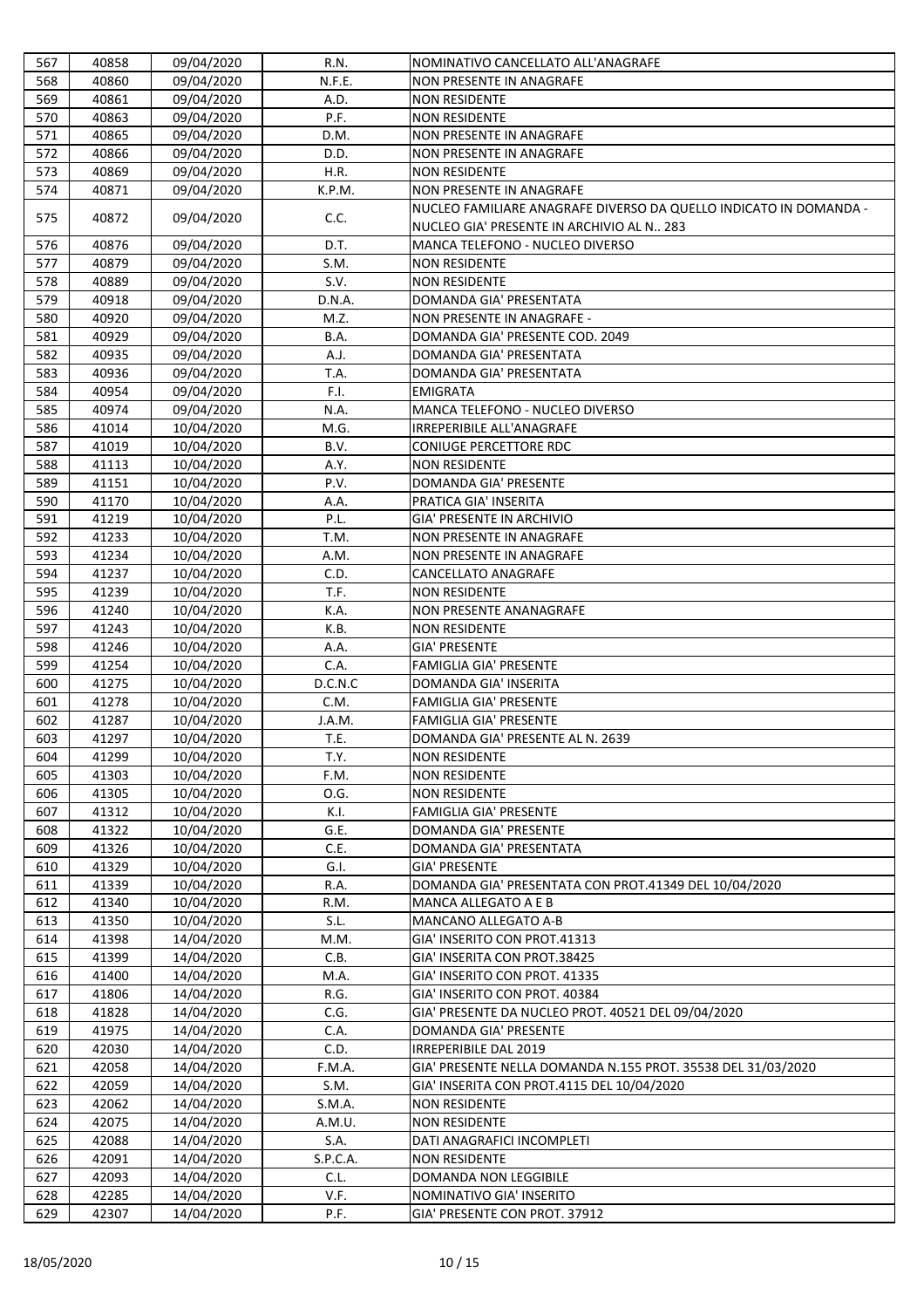| 630        | 42452          | 15/04/2020               | R.S.                | DOMANDA GIA' PRESENTE                                                              |
|------------|----------------|--------------------------|---------------------|------------------------------------------------------------------------------------|
| 631        | 42525          | 15/04/2020               | C.S.                | FAMIGLIA GIA' PRESENTE DOMANDA PROT. 38559 DEL 06/04/2020                          |
| 632        | 42537          | 15/04/2020               | A.V.                | GIA' PRESENTE CON PROT. 39635 DEL 08/04/2020                                       |
| 633        | 42553          | 15/04/2020               | G.A.                | NUCLEO GIA' PRESENTE Prot. 36362 Prot. Int. 1425                                   |
| 634        | 42570          | 15/04/2020               | S.V.                | DOMANDA GIA' PRESENTATA PROT. 35785 DEL 31/03/2020                                 |
| 635        | 42576          | 15/04/2020               | R.G.Y.              | <b>DOMANDA GIA' PRESENTE</b>                                                       |
| 636        | 42576          | 15/04/2020               | G.Y.R.              | DOMANDA GIA' PRESENTE                                                              |
| 637        | 42580          | 15/04/2020               | C.V.                | GIA' PRESENTE NEL NUCLEO PROT. 36552 DEL 02/04/2020                                |
| 638        | 42584          | 15/04/2020               | R.M.                | IRREPERIBILE DAL 06/02/2020                                                        |
| 639        | 42681          | 15/04/2020               | G.P.                | DOMANA GIA' INSERITA                                                               |
| 640        | 42692          | 15/04/2020               | A.R.I               | NUCLEO GIA' CON ISTANZA PROT. 37419 prot. Int. 1211                                |
| 641        | 42694          | 15/04/2020               | E.M.                | NUCLEO GIA' ISTRUITO CON N. PROT. 39318 DEL 07/04/2020                             |
| 642        | 42698          | 15/04/2020               | D.E.E.F.            | NUCLEO GIA' PRESENTE N. PROT. 39318 DEL 07/04/2020                                 |
| 643        | 42706          | 15/04/2020               | B.L.P.              | GIA' PRESENTE NEL NUCLEO PROT.42729 DEL 15/04/2019                                 |
| 644        | 42716          | 15/04/2020               | P.M.                | <b>NON RESIDENTE</b>                                                               |
| 645        | 42717          | 15/04/2020               | M.A.                | NUCLEO GIA' PRESENTE N. PROT. 38481 n. Int. 1364                                   |
| 646        | 42741          | 15/04/2020               | D.P.G.P.            | MODULO A - B INCOMPLETO -                                                          |
|            |                |                          |                     | FAMIGLIA GIA' INSERITA. DOMANDA DI MOUKALLIT PERSONA CONVIVENTE NEL                |
| 647        | 42747          | 15/04/2020               | A.B.A.              | <b>NUCLEO PROT. 348</b>                                                            |
| 648        | 42761          | 15/04/2020               | D.S.                | <b>NON RESIDENTE</b>                                                               |
| 649        | 42765          | 15/04/2020               | A.P.                | <b>GIA' PRESENTE</b>                                                               |
| 650        | 42926          | 16/04/2020               | E.N.                | <b>IRREPERIBILE</b>                                                                |
| 651        | 42968          | 16/04/2020               | L.A.                | FAMIGLIA GIA' PRESENTE IN ARCHIVIO                                                 |
| 652        | 42972          | 16/04/2020               | R.M.R.              | <b>EMIGRATO</b>                                                                    |
| 653        | 42976          | 16/04/2020               | L.A.                | DUPLICATO ALTRA DOMANDA PROT. 38597 DEL 06/04/2020 prot. Int. 2004                 |
| 654        | 42981          | 16/04/2020               | R.L.                | DOMANDA GIA' INSERITA                                                              |
| 655        | 42992          | 16/04/2020               | S.F.                | FAMIGLIA GIA' PRESENTE IN ARCHIVIO                                                 |
| 656        | 43005          | 16/04/2020               | D.V.                | DUPLICATO DOMANDA . PREC.N.1942 PROT. 38363 DEL 06/04/2020                         |
| 657        | 43091          | 16/04/2020               | G.D.                | FAMIGLIA GIA' PRESENTE IN ARCHIVIO                                                 |
| 658        | 43098          | 16/04/2020               | N.R.                | DUPLICATO DOMANDA 213 Prot. 36172 del 01/04/2020                                   |
| 659        | 43105          | 16/04/2020               | T.A.                | <b>EMIGRATA</b>                                                                    |
| 660        | 43114          | 16/04/2020               | C.R.                | <b>EMIGRATO</b>                                                                    |
| 661        | 43207          | 16/04/2020               | D.G.A.              | GIA' KO AL PROT. 97207 DEL 03/04/2020 N. INT. 1313                                 |
| 662        | 43248          | 16/04/2020               | B.H.H.              | <b>NON RESIDENTE</b>                                                               |
| 663        | 43255          | 16/04/2020               | S.B.                | <b>IRREPERIBILE</b>                                                                |
| 664        | 43265          | 16/04/2020               | M.M.                | <b>NON RESIDENTE</b>                                                               |
| 665        | 43323          | 16/04/2020               | E.J.E.M.            | <b>NON RESIDENTE</b>                                                               |
| 666        | 43332          | 16/04/2020               | E.S.                | <b>NON RESIDENTE</b>                                                               |
| 667        | 43340          | 16/04/2020               | S.F.P.              | DOMANDA GIA' PRESENTATA CON IL N. PROT. 37973 DEL 04/04/2020                       |
| 668        | 43340          | 16/04/2020               | L.L.                | DOMANDA GIA' PRESENTE                                                              |
| 669        | 43350          | 16/04/2020               | C.T.N.              | <b>GIA' PRESENTE</b>                                                               |
| 670        | 43358          | 16/04/2020               | S.E.H.              | <b>NON RESIDENTE</b>                                                               |
| 671        | 43368          | 16/04/2020               | M.A.                | DOMANDA GIA' INSERITA CON N. PROT. 38332 DEL 06/04/2020                            |
| 672        | 43371          | 16/04/2020               | B.M.L.              | <b>IRREPERIBILE</b>                                                                |
| 673        | 43378          | 16/04/2020               | B.V.                | <b>NON RESIDENTE</b>                                                               |
| 674        | 43385          | 16/04/2020               | A.M.                | <b>NON RESIDENTE</b>                                                               |
| 675        | 43388          | 16/04/2020               | A.B.                | <b>NON RESIDENTE</b>                                                               |
| 676        | 43391          | 16/04/2020               | A.F.                | <b>NON RESIDENTE</b>                                                               |
| 677        | 43392          | 16/04/2020               | L.G.                | NUCLEO GIA' PRESENTE AL N. 1571 Prot. 37313 del 03/04/2020                         |
| 678        | 43408          | 16/04/2020               | K.M.                | <b>NON RESIDENTE</b>                                                               |
| 679        | 43412          | 16/04/2020               | S.Y.                | <b>NON PRESENTE IN ANAGRAFE</b>                                                    |
| 680        | 43418          | 16/04/2020               | C.V.                | NOMINATVO GIA' INSERITO N. 2369                                                    |
| 681        | 43421          | 16/04/2020               | J.M.L.              | <b>NON PRESENTE IN ANAGRAFE</b>                                                    |
| 682        | 43427          | 16/04/2020               | B.E.M.              | <b>IRREPERIBILE</b>                                                                |
| 683        | 43429          | 16/04/2020               | F.A.                | NOMINATIVO GIA' PRESENTE                                                           |
| 684        | 43430          | 16/04/2020               | A.E.                | DOMANDA GIA' PRESENTATA CON PROT.36589 N. INT. 600                                 |
| 685        | 43441          | 16/04/2020               | M.S.                | <b>IRRICEVIBILE NON RESIDENTE</b>                                                  |
| 686        | 43448          | 16/04/2020               | C.M.                | <b>NON RESIDENTE</b><br><b>DOMANDA GIA' PRESENTE</b>                               |
| 687        | 43455          | 16/04/2020               | R.L.                |                                                                                    |
| 688        | 43515          | 17/04/2020               | L.P.A.M.            | NUCLEO GIA' PRESENTE IN ARCHIVIO                                                   |
| 689<br>690 | 43523          | 17/04/2020               | T.M.<br>T.G.        | DOMANDA GIA' PRESENTE                                                              |
| 691        | 43530<br>43542 | 17/04/2020               |                     | DOMANDA GIA' PRESENTATA N. PROT. 43530 DEL 17/04/2020<br>GIA' PRESENTE IN ARCHIVIO |
| 692        | 43560          | 17/04/2020<br>17/04/2020 | S.A.<br><b>T.S.</b> | <b>DOMANDA GIA' INSERITA</b>                                                       |
|            |                |                          |                     |                                                                                    |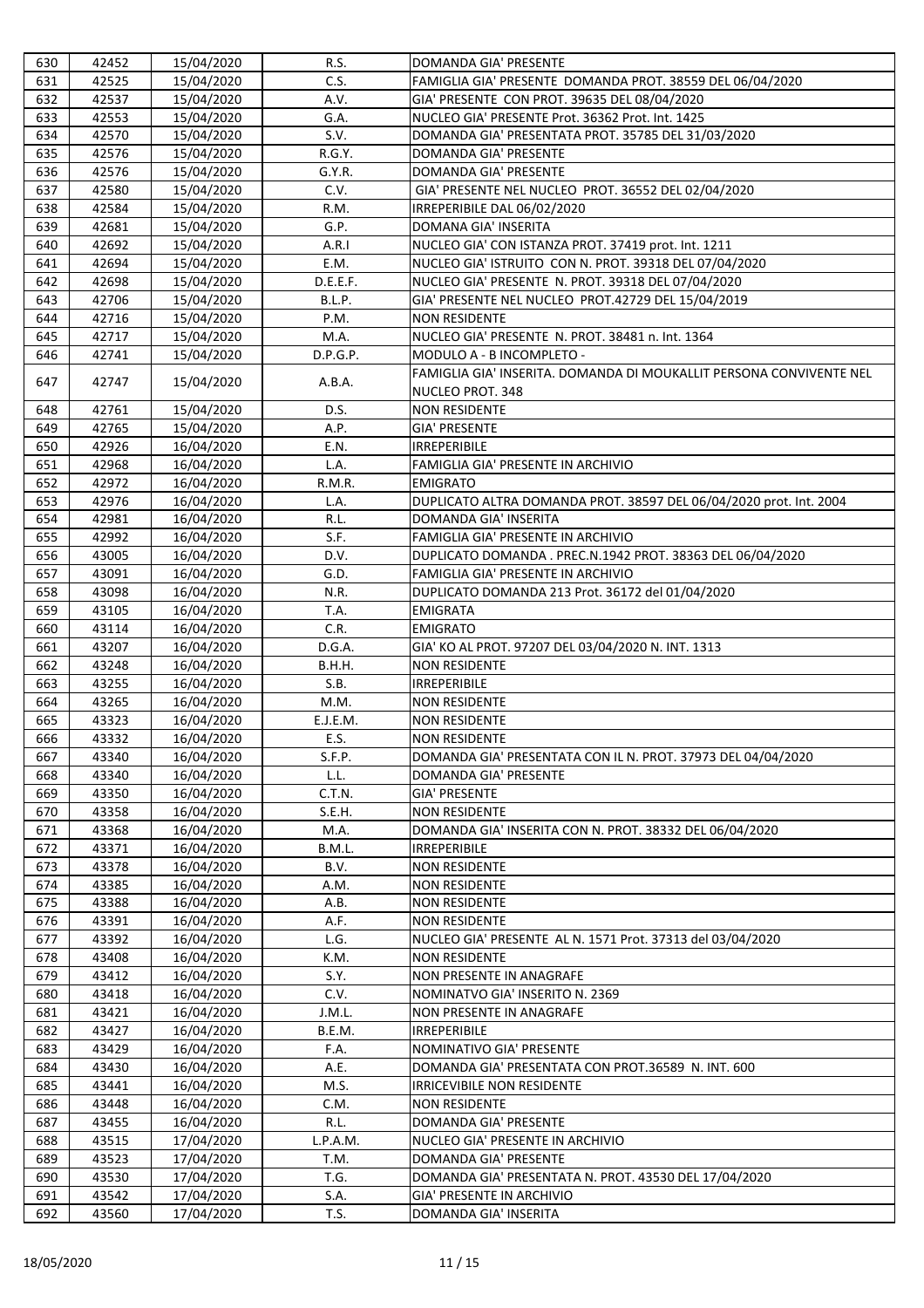| 693 | 43578 | 17/04/2020 | S.A.   | FAMIGLIA GIA' PRESENTE IN ARCHIVIO AL N. PROT. 40048 DEL 07/04/2020 |
|-----|-------|------------|--------|---------------------------------------------------------------------|
| 694 | 43581 | 17/04/2020 | S.A.A. | <b>NON RESIDENTE</b>                                                |
| 695 | 43584 | 17/04/2020 | D.S.   | <b>NON RESIDENTE</b>                                                |
| 696 | 43585 | 17/04/2020 | P.L.   | DOMANDA GIA' PRESENTE                                               |
| 697 | 43587 | 17/04/2020 | G.N.   | POS. ANAGRAFICA CANCELLATA                                          |
| 698 | 43593 | 17/04/2020 | M.B.   | <b>NON RESIDENTE</b>                                                |
| 699 | 43594 | 17/04/2020 | C.D.   | <b>NON RESIDENTE</b>                                                |
| 700 | 43633 | 17/04/2020 | L.M.   | NOMINATIVO GIA' INSERITO                                            |
| 701 | 43638 | 17/04/2020 | F.C.   | DOMANDA GIA' PRESENTE IN ARCHIVIO                                   |
| 702 | 43755 | 17/04/2020 | R.P.   | PRATICA GIA' INSERITA AL N. 3394                                    |
| 703 | 43827 | 17/04/2020 | P.A.M. | DOMANDA GIA' PRESENTATA                                             |
| 704 | 43867 | 17/04/2020 | A.M.   | DOMANDA CON NUCLEO GIA' PRESENTE                                    |
| 705 | 43870 | 17/04/2020 | R.E.   | <b>NUCLEO GIA' PRESENTE</b>                                         |
| 706 | 43871 | 17/04/2020 | E.B    | <b>NON RESIDENTE</b>                                                |
| 707 | 43906 | 17/04/2020 | S.V.   | <b>NON RESIDENTE</b>                                                |
| 708 | 43908 | 17/04/2020 | A.M.   | <b>NON RESIDENTE</b>                                                |
| 709 | 43909 | 07/04/2020 | C.B.A. | <b>DOMANDA GIA' PRESENTE</b>                                        |
| 710 | 43912 | 17/04/2020 | B.S.   | <b>NON RESIDENTE</b>                                                |
| 711 | 43913 | 17/04/2020 | N.N.M. | <b>DOMANDA GIA' PRESENTE</b>                                        |
| 712 | 43916 | 17/04/2020 | M.N.   | <b>IRREPERIBILE</b>                                                 |
| 713 | 43920 | 17/04/2020 | L.C.P. | <b>IRREPERIBILE</b>                                                 |
| 714 | 43921 | 17/04/2020 | C.A.C. | DOMANDA GIA' PRESENTE                                               |
| 715 | 43926 | 17/04/2020 | L.V.G. | <b>NON RESIDENTE</b>                                                |
| 716 | 43929 | 17/04/2020 | C.B.M. | <b>IRREPERIBILE</b>                                                 |
| 717 | 43933 | 17/04/2020 | C.B.   | <b>NON RESIDENTE</b>                                                |
| 718 | 43943 | 17/04/2020 | C.V.   | GIA' PRESENTE CON N.PROT. 49790                                     |
| 719 | 43955 | 17/04/2020 | C.A.   | <b>NUCLEO GIA' PRESENTE</b>                                         |
| 720 | 43961 | 17/04/2020 | A.M.E. | <b>CANCELLATO ANAGRAFE</b>                                          |
| 721 | 43962 | 17/04/2020 | C.A.A. | <b>EMIGRATO</b>                                                     |
| 722 | 43963 | 17/04/2020 | I.M.F. | <b>DOMANDA GIA' PRESENTE</b>                                        |
| 723 | 43977 | 17/04/2020 | B.S.   | <b>NON RESIDENTE</b>                                                |
| 724 | 43978 | 17/04/2020 | K.M.   | DOMANDA GIA' PRESENTE                                               |
| 725 | 44008 | 20/04/2020 | T.M.   | <b>NON RESIDENTE</b>                                                |
| 726 | 44011 | 20/04/2020 | D.Y.   | <b>NON RESIDENTE</b>                                                |
| 727 | 44014 | 20/04/2020 | A.R.   | IRREPERIBILE DAL 29/05/2019                                         |
| 728 | 44017 | 20/04/2020 | H.D.   | <b>NON RESIDENTE</b>                                                |
| 729 | 44051 | 20/04/2020 | S.R.A. | FAMIGLIA GIA' PRESENTE IN ARCHIVIO                                  |
| 730 | 44187 | 20/04/2020 | C.V.   | <b>EMIGRATO</b>                                                     |
| 731 | 44217 | 20/04/2020 | F.V.   | DOMANDA GIA' PRESENTE IN ARCHIVIO                                   |
| 732 | 44218 | 20/04/2020 | S.M.   | <b>DOMANDA GIA' INSERITA</b>                                        |
| 733 | 44242 | 20/04/2020 | S.A.   | DOMANDA GIA' PRESENTE IN ARCHIVIO                                   |
| 734 | 44247 | 20/04/2020 | C.R.   | DOMANDA GIA' INSERITA AL N. 2242                                    |
| 735 | 44755 | 20/04/2020 | C.R.   | ISTRUITA N. PRAT. 710 CON N. PROT. 38164 DEL 06/04/2020             |
| 736 | 44775 | 20/04/2020 | M.M.N. | DOMANDA GIA' PRESENTE                                               |
| 737 | 44861 | 20/04/2020 | D.D.I. | <b>IRREPERIBILE</b>                                                 |
| 738 | 44867 | 20/04/2020 | I.S.   | DOMANDA GIA' PRESENTE IN ARCHIVIO                                   |
| 739 | 44871 | 20/04/2020 | K.M.   | NUCLEO GIA' PRESENTE IN ARCHIVIO                                    |
| 740 | 44903 | 20/04/2020 | M.E.A. | <b>EMIGRATA</b>                                                     |
| 741 | 44932 | 20/04/2020 | F.P.   | <b>FAMIGLIA GIA' PRESENTE</b>                                       |
| 742 | 44953 | 20/04/2020 | M.F.P. | FAMIGLIA GIA' PRESENTE IN ARCHIVIO                                  |
| 743 | 44954 | 20/04/2020 | C.S.   | FAMIGLIA GIA' PRESENTE IN ARCHIVIO                                  |
| 744 | 44955 | 20/04/2020 | M.D.   | FAMIGLIA GIA' PRESENTE IN ARCHIVIO                                  |
| 745 | 44964 | 20/04/2020 | M.M.   | <b>NON RESIDENTE</b>                                                |
| 746 | 44966 | 20/04/2020 | T.H.   | FAMIGLIA GIA' PRESENTE IN ARCHIVIO                                  |
| 747 | 44967 | 20/04/2020 | D.R.   | <b>NON RESIDENTE</b>                                                |
| 748 | 44973 | 20/04/2020 | I.M.   | NOMINATIVO GIA' INSERITO AL N. PROT. 38549 DEL 06/04/2020           |
| 749 | 44974 | 20/04/2020 | 0.S.   | NOMINATIVO GIA' INSERITO                                            |
| 750 | 45007 | 21/04/2020 | L.P.L. | DOMANDA GIA' PRESENTE                                               |
| 751 | 45073 | 21/04/2020 | R.A.   | <b>DOMANDA GIA' PRESENTE</b>                                        |
| 752 | 45104 | 21/04/2020 | C.V.G. | IRREPERIBILE DIC. 2013                                              |
| 753 | 45106 | 21/04/2020 | C.G.   | <b>DOMANDA GIA' PRESENTE</b>                                        |
| 754 | 45111 | 21/04/2020 | A.M.   | <b>DOMANDA GIA' INSERITA</b>                                        |
| 755 | 45130 | 21/04/2020 | 0.A.K. | DOMANDA GIA' PRESENTE CON N. PRAT. 971                              |
|     |       |            |        |                                                                     |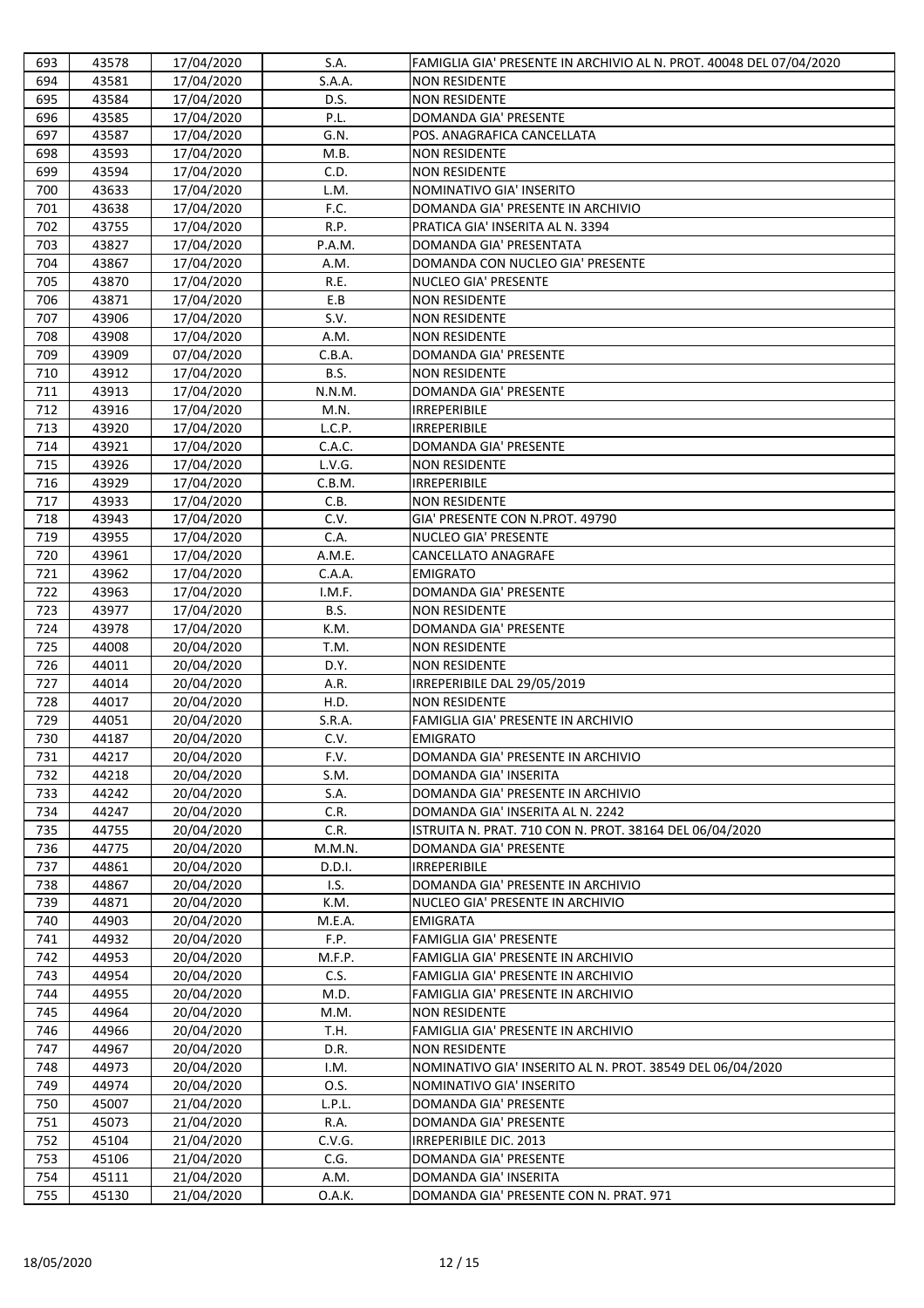| 756 | 45135 | 21/04/2020 | D.B.G.      | DOMANDA GIA' PRESENTE AL N. PROT.38866 DEL 07/04/2020 PROT. INT. 2874                        |
|-----|-------|------------|-------------|----------------------------------------------------------------------------------------------|
| 757 | 45138 | 21/04/2020 | G.M.A.      | DOMANDA GIA' PRESENTE DAL MARITO                                                             |
| 758 | 45159 | 21/04/2020 | A.A.        | <b>DOMANDA GIA' INSERITA</b>                                                                 |
| 759 | 45182 | 21/04/2020 | S.K.        | <b>IRREPERIBILE</b>                                                                          |
| 760 | 45210 | 21/04/2020 | T.F.        | <b>NON RESIDENTE</b>                                                                         |
| 761 | 45216 | 21/04/2020 | A.E.M.A.    | <b>NON RESIDENTE</b>                                                                         |
| 762 | 45218 | 21/04/2020 | P.V.        | DOMANDA GIA' PRESENTATA DALLA STESSA ISTANTE N. PROT. 35337 DEL<br>03/04/2020 PROT. INT. 839 |
| 763 | 45225 | 21/04/2020 | B.G.        | DOMANDA NUCLEO GIA' PRESENTE                                                                 |
| 764 | 45279 | 21/04/2020 | F.M.Z.      | <b>NON PRESENTE IN ANAGRAFE</b>                                                              |
| 765 | 45340 | 21/04/2020 | D.R.R.P.    | FAMIGLIA GIA' ESISTENTE IN ARCHIVIO                                                          |
| 766 | 45341 | 21/04/2020 | L.P.        | PRESENTATA ALTRA DOMANDA PROT. 35884 DEL 01/04/2020                                          |
| 767 | 45360 | 21/04/2020 | A.P.        | FAMIGLIA GIA' PRESENTE IN ARCHIVIO                                                           |
| 768 | 45407 | 21/04/2020 | D.C.        | DOMANDA GIA' PRESENTE                                                                        |
| 769 | 45416 | 21/04/2020 | S.N.        | <b>DOMANDA GIA' PRESENTE</b>                                                                 |
| 770 | 45430 | 21/04/2020 | A.P.        | DOMANDA GIA' PRESENTE                                                                        |
| 771 | 45432 | 21/04/2020 | B.A.        | <b>DOMANDA GIA' PRESENTE</b>                                                                 |
| 772 | 45436 | 21/04/2020 | T.E         | <b>NON RESIDENTE</b>                                                                         |
| 773 | 45437 | 21/04/2020 | M.I.        | <b>NON RESIDENTE</b>                                                                         |
| 774 | 45439 | 21/04/2020 | B.L.        | DOMANDA GIA' ISTRUITA AL N. 3362 CON N. Prot. 43825 del 17/04/2020                           |
| 775 | 45445 | 21/04/2020 | T.F.        | DOMANDA GIA' ELABORATA AL N. 386 N. PROT.36272 DEL 01/04/2020                                |
| 776 | 45494 | 21/04/2020 | P.G.        | <b>DOMANDA GIA' PRESENTE</b>                                                                 |
| 777 | 45618 | 21/04/2020 | T.B.        | <b>DOMANDA GIA' PRESENTE</b>                                                                 |
| 778 | 45685 | 21/04/2020 | P.M.        | NUCLEO PRESENTE AL N. PROT. 38378 DEL 06/04/2020                                             |
| 779 | 45696 | 21/04/2020 | M.P.        | GIA' LAVORATA CON N. PROT. 38545 DEL 06/04/2020                                              |
| 780 | 45817 | 22/04/2020 | P.A.        | <b>NON RESIDENTE</b>                                                                         |
| 781 | 45818 | 22/04/2020 | D.N.P.      | <b>GIA' INSERITO</b>                                                                         |
| 782 | 45823 | 22/04/2020 | D.F.        | <b>NON PRESENTE IN ANAGRAFE</b>                                                              |
| 783 | 45830 | 22/04/2020 | H.F.        | DOMANDA GIA' PRESENTE                                                                        |
| 784 | 45830 | 22/04/2020 | V.P.O.      | NUCLEO GIA' PRESENTE AL N. 2339                                                              |
| 785 | 45852 | 22/04/2020 | L.V.        | DOMANDA GIA' PRESENTE                                                                        |
| 786 | 45882 | 22/04/2020 | S.A.        | <b>IRREPERIBILE</b>                                                                          |
| 787 | 45909 | 22/04/2020 | S.D.        | <b>DOMANDA GIA' PRESENTE</b>                                                                 |
| 788 | 45910 | 22/04/2020 | P.A.        | <b>DOMANDA GIA' PRESENTE</b>                                                                 |
| 789 | 45920 | 22/04/2020 | O.F.        | <b>NON PRESENTE IN ANAGRAFE</b>                                                              |
| 790 | 45921 | 22/04/2020 | S.M.        | <b>NON RESIDENTE</b>                                                                         |
| 791 | 45930 | 22/04/2020 | S.S.        | <b>EMIGRATO</b>                                                                              |
| 792 | 45934 | 22/04/2020 | <b>B.I.</b> | <b>NON RESIDENTE</b>                                                                         |
| 793 | 45935 | 22/04/2020 | C.I.        | <b>NON RESIDENTE</b>                                                                         |
| 794 | 45937 | 22/04/2020 | T.M.        | <b>NON RESIDENTE</b>                                                                         |
| 795 | 45949 | 22/04/2020 | P.F.        | NOMINATIVO GIA' INSERITO AL N. 3815                                                          |
| 796 | 45951 | 22/04/2020 | B.T.        | FAMIGLIA GIA' PRESENTE IN ARCHIVIO                                                           |
| 797 | 45962 | 22/04/2020 | L.L.        | <b>IRREPERIBILE</b>                                                                          |
| 798 | 45969 | 22/04/2020 | L.L.V.      | FAMIGLIA GIA' PRESENTE IN ARCHIVIO                                                           |
| 799 | 45973 | 22/04/2020 | D.F.        | <b>FAMIGLIA GIA' PRESENTE</b>                                                                |
| 800 | 45975 | 22/04/2020 | M.A.        | <b>EMIGRATO</b>                                                                              |
| 801 | 45999 | 22/04/2020 | A.S.        | <b>NON RESIDENTE</b>                                                                         |
| 802 | 46031 | 22/04/2020 | R.P.        | GIA' PRESENTE NPRAT. 2387 PROT. 37995 DEL 04/04/2020                                         |
| 803 | 46033 | 22/04/2020 | D.N.L.      | GIA' ISTRUITA CON COD. PRAT. 1906 N. PROT. 39983 DEL 08/04/2020                              |
| 804 | 46035 | 22/04/2020 | V.M.        | NUCLEO GIA' PRESENTE AL N. 2676 CON N. PROT. 38829 DEL 07/04/2020                            |
| 805 | 46036 | 22/04/2020 | L.A.        | DOMANDA GIA' ISTRUITA CON COD. PROT. 1679 PROT. 38870 DEL 07/04/2020                         |
| 806 | 46044 | 22/04/2020 | D.T.M.A.    | DOMANDA GIA' ISTRUITA CON COD. PRAT. 2643 E N. PROT. 40552 DEL 09/04/2020                    |
| 807 | 46070 | 23/04/2020 | D'A.P.      | PRATICA GIA' ISTRUITA N PROT. 39134 DEL 07/04/2020                                           |
| 808 | 46074 | 23/04/2020 | P.G.        | <b>DOMANDA GIA' PRESENTE</b>                                                                 |
| 809 | 46079 | 23/04/2020 | B.K.        | <b>DOMANDA GIA' PRESENTE</b>                                                                 |
| 810 | 46088 | 23/04/2020 | A.M.R.      | <b>DOMANDA GIA' PRESENTE</b>                                                                 |
| 811 | 46100 | 23/04/2020 | C.R.        | DOMANDA GIA' PRESENTE                                                                        |
| 812 | 46114 | 23/04/2020 | A.M.        | <b>DOMANDA INCOMPLETA</b>                                                                    |
| 813 | 46118 | 23/04/2020 | C.A.M.      | DOMANDA GIA' PRESENTE                                                                        |
| 814 | 46119 | 23/04/2020 | C.M.        | <b>NON RESIDENTE</b>                                                                         |
| 815 | 46123 | 23/04/2020 | G.A.        | DOMANDA GIA' PRESENTE                                                                        |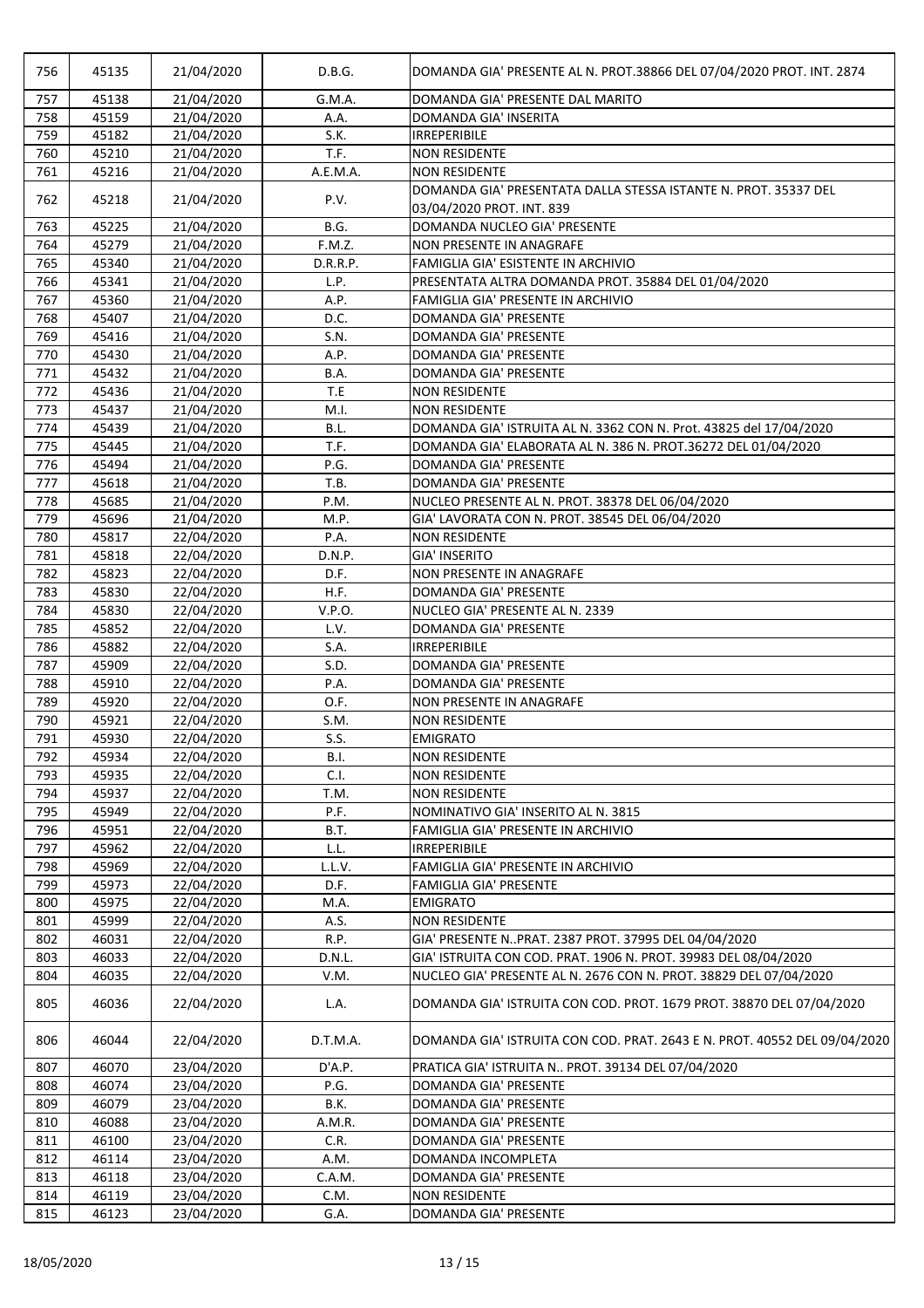| 816        | 46135          | 23/04/2020               | P.P.         | <b>DOMANDA GIA' PRESENTE</b>                                               |
|------------|----------------|--------------------------|--------------|----------------------------------------------------------------------------|
| 817        | 46151          | 23/04/2020               | B.M.         | NUCLEO RICHIEDENTE GIA' INSERITO AL N. 2492                                |
| 818        | 46162          | 23/04/2020               | T.G.         | <b>GIA' PRESENTE</b>                                                       |
| 819        | 46168          | 23/04/2020               | B.L.         | <b>DOMANDA GIA' PRESENTE</b>                                               |
| 820        | 46176          | 23/04/2020               | B.S.         | <b>DOMANDA GIA' PRESENTE</b>                                               |
| 821        | 46281          | 23/04/2020               | P.A.         | DOMANDA GIA' ISTRUITA CON COD. PROT.3167 PROT.42707 DEL 15/04/2020         |
| 822        | 46371          | 23/04/2020               | I.A.         | GIA' ELABORATA PROT INT. 2486 E N. PROT. 45142 DEL 21/04/2020              |
| 823        | 46380          | 23/04/2020               | A.A.         | <b>DOMANDA GIA' INSERITA</b>                                               |
| 824        | 46417          | 23/04/2020               | C.G.         | GIA' ISTRUITA N. PROT. 37772 DEL 03/04/2020                                |
| 825        | 46432          | 23/04/2020               | A.S.         | <b>NON RESIDENTE</b>                                                       |
| 826        | 46444          | 23/04/2020               | C.M.         | DOMANDA GIA' PRESENTATA CON N. PROT. 40591 DEL 09/04/2020                  |
| 827        | 46456          | 23/04/2020               | D.A.K.       | <b>IRREPERIBILE</b>                                                        |
| 828        | 46462          | 23/04/2020               | H.A.         | <b>DOMANDA GIA' PRESENTE</b>                                               |
| 829        | 46466          | 23/04/2020               | W.F.         | DOMANDA GIA' PRESENTATA CON PROT. 36286 DEL 01/04/2020                     |
| 830        | 46468          | 23/04/2020               | E.S.         | DOMANDA GIA' PRESENTATA N. PROT. 36727 DEL 02/04/2020                      |
| 831        | 46471          | 23/04/2020               | M.Z.K.       | <b>IRREPERIBILE DAL 2018</b>                                               |
| 832        | 46472          | 23/04/2020               | E.R.         | DOMANDA GIA' ISTRUITA CON N. PROT. 35770 DEL 31/03/2020                    |
| 833        | 46473          | 23/04/2020               | N.M.         | <b>NON RESIDENTE</b>                                                       |
| 834        | 46474          | 23/04/2020               | H.S.         | <b>NON RESIDENTE</b>                                                       |
| 835        | 46551          | 24/04/2020               | S.F.         | NOMINATIVO GIA' INSERITO AL N. 4131                                        |
| 836        | 46619          | 24/04/2020               | M.L.         | STESSO RICHIEDENTE ISTANZA N. PROT. 46619                                  |
| 837        | 46621          | 24/04/2020               | D.Z.A.       | <b>NON RESIDENTE</b>                                                       |
| 838        | 46695          | 24/04/2020               | K.B.M.       | DOMANDA GIA' PRESENTATA N. PROT. 38709 DEL 07/04/2020                      |
| 839        | 46721          | 24/04/2020               | D.M.         | <b>NON RESIDENTE</b>                                                       |
| 840        | 46725          | 24/04/2020               | S.E.H.M.     | <b>NON RESIDENTE</b>                                                       |
| 841        | 46740          | 24/04/2020               | F.S.         | <b>NON RESIDENTE</b>                                                       |
| 842        | 46754          | 24/04/2020               | S.L.         | <b>DOMANDA GIA' PRESENTE</b>                                               |
| 843        | 46764          | 24/04/2020               | L.V.         | <b>DOMANDA GIA' PRESENTE</b>                                               |
| 844        | 46772          | 24/04/2020               | V.A.R.       | DOMANDA GIA' PRESENTATA                                                    |
| 845        | 46791          | 24/04/2020               | G.O.S.       | <b>NON RESIDENTE</b>                                                       |
| 846        | 46830          | 24/04/2020               | R.R.         | DOMANDA GIA' INSERITA AL N. 3780                                           |
| 847        | 46843          | 24/04/2020               | D.C.M.       | FAMIGLIA GIA' PRESENTE IN ARCHIVIO                                         |
| 848        | 46900          | 27/04/2020               | C.C          | DOMANDA GIA' INSERITA AL N. 623                                            |
| 849        | 46904          | 27/04/2020               | C.B.         | <b>NON RESIDENTE</b>                                                       |
| 850        | 46905          | 27/04/2020               | S.C.         | <b>NON RESIDENTE</b>                                                       |
| 851        | 46906          | 27/04/2020               | J.S.         | <b>NON RESIDENTE</b>                                                       |
| 852        | 46909          | 27/04/2020               | C.P.         | DOMANDA GIA' PRESENTATA PROT. 3562 DEL 31/03/2020                          |
| 853        | 46912          | 27/04/2020               | V.G.         | DOMANDA GIA' PRESENTATA CON N. PROT. 3998 DEL 08/04/2020                   |
| 854        | 46916          | 27/04/2020               | D.K.         | <b>NON RESIDENTE</b>                                                       |
| 855        | 46958          | 27/04/2020               | V.A.M.       | <b>NUCLEO GIA' PRESENTE</b>                                                |
| 856        | 47004          | 27/04/2020               | D'A.V.       | <b>DOMANDA GIA' INSERITA</b>                                               |
| 857        | 47074          | 27/04/2020               | P.P.         | NUCLEO GIA' PRESENTE N. PROT. 41170 DEL 10/04/2020                         |
| 858        | 47173          | 27/04/2020               | C.T.         | FAMIGLIA GIA' PRESENTE IN ARCHIVIO                                         |
| 859        | 47200          | 27/04/2020               | N.M.         | DOMANDA GIA' PRESENTE                                                      |
| 860        | 47254          | 27/04/2020               | C.S.         | <b>DOMANDA GIA' PRESENTE</b>                                               |
| 861        | 47255          | 27/04/2020               | G.F.A.       | <b>DOMANDA GIA' PRESENTE</b>                                               |
| 862        | 47265          | 27/04/2020               | I.G.         | DOMANDA GIA' PRESENTE                                                      |
| 863        | 47279          | 27/04/2020               | P.V.         | <b>NON RESIDENTE</b>                                                       |
| 864        | 47483          | 28/04/2020               | T.A.         | DOMANDA GIA' PRESENTE                                                      |
| 865        | 47500          | 28/04/2020               | M.J.         | <b>NON RESIDENTE</b>                                                       |
| 866        | 47530          | 28/04/2020               | K.K.         | <b>NON RESIDENTE</b>                                                       |
| 867        | 47532          | 28/04/2020               | S.L.         | <b>NON RESIDENTE</b>                                                       |
| 868        | 47537          | 28/04/2020               | M.A.         | <b>NON RESIDENTE</b>                                                       |
| 869        | 47547          | 28/04/2020               | D.A.         | <b>NON RESIDENTE</b>                                                       |
| 870        | 47552<br>47671 | 28/04/2020               | U.A.         | NUCLEO GIA' PRESENTE N. PROT. 40847 DEL 09/04/2020<br><b>NON RESIDENTE</b> |
| 871        | 48138          | 28/04/2020               | U.D.<br>S.D. |                                                                            |
| 872<br>873 | 48137          | 29/04/2020               | C.G.         | PRESENTAZIONE TARDIVA<br>PRESENTAZIONE TARDIVA                             |
| 874        | 48136          | 29/04/2020<br>29/04/2020 | A.M.G.       | PRESENTAZIONE TARDIVA                                                      |
| 875        | 48135          | 29/04/2020               | L.G.         | PRESENTAZIONE TARDIVA                                                      |
| 876        | 48134          | 29/04/2020               | F.G.         | PRESENTAZIONE TARDIVA                                                      |
| 877        | 48133          |                          | T.M.         | PRESENTAZIONE TARDIVA                                                      |
| 878        | 48132          | 29/04/2020<br>29/04/2020 | R.V.         | PRESENTAZIONE TARDIVA                                                      |
|            |                |                          |              |                                                                            |